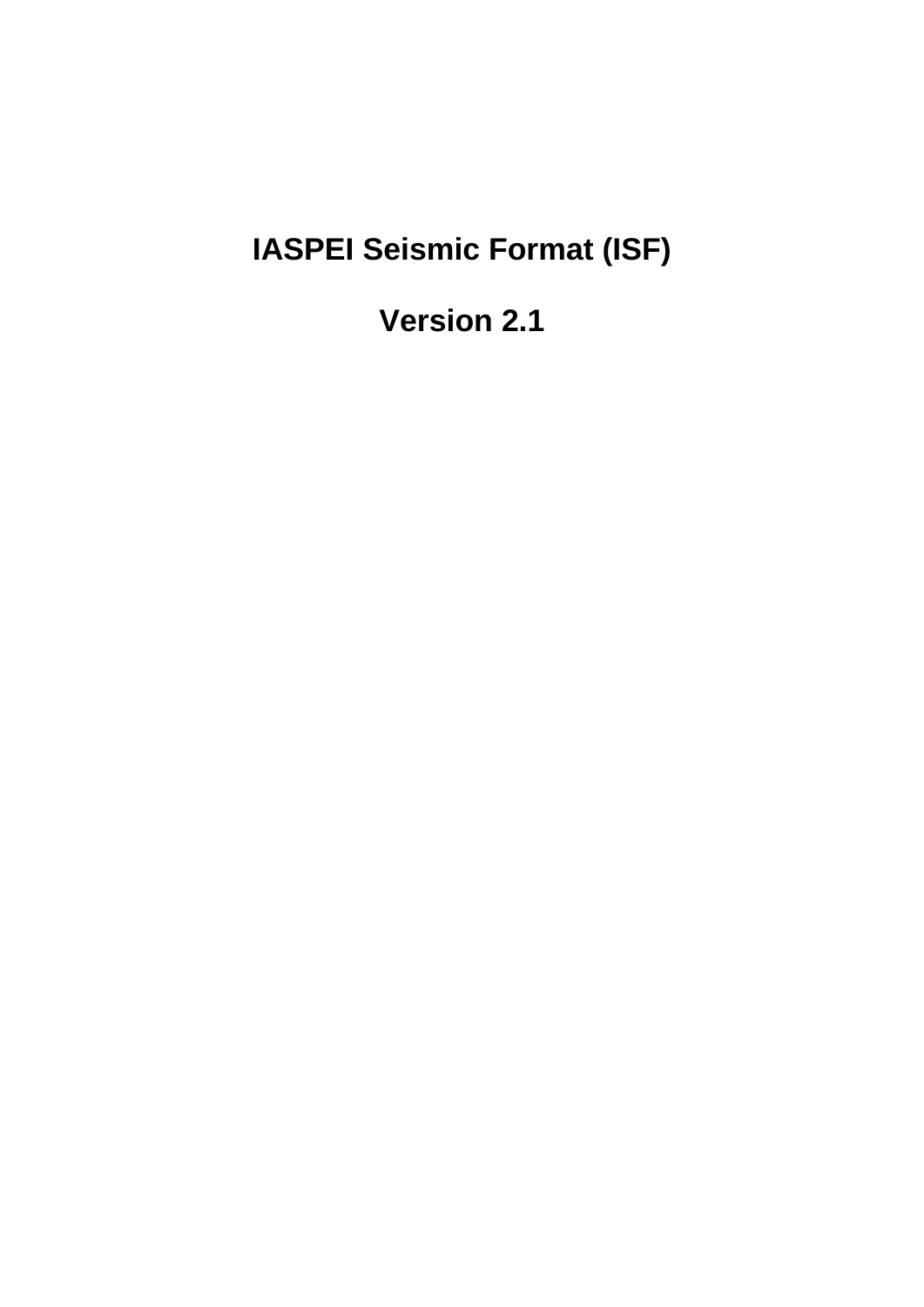## **Table of Contents**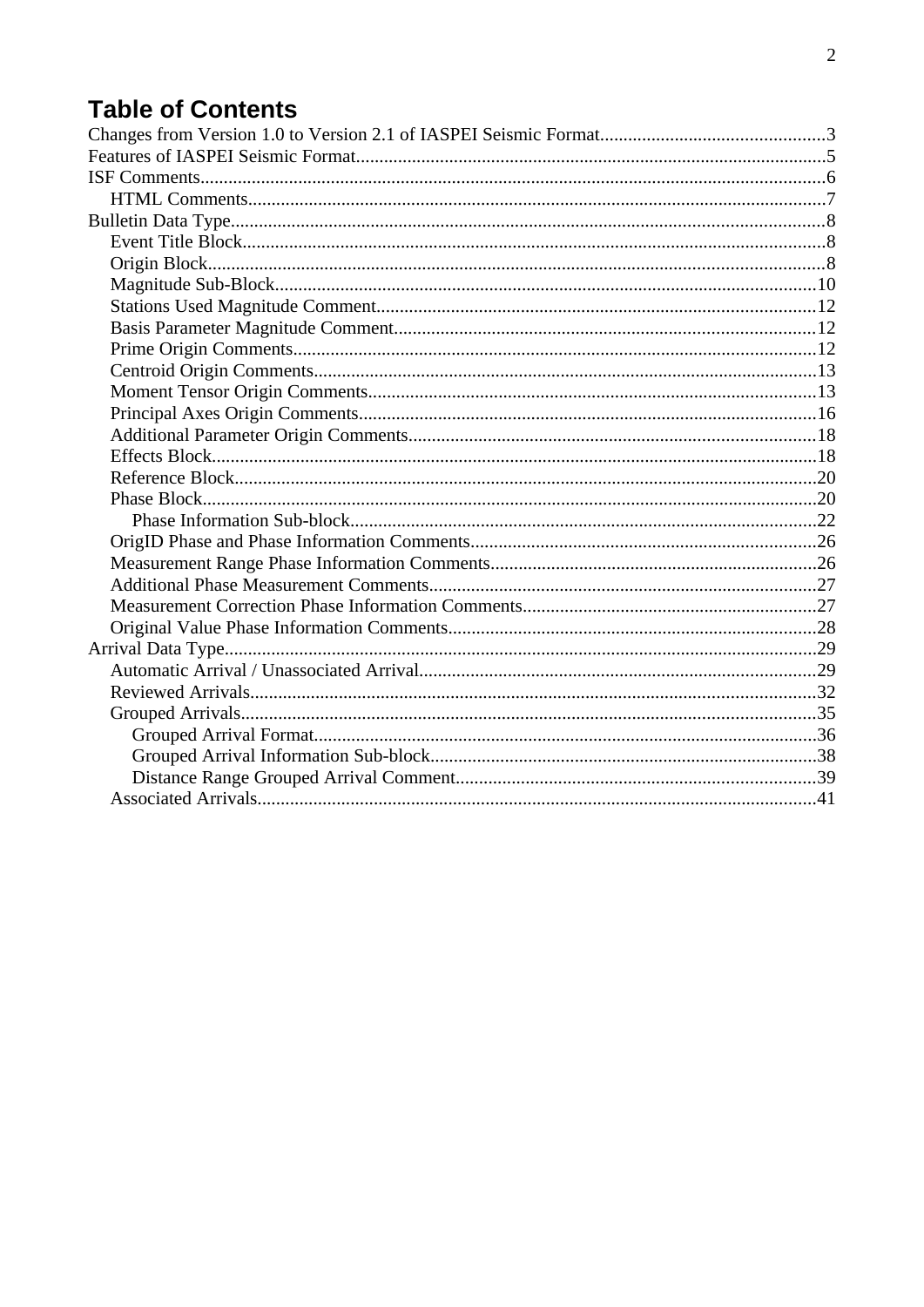### <span id="page-2-0"></span>**Changes from Version 1.0 to Version 2.1 of IASPEI Seismic Format**

Version 2.1 is a development of version 2.0 with additional data fields for the station imformation and the extension of more ID fields to 11 digits.

Changes introduced to the ISF in Version 2.1 reflected the need to use the new IASPEI (ADSL) and existing FDSN station naming conventions. Description of ADSL can be found at [www.isc.ac.uk/registries/download/IR\\_implementation.pdf](http://www.isc.ac.uk/registries/download/IR_implementation.pdf). Additional commonly used data fields have also been introduced at the end of the existing format lines.

Formats affected include the Bulletin Phase Block, Automatic Arrival, Reviewed Arrival, Grouped Arrival and Associated Arrival, all with the same extension to the format.

Whilst making these amendments, we observed the requirement to keep the original order of parameters in ISF1.0 and IMS1.0 preserved so that the existing computer programs could continue being used. Thus, the left hand sides of all phase related lines remained undisturbed. All current changes are limited to the right hand side of relevant lines, these changes are also printed in red.

The additional data fields are:

- An option of three additional characters as an extension of the origin and arrival identification.
- The agency code (A of ADSL) of the station operator.
- The deployment code (D of ADSL) of the station.
- The location code (L of ADSL) of the station.
- The agency code of the author of arrival.
- The agency code of the reporter of the data.
- The phase channel, standard three letter FDSN code.
- The amplitude channel, standard three letter FDSN code.
- direction of long period first motion
- latitude, longitude, elevation and depth of a station

The original version of the these data types can be found in the following document: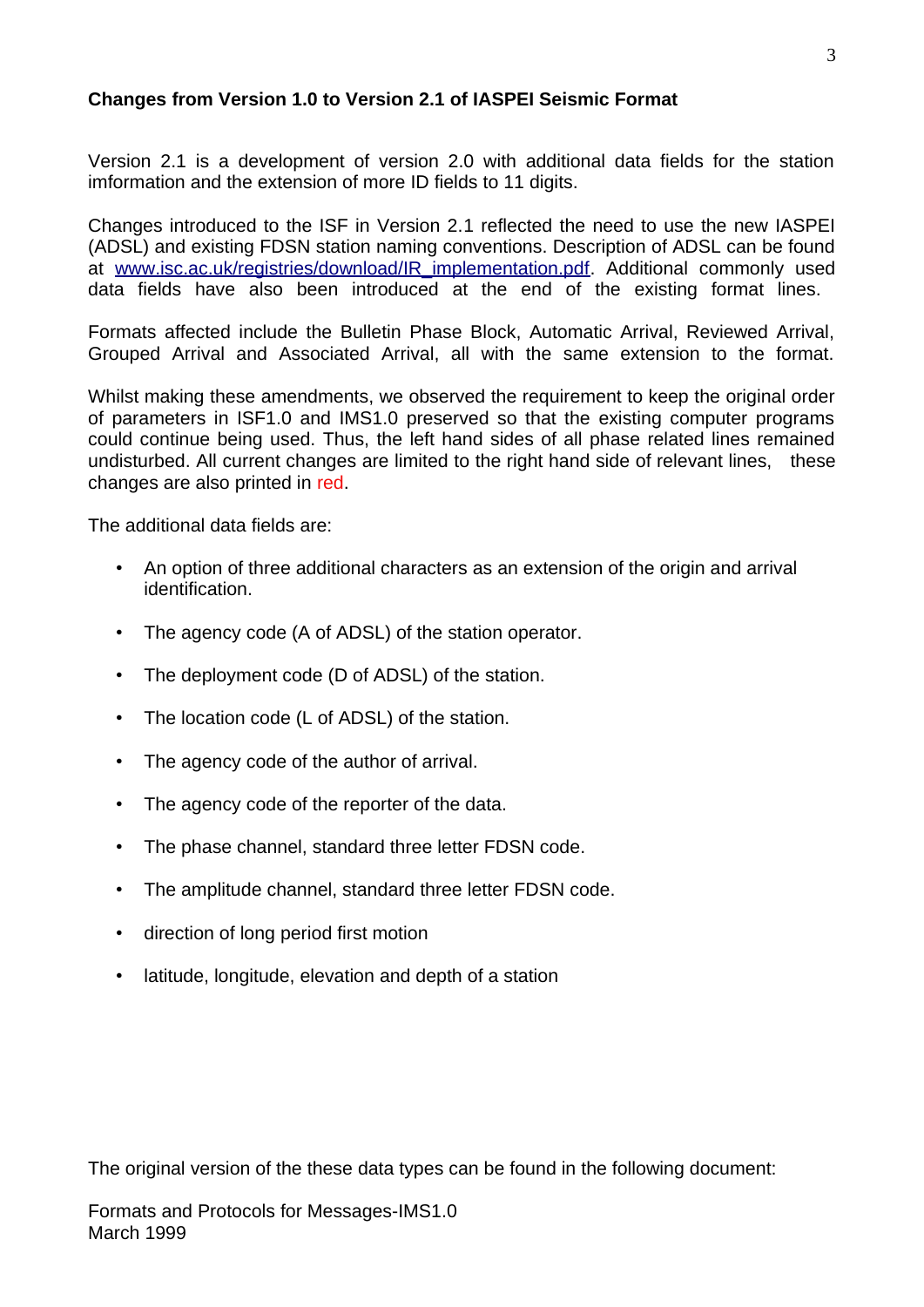IDC-3.4.1Rev1 IDC DOCUMENTATION Products and Services S/H/I Data Messages

The pdf documents are available here:

[www.isc.ac.uk/standards/isf/download/ims1\\_0.pdf](http://www.isc.ac.uk/standards/isf/download/ims1_0.pdf) [www.isc.ac.uk/standards/isf/download/isf2\\_1.pdf](http://www.isc.ac.uk/standards/isf/download/isf2_0.pdf)

Versions 1.0 and 2.0 of ISF are also available:

[www.isc.ac.uk/standards/isf/download/isf2\\_0.pdf](http://www.isc.ac.uk/standards/isf/download/isf2_0.pdf) [www.isc.ac.uk/standards/isf/download/isf.pdf](http://www.isc.ac.uk/standards/isf/download/isf.pdf)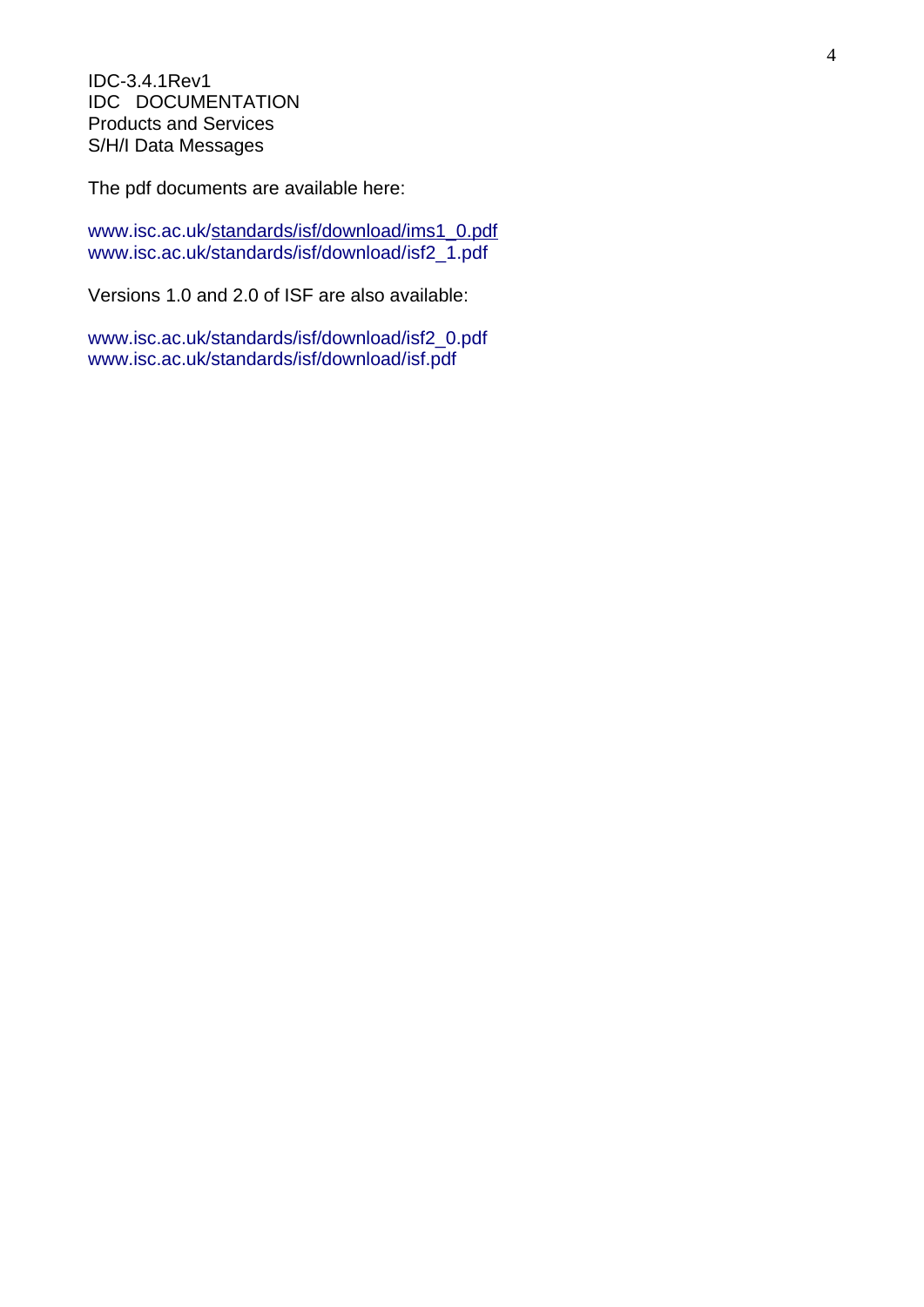### <span id="page-4-0"></span>**Features of IASPEI Seismic Format**

- IMS1.0 compliant ISF messages comply with the IMS1.0 standard that was developed for exchanging data used to monitor the Comprehensive Test Ban Treaty. Thus, parsers that conform with the IMS1.0 standard will parse ISF messages without a fatal error, although they may ignore data in ISF extensions of IMS1.0
	- IMS1.0 subset IMS1.0 data types for radiogenic information and blocks for event screening are not part of ISF. Parsers than conform with the ISF standard will parse IMS1.0 messages, but may ignore information in IMS data types or blocks excluded from the ISF standard.
- Formatted comments MS1.0 is extended by introducing formatting standards for additional types of data. IMS1.0 compliance is preserved by putting these formatted fields in IMS1.0 comment lines.
	- New sub-blocks IMS1.0 parsers are expected to ignore unknown blocks and sub-blocks, which are recognised by preceding and folowing blank lines and the content of the header line. In the Bulletin datatype, ISF introduces an Effects block with macroseismic information and a phase information sub-block, with further information about phases in the arrivals block. In the Grouped Arrivals data type, ISF introduces an arrival information sub-block with further information about phases in the arrival block.
- ISC/CSOI phase names ISF messages include only seismic phase names from the phase name list maintained by the International Seismological Centre (ISC) and reviewed by the IASPEI Commission on Seismological Observation and Interpretation (CSOI). Most names correspond to ray paths in the earth. But a few (e.g., "coda" and "amp") are used to signal special meanings for other measurements. Phases with names not in the CSOI list may be ignored by ISF parsers.
	- ISC/CSOI parameters Earthquake parameters and phase measurements in ISF formatted comments are only those from the lists maintained by the ISC and reviewed by the CSOI, where each is assigned a name, units and description. Units are not stated in ISF formatted comments. Parameters and measurements not in the ISC/CSOI lists may be ignored by ISF parsers. ISF writers exclude measurements not in the ISC/CSOI list from formatted comments.
	- FDSN channel codes In both IMS1.0 and ISF messages, the channel field is filled only with channel codes that conform with the channel naming convention of the Federation of Digital Seismograph Networks, using the instrument type, sampling rate and component names from the FDSN lists.
	- ISF event type codes The list of ISF event type codes, used in the origin block of the Bulletin datatype, are a superset of the IMS1.0 event types. ISF parsers may parse codes not in the list as "uk" (unknown).
- WDC/ISC agency codes ISF author fields all begin with internationally recognised agency codes. Further characters in author fields follow an underscore (). The World Data Center/Denver for Seismology (WDC) and the ISC jointly maintain a list of recognised agency codes.
- WDC/ISC station codes Each phase line contains either an an internationally recognised station code or network code. The WDC and ISC jointly maintain lists of recognised station and network codes. Within its own network, each agency assigned an internationally recognised network code is free to assign station codes that conform with existing standards. ISF writers will not write phases with network/station codes that are not internationally recognised. ISF parsers may ignore phases with network/station codes that are not internationally recognised.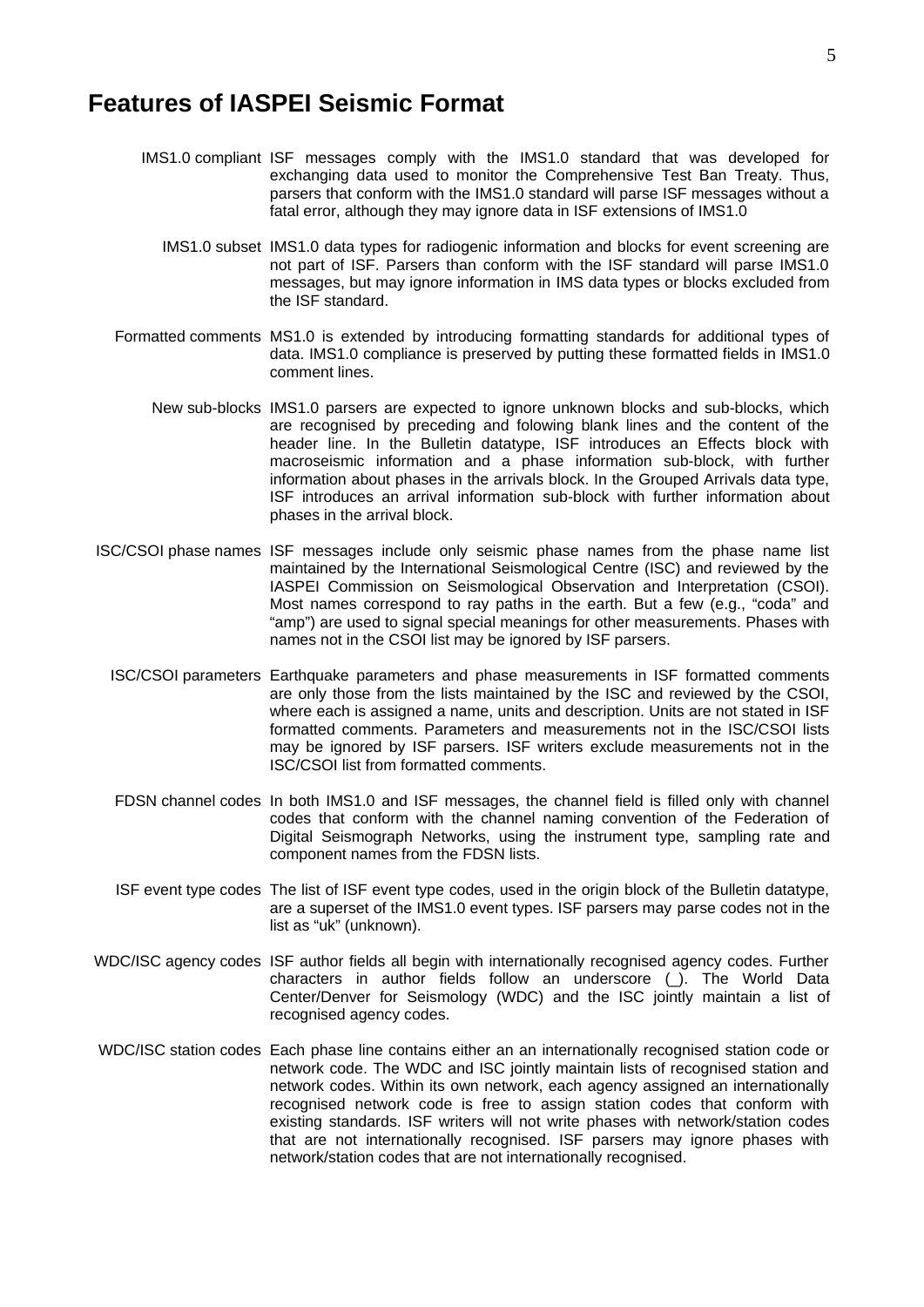### <span id="page-5-0"></span>**ISF Comments**

In ISF, an important extension of IMS1.0 is a set of rules for formatting comments to exchange types of data that are not accommodated in IMS1.0. The objective of the ISF standard is to allow recipients to utilise the full set of parameters in each message with minimal risk of misinterpretation. It would be possible to write an IMS1.0 message with custom, free-form comments containing data for which ISF includes special-purpose formatted comments. Such a message would not violate any of the ISF rules. Nevertheless, such messages fail to meet the ISF objectives, and might be described as incompletely formatted.

#### **Comment Markers**

Each ISF comment conforms with the IMS1.0 rules for comments within a bulletin:

- Each comment must be on a separate line
- Each comment line must begin with a single blank space<br>• Fach comment must be enclosed within parentheses
- Each comment must be enclosed within parentheses

Beyond the IMS1.0 comment rules the ISF standard includes additional rules to distinguish formatted comments. After the blank space and open parenthesis on each line, as required by IMS1.0, in an ISF formatted comment

- the first line begins with a hash mark (#) followed by a keyword identifying the type of formatted comment.
- each additional required line begins with a hash mark (#) and blank space at least as long as the keyword.
- each optional line begins with a plus sign (+) and blank space at least as long as the keyword.

On encountering the first line of an ISF formatted comment, a comment parser may be invoked. An ISF formatted comment parser must continue reading additional lines as part of the same ISF comment until encountering either a new ISF formatted comment, an unformatted comment, or a non-comment line.

#### **Comment Terminators**

The IMS1.0 standard does not state how parsers should handle bulletin comments that fail to be terminated with a close parenthesis. Such lines do not conform with the IMS1.0 standard and, conceivably, a strict IMS1.0 parser could reject that entire message as improperly formatted. In contrast, ISF comments are terminated by a carriage return. In order to conform with IMS1.0,

- ISF parsers are required to ignore a close parenthesis at the end of a comment line.
- ISF writers are required to insert a close parenthesis at the end of a comment line.

The IMS1.0 standard does not state whether or not pairs of parentheses are allowed within the outermost pair marking a comment. An IMS1.0 parser that ignores nesting of parentheses might terminate a comment at the first close parenthesis and neglect additional information on the line. The ISF standard avoids conflicts with this allowable behaviour by not requiring parentheses within any formatted comment. Nevertheless, unformatted comments in ISF messages may happen to include nested parentheses. This is allowed in ISF and provides no difficulty for ISF parsers, which define a comment as all characters between an initial open parenthesis and a carriage return, apart from an optional close parenthesis at the end of the comment.

#### **Alignment**

A fully compliant ISF writer aligns strings at the left side of character fields and aligns both integers and floating point numbers at the right side of numeric fields. A fully compliant ISF parser reads strings and numbers anywhere in a field, truncating both leading and trailing spaces before parsing. ISF writers do not use tab characters to align data in fields. ISF parsers may ignore any line that includes a tab character, and thus ignore any block or sub-block with a tab character in the header.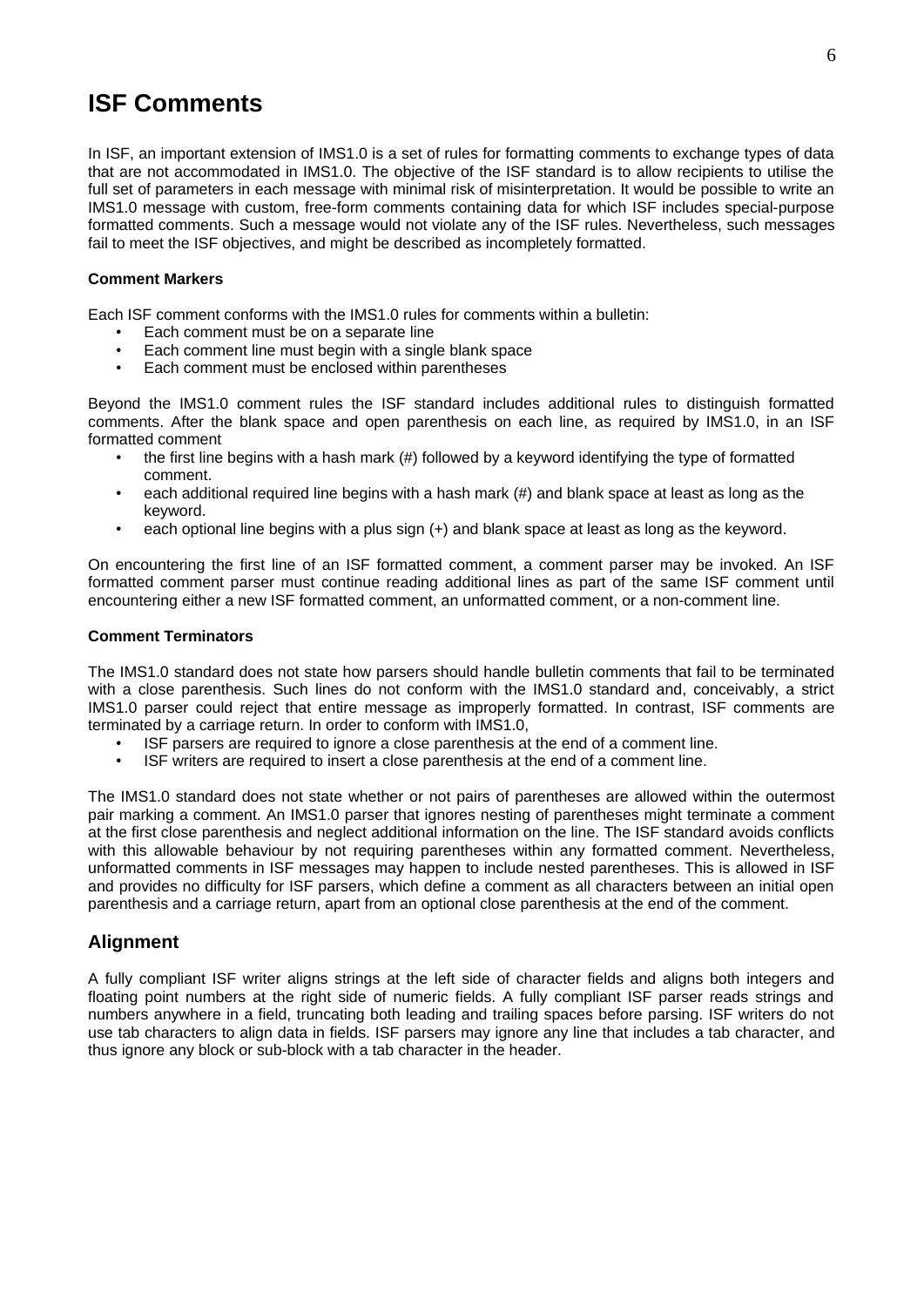### *HTML Comments*

Comments incorporating HyperText Markup Language (HTML) include or provide links to further information avilaible on the internet related to particular data in the ISF message. Since they may provide information related to any type of data, HTML comments are permitted in any block or sub-block of any data type of an ISF message. In order to minimize unnecessary text around images and links that can be included using HTML, there is no keyword for HTML comments. Instead, ISF parsers should recognise that lines beginning " (<" are comments containing HTML, so that the recipient may choose to use the HTML separately, such as automated retrieval of additional information, incorporation into other products, or separate storage for later use. There is no limit on the number of characters in an HTML comment since they are generally meant to be interpreted by HTML-capable applications rather then viewed as test. Note that additional HTML tags at the beginning or end of an ISF message may be required in order for the HTML within ISF comments to be used by web browsers or other HTML-capable applications.

#### **Example: Bulletin with HTML Comments**

<span id="page-6-0"></span> $<$ HTML>  $<$ BODY $>$  $<$ PRE> DATA\_TYPE BULLETIN ISF2.1:short (<A HREF="http://www.seismology.harvard.edu/cgi-bin/CMT/form"><IMG SRC=<http://www.seismology.harvard.edu/top\_sm.gif></A>) Event 934906 Kuril Islands, Russia Date Time Err RMS Latitude Longitude Smaj Smin Az Depth Err Ndef Nsta Gap mdist Mdist Qual Author OrigID 1997/08/03 19:40:19.60 0.50 43.7300 147.4900 6.7 3.208 0 48.0 2.00 4.00 uk JMA 2010572**536** (#PRIME) (<A HREF="ftp://www.iris.edu/">Spyder waveforms</A>) Sta Dist EvAz Phase Time TRes Azim AzRes Slow SR ... JNK 2.02 267.0 19:41:16.2 (<MAILTO="autodrm@anywhere.ac.ch">Waveforms from Swiss Seismological Service by e-mail) JAK 2.17 251.0 19:41:21.5 JAR 2.74 262.0 P 19:41:03.0 0.8 STOP  $<$ /PRE $>$ </BODY>  $<$ /HTML>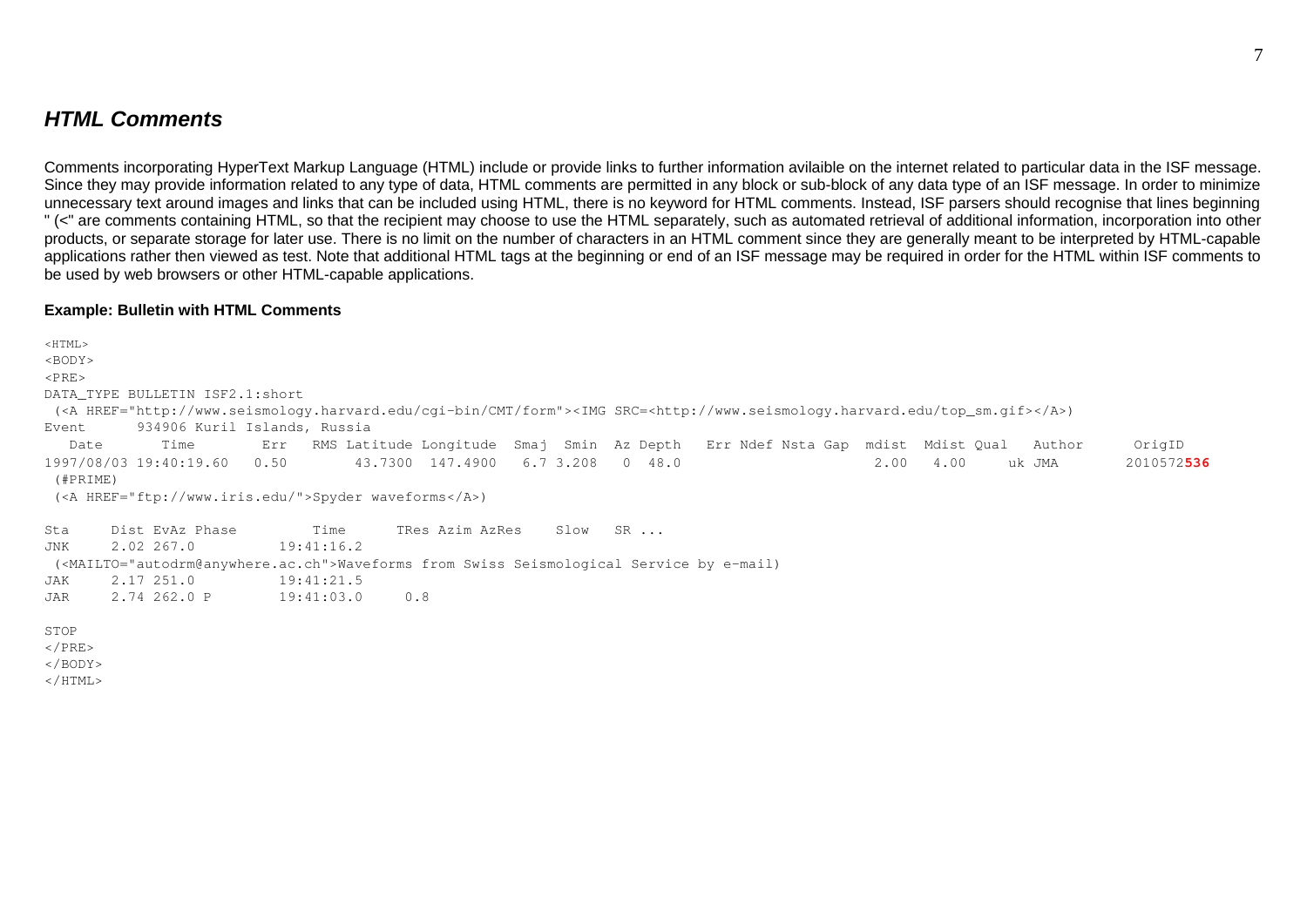### <span id="page-7-2"></span>*Bulletin Data Type*

### <span id="page-7-1"></span>*Event Title Block*

#### **Table: Event Title Block**

| <b>Record</b> | <b>Position</b> | <b>Format</b> | <b>Description</b>          |
|---------------|-----------------|---------------|-----------------------------|
|               | 1-5             | a9            | Event.                      |
| (data)        | 7-17            | a11           | Event identification number |
|               | 19-83           | a65           | Geographic region           |

### <span id="page-7-0"></span>*Origin Block*

#### **Event Type Codes**

Event type codes are used in columns 116-117 in origin lines. Most ISF event type codes are composed of a leading character that indicates the confidence with which the type of the event is asserted and a trailing character that gives the type of the event. The leading characters are

 $s =$ suspected

 $k =$  known

 $f =$  felt (implies known)

 $d =$  damaging (implies felt and known)

The trailing characters are

| $c$ = meteoritic event | $m =$ mining explosion |
|------------------------|------------------------|
|------------------------|------------------------|

- $e =$  earthquake  $n =$  nuclear explosion
- h = chemical explosion  $r = rock$  burst<br>i = induced event  $x = experimen$
- $x =$  experimental explosion
- $1 =$ landslide
- d 6440 f 198947 k 4217134 s 1541640 c 61 e 5085430 h 339604 i 163418 l 167 m 329388 n 2952 r 37038 x 6125

A chemical explosion might be for mining or experimental, and it is possible to conceive of other types of events that might be assigned two or more different event type codes. This is deliberate, and matches the ambiguous identification of events in existing databases. The leading and trailing characters may be used in any combination. In addition, an ISF writer uses the the code "uk" for events of unknown type while ISF parsers recognise both "uk" and "u " as events of unknown type and "ls" as known landslides.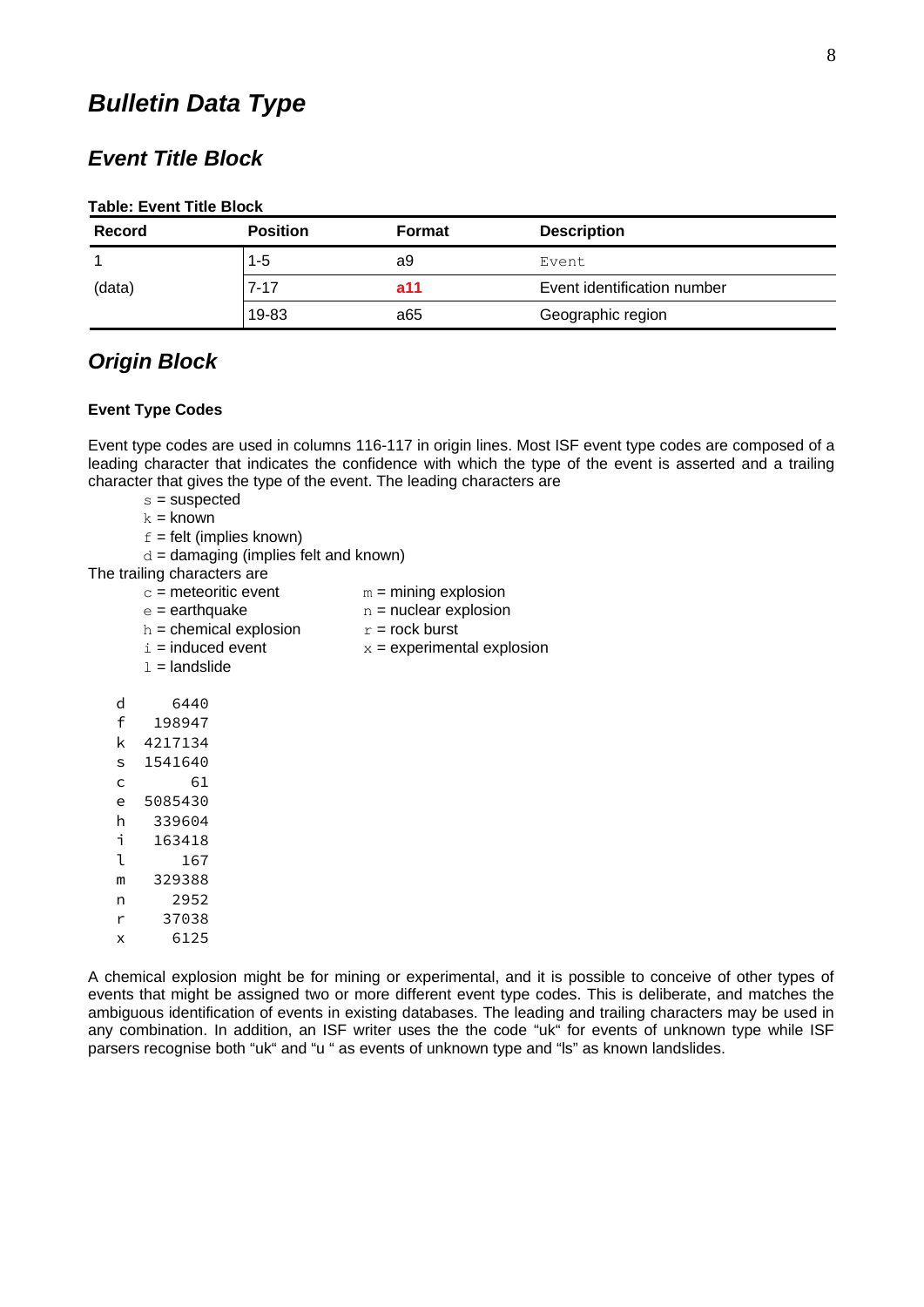### **Table: Origin Block**

| Record         | <b>Position</b> | <b>Format</b>    | <b>Description</b>                                                                                            |
|----------------|-----------------|------------------|---------------------------------------------------------------------------------------------------------------|
| 1              | $4 - 7$         | a <sub>4</sub>   | Date                                                                                                          |
| (header)       | $15 - 18$       | a4               | Time                                                                                                          |
|                | 27-29           | a3               | Err                                                                                                           |
|                | 33-35           | a3               | <b>RMS</b>                                                                                                    |
|                | 37-44           | a8               | Latitude                                                                                                      |
|                | 46-54           | a9               | Longitude                                                                                                     |
|                | 57-60           | a4               | Smaj                                                                                                          |
|                | 63-66           | a4               | Smin                                                                                                          |
|                | 69-70           | a2               | Αz                                                                                                            |
|                | 72-76           | a <sub>5</sub>   | Depth                                                                                                         |
|                | 80-82           | a3               | Err                                                                                                           |
|                | 84-87           | a4               | Ndef                                                                                                          |
|                | 89-92           | a4               | Nsta                                                                                                          |
|                | 94-96           | a3               | Gap                                                                                                           |
|                | 99-103          | a <sub>5</sub>   | mdist                                                                                                         |
|                | 106-110         | a <sub>5</sub>   | Mdist                                                                                                         |
|                | 112-115         | a4               | Qual                                                                                                          |
|                | 119-124         | a <sub>6</sub>   | Author                                                                                                        |
|                | 131-136         | a <sub>6</sub>   | OrigID                                                                                                        |
| $\overline{c}$ | $1 - 10$        | i4,a1,i2,a1,i2   | epicenter date (yyyy/mm/dd)                                                                                   |
| (data)         | 12-22           | i2,a1,i2,a1,f5.2 | Epicenter time (hh:mm:ss.ss)                                                                                  |
|                | 23              | a1               | Fixed flag $( f = fixed origin time solution,$<br>blank if not a fixed origin time)                           |
|                | 25-29           | f5.2             | Origin time error (seconds, blank if fixed<br>origin time)                                                    |
|                | 31-35           | f5.2             | Root mean square of time residuals<br>(seconds)                                                               |
|                | 37-44           | f8.4             | Latitude (negative for South)                                                                                 |
|                | 46-54           | f9.4             | Longitude (negative for West)                                                                                 |
|                | 55              | a1               | Fixed flag $( f = fixed$ epicenter solution,<br>blank if not a fixed epicenter solution)                      |
|                | 57-60           | f4.1             | Semi-major axis of 90% ellipse or its<br>estimate (km blank if fixed epicenter)                               |
|                | 62-66           | f5.1             | Semi-minor axis of 90% ellipse or its<br>estimate (km, blank if fixed epicenter)                              |
|                | 68-70           | i3               | Strioke ( $0 \le x \le 360$ ) of error ellipse<br>clockwise from North (degrees)                              |
|                | 72-76           | f5.1             | Depth (km)                                                                                                    |
|                | 77              | a1               | Fixed flag ( $f = fixed$ depth epicenter, $d =$<br>fixed to depth phase depth, blank if not a<br>fixed depth) |
|                | 79-82           | f4.1             | Depth error (km, blank if fixed depth)                                                                        |
|                | 84-87           | i4               | Number of defining phases                                                                                     |
|                | 89-92           | i4               | Number of defining stations                                                                                   |
|                | 94-96           | i3               | Gap in azimuth coverage (degrees)                                                                             |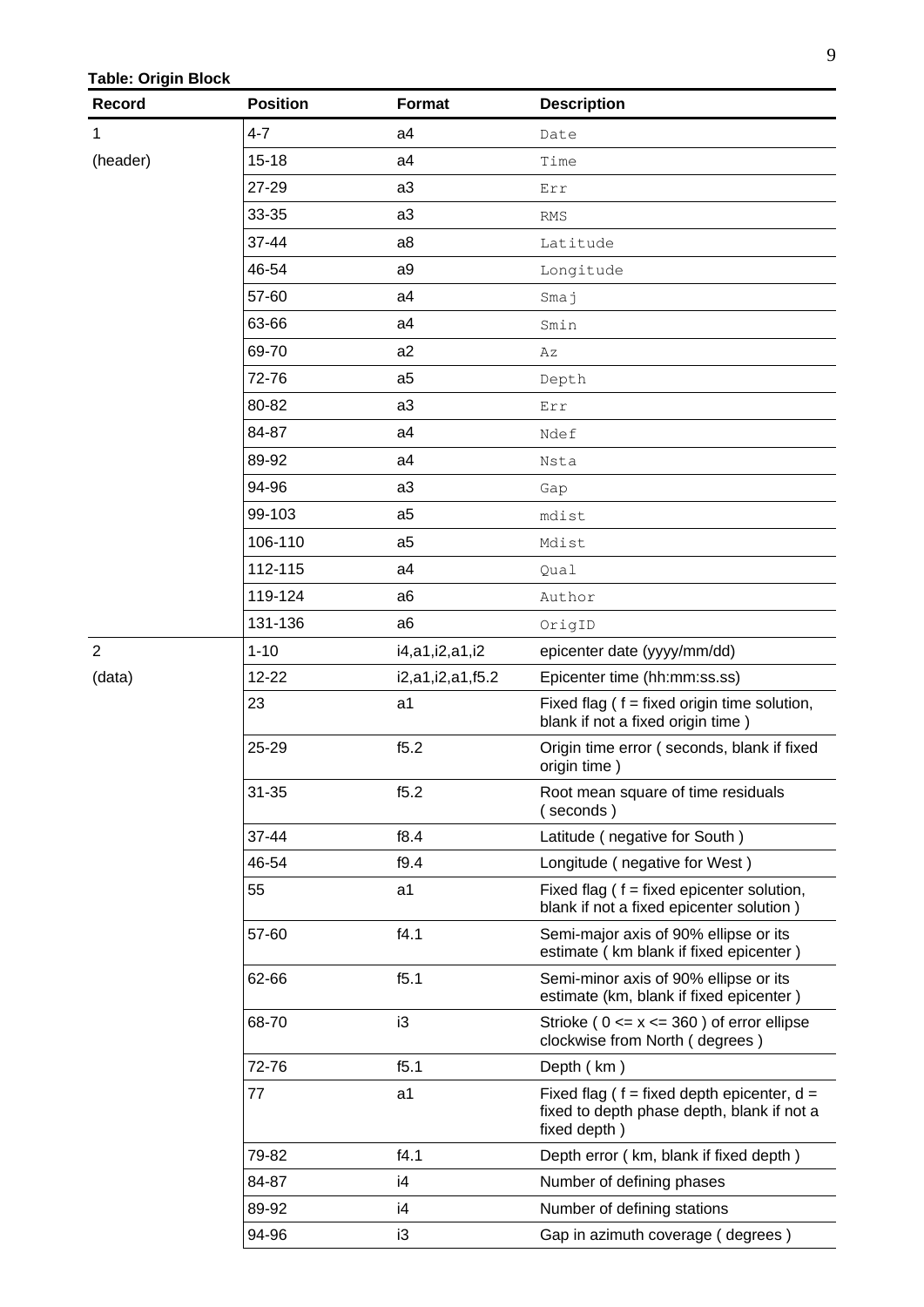| 98-103  | f6.2             | Distance to closest station (degrees)                                                                |
|---------|------------------|------------------------------------------------------------------------------------------------------|
| 105-110 | F <sub>6.2</sub> | Distance to furthest station (degrees)                                                               |
| 112     | a1               | Analysis type ( $a =$ automatic, $m =$<br>manual, $q =quess$ )                                       |
| 114     | a1               | Location method ( $1 =$ inversion, $p =$<br>pattern recognition, $q =$ ground truth, $o =$<br>other) |
| 116-117 | a2               | Event type code                                                                                      |
| 119-127 | a9               | Author of the origin                                                                                 |
| 129-139 | a11              | Origin identification                                                                                |

### <span id="page-9-0"></span>*Magnitude Sub-Block*

#### **Magnitude Types**

Each ISF magnitude type consists of a magnitude type, optionally concatenated with a magnitude type modifier. The magnitude types and type modifiers are from lists maintained by the International Seismological Centre and reviewed by the IASPEI Commission on Seismological Observation and Interpretation.

| <b>Record</b>  | <b>Position</b> | <b>Format</b>  | <b>Description</b>                                |
|----------------|-----------------|----------------|---------------------------------------------------|
| 1              | $1 - 9$         | a9             | Magnitude                                         |
| (header)       | $12 - 14$       | a3             | Err                                               |
|                | $16 - 19$       | a4             | Nsta                                              |
|                | $21 - 26$       | a <sub>6</sub> | Author                                            |
|                | 33-38           | a6             | OrigID                                            |
| $\overline{2}$ | $1 - 5$         | a <sub>5</sub> | Magnitude type (mb, MS, ML etc )                  |
| (data)         | 6               | a1             | Min max indicator $(<, >$ or blank)               |
|                | $7 - 10$        | f4.1           | Magnitude value                                   |
|                | $12 - 14$       | f3.1           | Standard magnitude error                          |
|                | 16-19           | i4             | Number of stations used to calculate<br>magnitude |
|                | 21-29           | a9             | Author of the origin                              |
|                | $31 - 41$       | a11            | Origin identification                             |

#### **Table: Magnitude Sub-Block**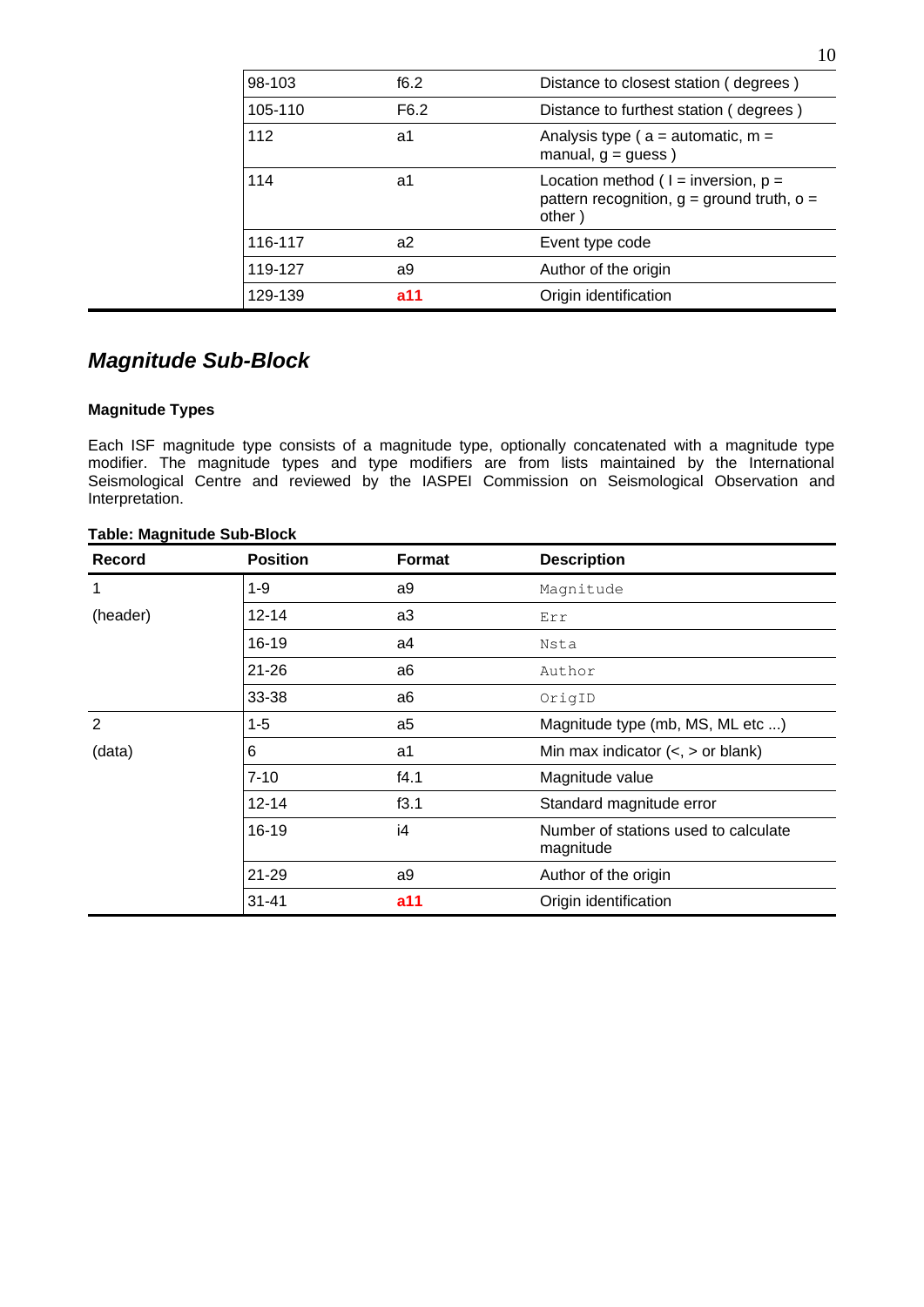#### **Example: ISF 2.1 Event, origin and magnitude blocks**

Event 612845**212** Santa Cruz Islands Date Time Err RMS Latitude Longitude Smaj Smin Az Depth Err Ndef Nsta Gap mdist Mdist Qual Author OrigID 2018/09/30 02:35:38.70 4.36 0.660 -10.8769 166.1094 22.4 21.4 159 106.5 39.0 20 117 11.13 164.59 uk IDC 613321**297** 2018/09/30 02:35:41.40 1.31 0.650 -10.8398 166.0483 17.0 13.76 224 123.7 7.9 50 109 6.17 se NEIC 611705**787** 2018/09/30 02:36:28.20 0.420 -14.5300 166.5900 0.0 6 NOU 613225**714** (Vanuatu Islands) 2018/09/30 02:35:38.75 0.47 1.369 -10.8235 166.1479 11.6 9.306 69 100.0f 79 83 101 5.39 164.62 m i se ISC 614714**278** (#PRIME) (Depth fixed by ISC Analyst) Magnitude Err Nsta Author OrigID mb 3.8 0.1 11 IDC 613321**297** mbtmp 4.2 0.1 13 IDC 613321**297** mb 4.5 0.1 43 NEIC 611705**787** MLv 4.4 6 NOU 613225**714** mb 4.5 0.1 37 ISC 614714**278**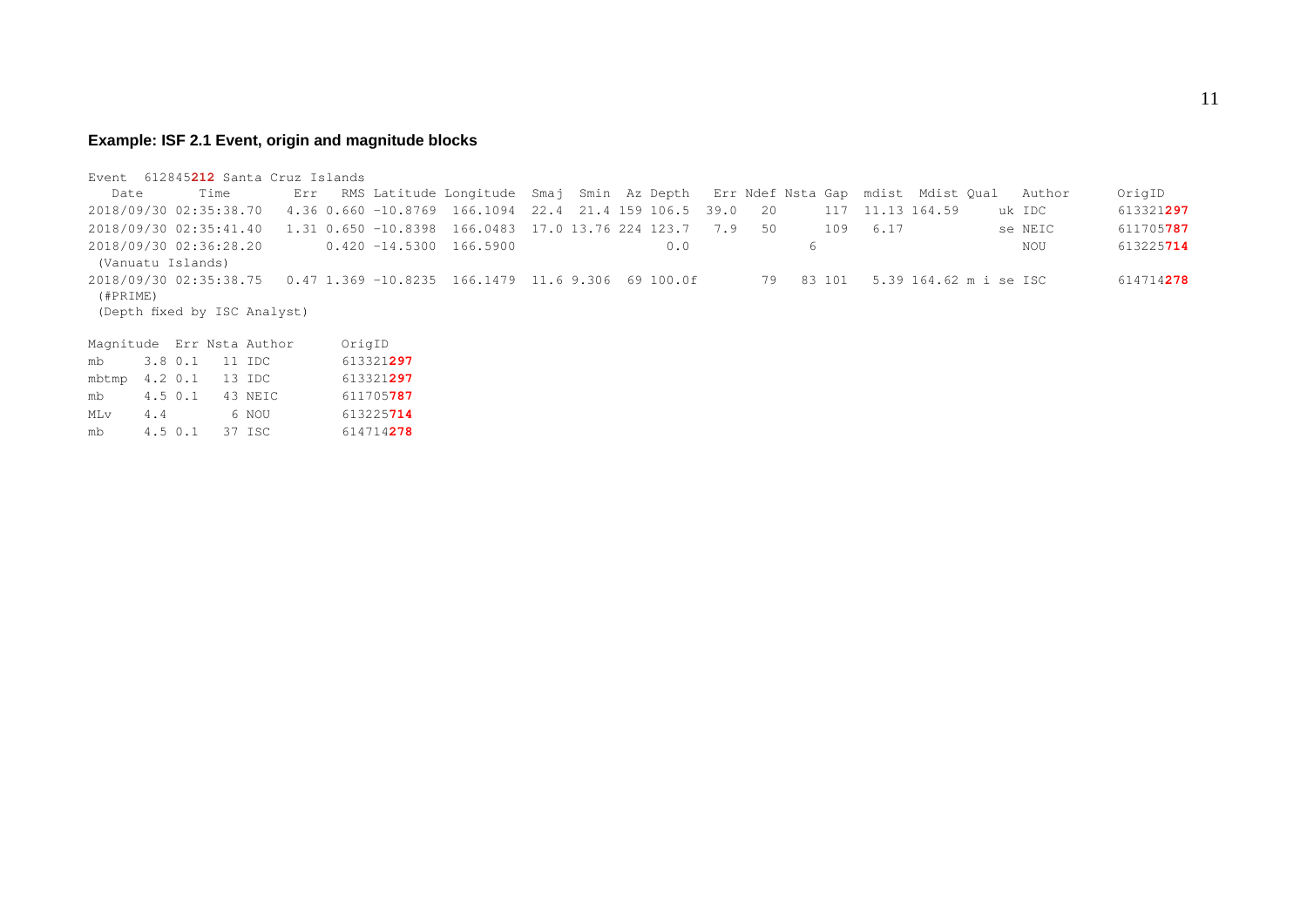### <span id="page-11-1"></span>*Stations Used Magnitude Comment*

Stations used to compute individual magnitudes cannot be discovered by consulting defining/nondefining fields in the associated phase list. That mechanism would be unworkable, since magnitudes of several different types may have equal priority. Ambiguity may arise when trying to determine which stations contribute to each magnitude, especially when several types from several different agencies are given. This formatted comment provides a means of resolving the ambiguity. Each station is identified by an internationally registered code or by a network/code pair, joined by a forward slash, where the network code is internationally registered. Station identifications are separated by whitespace.

| <b>Record</b> | <b>Position</b> | <b>Format</b> | <b>Description</b>         |
|---------------|-----------------|---------------|----------------------------|
|               | $3 - 11$        | a9            | #STATIONS                  |
| (data)        | 13-92           | a80           | NET/CODE NET/CODE NET/CODE |
|               | $3 - 11$        | a1            |                            |
| (data)        | 13-92           | a80           | NET/CODE NET/CODE NET/CODE |

**Table: Formatted Stations Used Magnitude Comment** 

### <span id="page-11-0"></span>*Basis Parameter Magnitude Comment*

The basis for some magnitudes is another earthquake parameter (e.g., seismic moment, epicentral intensity, or seismic class) rather than ground motion amplitude averaged over a group of stations. It is sometimes useful to know both the type and value of parameter from which the magnitude was computed.

| Record | <b>Position</b> | <b>Format</b> | <b>Description</b> |
|--------|-----------------|---------------|--------------------|
|        | $3 - 11$        | a9            | #BASIS             |
| (data) | 13-92           | a80           | PARAM=VALUE        |

#### **Table: Formatted Basis Parameter Origin Comment**

#### **Example: Formatted Magnitude Comments**

|       |            | Magnitude Err Nsta Author OrigID              |            |  |  |
|-------|------------|-----------------------------------------------|------------|--|--|
|       |            | mb 5.0 12 NEIC 2010565629                     |            |  |  |
|       |            | mb 4.8 16 ISC 2010569961                      |            |  |  |
|       |            | (#STATIONS CTA RANI WARB RMQ FORT)            |            |  |  |
| $($ + |            | STKA BBOO WOOL BAL YOU NJ2 SIMI MJAR TOO XAN) |            |  |  |
|       |            | MS 4.5 15 ISC 2010569763                      |            |  |  |
|       |            | mL 5.5 1 DJA 2010568853                       |            |  |  |
|       |            | mb 5.2 3 DJA 2010568649                       |            |  |  |
|       |            | (#STATIONS DJA/WAMI AEKI DJA/PANC)            |            |  |  |
|       | $MS = 5.5$ | KRSC 2010564733                               |            |  |  |
|       |            | (#BASIS ENERGY KLASS=12.2)                    |            |  |  |
|       | Mw $5.2$   | HRV                                           | 2010565315 |  |  |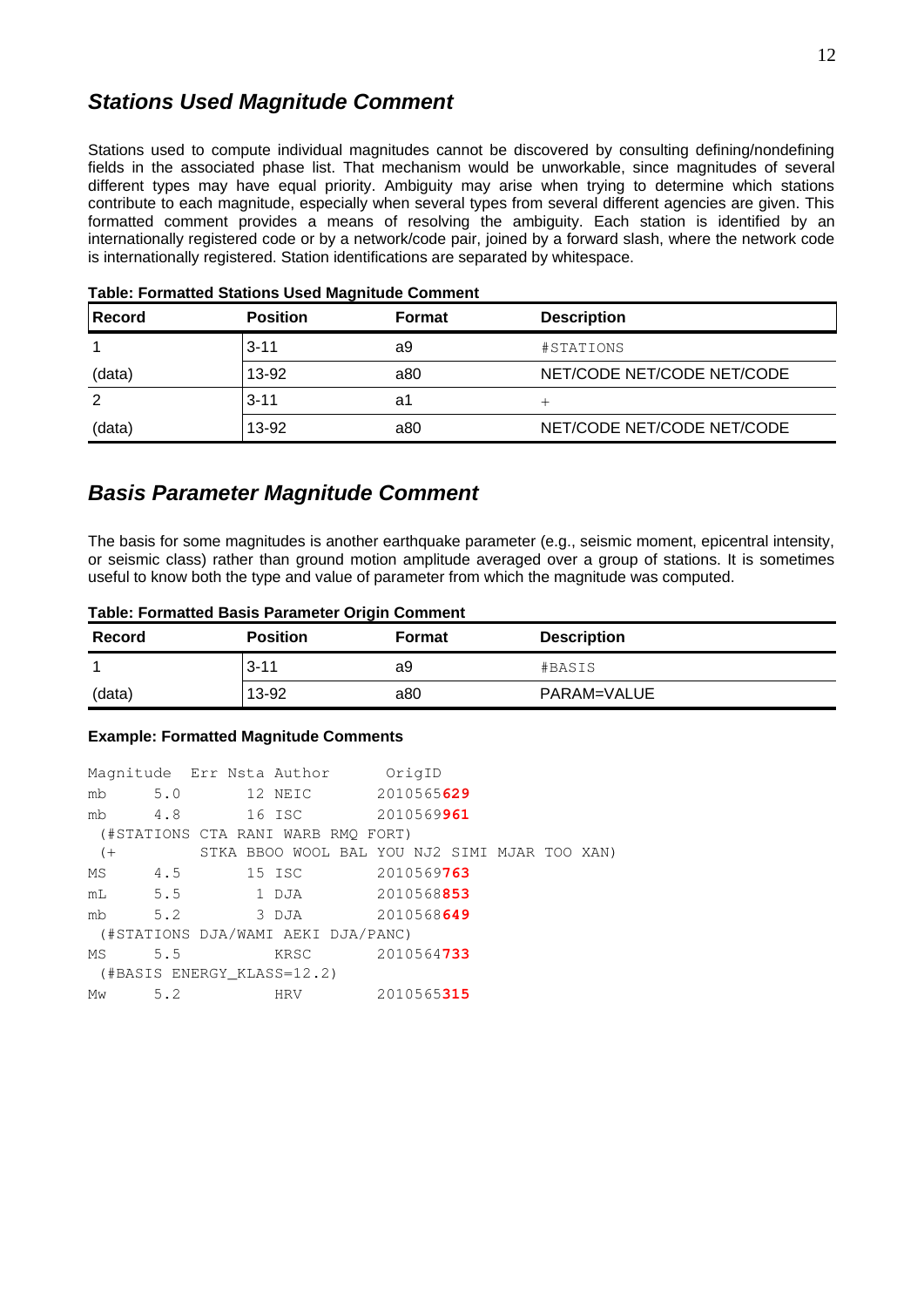### <span id="page-12-2"></span>*Prime Origin Comments*

Agencies may report several origins for each event, but residuals in the arrival block are reported with respect to just one of them. This will not necessarily be the preferred origin for all purposes, but it is necessary to designate the prime origin in order for the residuals to be useful. In ISF this origin is explicitly designated by a prime origin comment.

| <b>Record</b>              | <b>Position</b> | <b>Format</b> | <b>Description</b> |
|----------------------------|-----------------|---------------|--------------------|
| $\overline{ }$<br>(header) | $3 - 8$         | a6            | #PRIME             |

#### **Example: Formatted Prime Origin Comment**

(#PRIME)

### <span id="page-12-1"></span>*Centroid Origin Comments*

Centroids and hypocentres represent different physical properties of an earthquake's finite rupture zone. But the loctyp code on the origin line is intended to distinguish different methods for computing origins. Thus, loctyp cannot be used to distinguish centroids from hypocentres without overloading that attribute. Instead, centroids are distinguished with a special purpose formatted comment. The comment indicates only that the origin is a hypocentre without giving any further details, which are assumed to be given on the preceding origin line. Thus, the only required line is the header with the keyword CENTROID.

#### **Table: Formatted Centroid Origin Comment**

| <b>Record</b> | <b>Position</b> | <b>Format</b> | <b>Description</b> |
|---------------|-----------------|---------------|--------------------|
| ÷<br>(header) | $3 - 11$        | a9            | #CENTROID          |

#### **Example: Formatted Centroid Origin Comment**

(#CENTROID)

### <span id="page-12-0"></span>*Moment Tensor Origin Comments*

Each moment tensor report is comprised of two header lines and a variable number of pairs of data lines. All of the moment tensors in one report are for the same origin, which precedes the report. Several items are omitted:

- Centroid, since it is presumed to precede in an origin line.
- The best fitting double-couple, since it could follow as a FAULT\_PLANE comment.
- Principal axes, since they could follow as a PRINAX comment.
- $M<sub>w</sub>$ , since it could be included in the magnitude sub-block associated with the event.

Several redundant items are included:

- All three diagonal elements of the moment tensor are included since non-isotropic moment tensors may be reported occasionally.
- Scalar moment, fraction CLVD and their uncertainties are included since these may be the most frequently used moment tensor parameters.

| <b>Record</b> | <b>Position</b> | <b>Format</b> | <b>Description</b> |
|---------------|-----------------|---------------|--------------------|
| 1             | $3 - 10$        | a8            | #MOMTENS           |
| (header)      | $12 - 13$       | a2            | SC                 |
|               | 18-19           | a2            | M0                 |
|               | 21-25           | a5            | fCLVD              |

#### **Table: Formatted Moment Tensor Comment**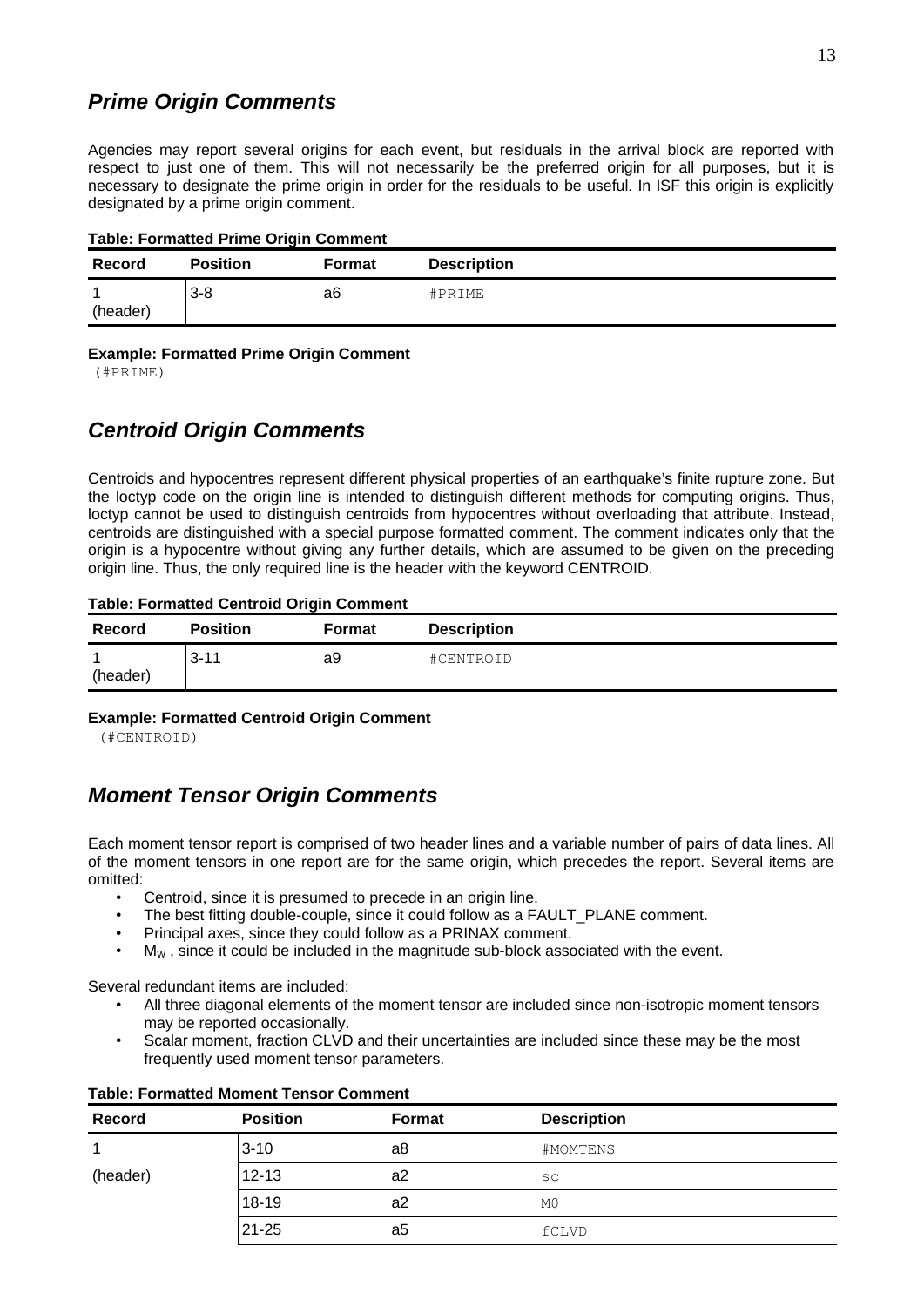|                |           |                | 14                                                                                                                                           |
|----------------|-----------|----------------|----------------------------------------------------------------------------------------------------------------------------------------------|
|                | 30-32     | a3             | <b>MRR</b>                                                                                                                                   |
|                | 37-39     | a3             | MTT                                                                                                                                          |
|                | 44-46     | a <sub>3</sub> | <b>MPP</b>                                                                                                                                   |
|                | 51-53     | a3             | <b>MRT</b>                                                                                                                                   |
|                | 58-60     | a3             | MTP                                                                                                                                          |
|                | 65-67     | a <sub>3</sub> | <b>MPR</b>                                                                                                                                   |
|                | 69-72     | a4             | NST1                                                                                                                                         |
|                | 74-77     | a4             | NST2                                                                                                                                         |
|                | 79-84     | a <sub>6</sub> | Author                                                                                                                                       |
| $\overline{2}$ | 3         | a1             | $\#$                                                                                                                                         |
| (header)       | 17-19     | a3             | eM0                                                                                                                                          |
|                | $21 - 25$ | a <sub>5</sub> | eCLVD                                                                                                                                        |
|                | 30-32     | a <sub>3</sub> | eRR                                                                                                                                          |
|                | 37-39     | a3             | eTT                                                                                                                                          |
|                | 44-46     | a3             | ePP                                                                                                                                          |
|                | 51-53     | a3             | eRT                                                                                                                                          |
|                | 58-60     | a3             | eTP                                                                                                                                          |
|                | 65-67     | a3             | ePR                                                                                                                                          |
|                | 69-72     | a4             | NCO1                                                                                                                                         |
|                | 74-77     | a4             | NCO <sub>2</sub>                                                                                                                             |
|                | 79-86     | a <sub>8</sub> | Duration                                                                                                                                     |
| 3              | 3         | a1             | #                                                                                                                                            |
| (data)         | 12-13     | i2             | scale factor (log10 of number by which<br>moment tensor components and their<br>uncertainties must be multiplied to obtain<br>Newton-meters) |
|                | 15-19     | f5.3           | scalar seismic moment                                                                                                                        |
|                | $21 - 25$ | f5.3           | fraction of moment released as a<br>compensated linear vector dipole                                                                         |
|                | 27-32     |                |                                                                                                                                              |
|                |           | f6.3           | radial-radial element of moment tensor                                                                                                       |
|                | 34-39     | f6.3           | theta-theta element of moment tensor                                                                                                         |
|                | 41-46     | f6.3           | phi-phi element of moment tensor                                                                                                             |
|                | 48-53     | f6.3           | radial-theta element of moment tensor                                                                                                        |
|                | 55-60     | f6.3           | theta-phi element of moment tensor                                                                                                           |
|                | 62-67     | f6.3           | phi-radial element of moment tensor                                                                                                          |
|                | 69-72     | i4             | number of stations used, type 1                                                                                                              |
|                | 74-77     | i4             | number of stations used, type 2                                                                                                              |
|                | 79-87     | a9             | agency that computed the moment tensor                                                                                                       |
| $\overline{4}$ | 3         | a1             | #                                                                                                                                            |
| (data)         | 15-19     | f5.3           | uncertainty of scalar seismic moment                                                                                                         |
|                | $21 - 25$ | f5.3           | uncertainty of fCLVD                                                                                                                         |
|                | 27-32     | f6.3           | uncertainty of radial-radial element                                                                                                         |
|                | 34-39     | f6.3           | uncertainty of theta-theta element                                                                                                           |
|                | 41-46     | f6.3           | uncertainty of phi-phi element                                                                                                               |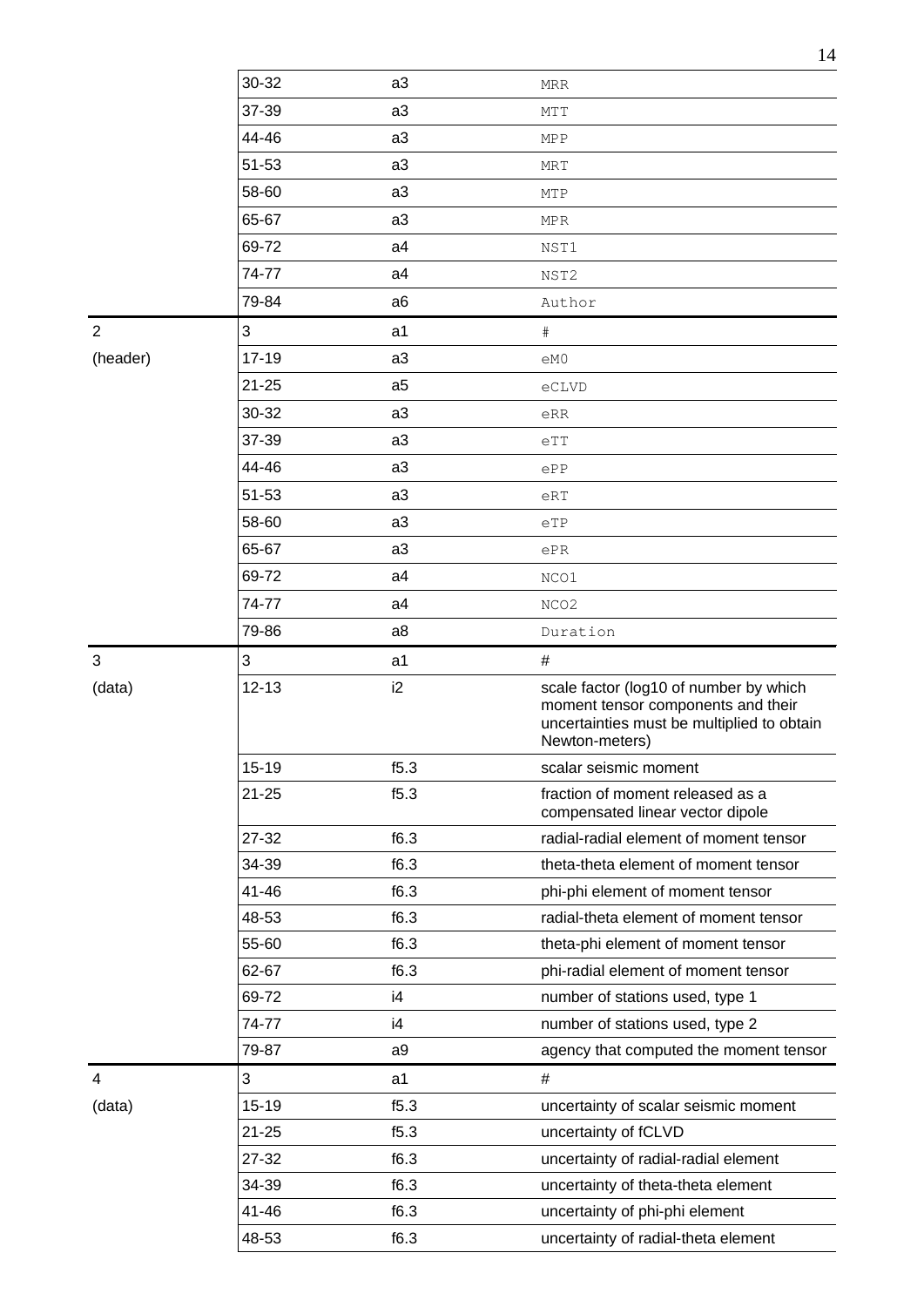| 55-60 | f6.3 | uncertainty of theta-phi element                  |
|-------|------|---------------------------------------------------|
| 62-67 | f6.3 | uncertainty of phi-radial element                 |
| 69-72 | i4   | number of components used, type 1                 |
| 74-77 | i4   | number of components used, type 2                 |
| 79-86 | f8.2 | presumed or computed source duration<br>(seconds) |

#### **Example: Formatted Moment Tensor Comment**

| (#MOMTENS sc |  | MO fCLVD  | <b>MRR</b> | MTT | MPP | MRT MTP |  | MPR NST1 NST2 Author )                                                             |
|--------------|--|-----------|------------|-----|-----|---------|--|------------------------------------------------------------------------------------|
| $($ $#$      |  | eMO eCLVD |            |     |     |         |  | eRR eTT ePP eRT eTP ePR_NCO1_NST2_Duration)                                        |
| $($ #        |  |           |            |     |     |         |  | 27 2.109 0.345 1.601 -6.298 1.543 -3.456 8.901 -1.234 12 123 HRVD )                |
| $($ $#$      |  |           |            |     |     |         |  | $0.100$ $0.045$ $0.200$ $0.300$ $0.300$ $0.200$ $0.100$ $0.100$ $23$ $246$ $30.20$ |

#### **Fault Plane Solution Origin Comments**

Either one plane or two may be given.

### **Table: Fault Plane Solution Origin Comment**

| <b>Record</b>  | <b>Position</b> | <b>Format</b>  | <b>Description</b>                                                                                                                                                   |
|----------------|-----------------|----------------|----------------------------------------------------------------------------------------------------------------------------------------------------------------------|
| $\mathbf{1}$   | $3 - 14$        | a12            | #FAULT_PLANE                                                                                                                                                         |
| (header)       | 16-18           | a3             | Typ                                                                                                                                                                  |
|                | $20 - 25$       | a6             | Strike                                                                                                                                                               |
|                | 29-31           | a3             | Dip                                                                                                                                                                  |
|                | 36-39           | a4             | Rake                                                                                                                                                                 |
|                | 42-43           | a2             | NP                                                                                                                                                                   |
|                | 46-47           | a2             | <b>NS</b>                                                                                                                                                            |
|                | 49-53           | a <sub>5</sub> | Plane                                                                                                                                                                |
|                | 55-60           | a <sub>6</sub> | Author                                                                                                                                                               |
| $\overline{2}$ | 3               | a1             | #first plane, + second plane                                                                                                                                         |
| (data)         | 16-18           | a3             | Fault plane solution computed from:<br>$FM = first$ motions<br>$BB = fit to broadband waveforms$<br>BDC = best double couple                                         |
|                | $20 - 25$       | f6.2           | Strike of either nodal plane (degrees, 0 to<br>360)                                                                                                                  |
|                | 27-31           | f5.2           | Dip of the same nodal plane (degrees, 0<br>to 90)                                                                                                                    |
|                | 33-39           | f7.2           | Rake of slip vector in the described plane<br>(degrees, -180 to +180; required if only<br>one plane is given)                                                        |
|                | $41 - 43$       | i3             | For type = $FM$ , number of P polarities<br>For type $=$ BB, number of stations<br>For type $=$ BDC, not used                                                        |
|                | 45-47           | i3             | For type = $FM$ , number of S polarisations<br>For type $=$ BB, not used<br>For type $=$ BDC, not used                                                               |
|                | 49-53           | a <sub>5</sub> | Plane identification<br>$F \text{AULT}$ = this is the preferred fault plane<br>$AUXIL = this$ is the auxiliary plane<br>= neither plane is preferred as the<br>fault |
|                | 55-63           | a9             | agency that computed the fault plane<br>solution (neither required nor parsed for<br>second plane)                                                                   |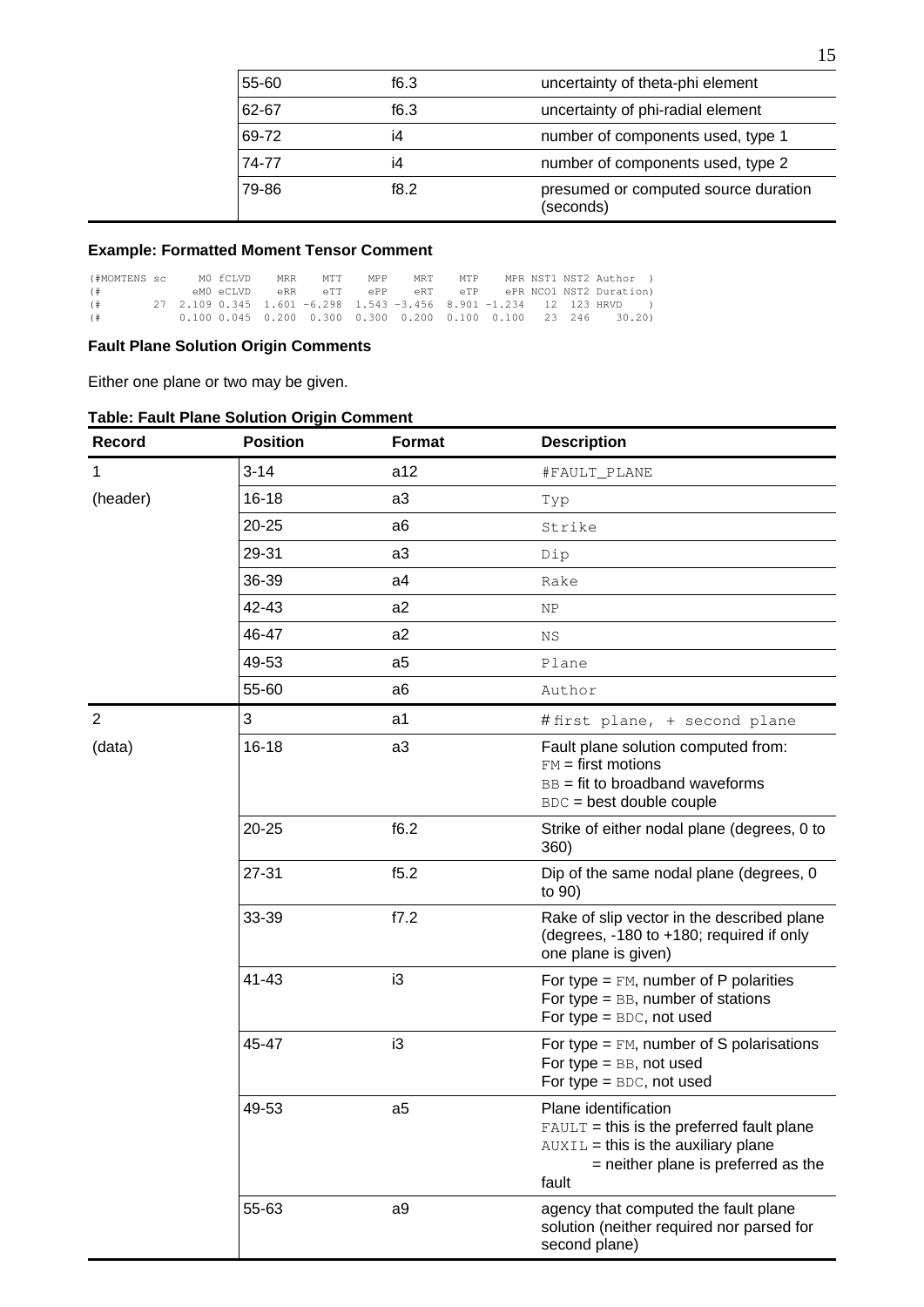#### **Examples: Formatted Focal Mechanism Comment**

| (#FAULT PLANE Typ Strike Dip GRake NP NS Plane Author ) |  |                       |  |        |  |
|---------------------------------------------------------|--|-----------------------|--|--------|--|
| $($ #                                                   |  | BDC 25.00 80.00 90.00 |  | GCMT ) |  |
| $(+)$                                                   |  | 203.00 10.00 88.00    |  |        |  |

### <span id="page-15-0"></span>*Principal Axes Origin Comments*

Principal axes can be computed from either a moment tensor or a fault plane solution. A bulletin may include the principal axes alone, or as well as the moment tensor or fault plane solution from which they were computed. Principal values are optional since they may not be available if the principal axes are computed from a fault plane solution based on first motions.

The error header and error lines are each optional. ISF writers should write the error header if the error data line is written. ISF parsers should be able to parse the error line regardless of whether or not the error header line is present.

| Record         | <b>Position</b> | <b>Format</b>  | <b>Description</b>            |
|----------------|-----------------|----------------|-------------------------------|
| $\mathbf{1}$   | $3-9$           | a7             | #PRINAX                       |
| (header)       | $11 - 12$       | a2             | $\mbox{S}\,\mbox{C}$          |
|                | 15-19           | a <sub>5</sub> | T_val                         |
|                | 21-26           | a <sub>6</sub> | T_azim                        |
|                | 29-32           | a4             | $T_p1$                        |
|                | 35-39           | a <sub>5</sub> | B_val                         |
|                | $41 - 46$       | a6             | B_azim                        |
|                | 49-52           | a4             | $B_p1$                        |
|                | 55-59           | a <sub>5</sub> | $P_Val$                       |
|                | 61-66           | a <sub>6</sub> | P_azim                        |
|                | 69-72           | a4             | $P\_p1$                       |
|                | 74-79           | a6             | Author                        |
| $\overline{2}$ | 3               | a1             | $\boldsymbol{+}$              |
| (header)       | 17-19           | a3             | $\mathrm{eTv}$                |
|                | 24-26           | a3             | eTa                           |
|                | 30-32           | a3             | eTp                           |
|                | 37-39           | a3             | $e$ Bv                        |
|                | 44-46           | a3             | eBa                           |
|                | 50-52           | a3             | eBp                           |
|                | 57-59           | a3             | $\mathrm{ePv}$                |
|                | 64-66           | a3             | ePa                           |
|                | 70-72           | a3             | ePp                           |
|                | 74-78           | a <sub>5</sub> | $\ensuremath{\mathsf{fCLVD}}$ |
| (continued)    |                 |                |                               |

#### **Table: Formatted Principal Axes Origin Comment**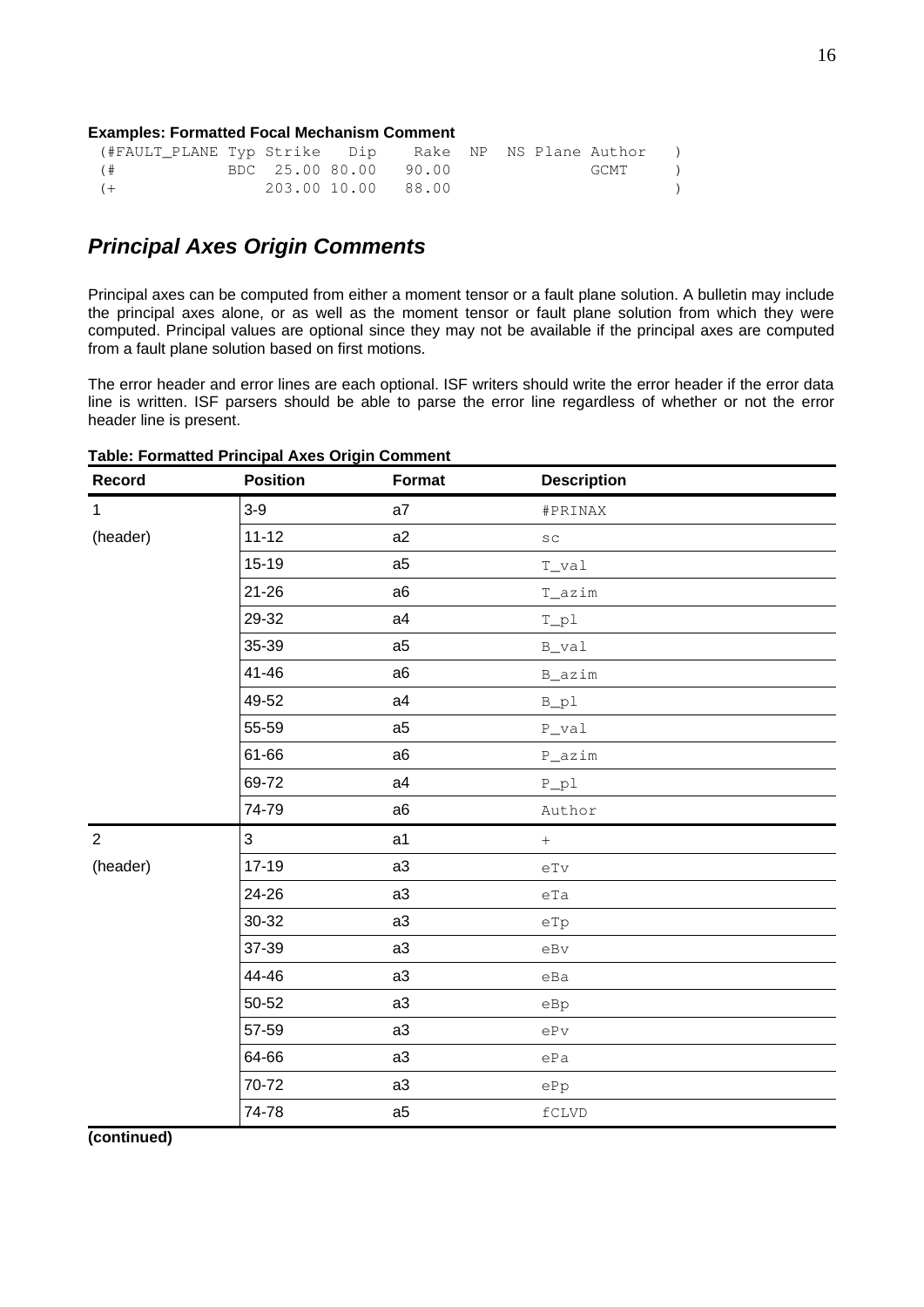**Table: Formatted Principal Axes Origin Comment (continued)**

| 3              | 3         | a1             | #                                                                                                                                                      |
|----------------|-----------|----------------|--------------------------------------------------------------------------------------------------------------------------------------------------------|
| (data)         | $11 - 12$ | i <sub>2</sub> | scale factor (log10 of number by which<br>moment tensor components and their<br>uncertainties must be multiplied to obtain<br>Newton-meters; optional) |
|                | 14-19     | f6.3           | largest principal value (optional)                                                                                                                     |
|                | $21 - 26$ | f6.2           | largest principal value axis azimuth                                                                                                                   |
|                | 28-32     | f5.2           | largest principal value axis plunge                                                                                                                    |
|                | 34-39     | f6.3           | middle principal value (optional)                                                                                                                      |
|                | $41 - 46$ | f6.2           | middle principal value axis azimuth                                                                                                                    |
|                | 48-52     | f5.2           | middle principal value axis plunge                                                                                                                     |
|                | 54-59     | f6.3           | smallest principal value (optional)                                                                                                                    |
|                | 61-66     | f6.2           | smallest principal value axis azimuth                                                                                                                  |
|                | 68-72     | f5.2           | smallest principal value axis plunge                                                                                                                   |
|                | 74-82     | a <sub>9</sub> | agency that computed the principal axes                                                                                                                |
| $\overline{4}$ | 3         | a1             | $+$                                                                                                                                                    |
| (data)         | 15-19     | f5.3           | uncertainty of T principal value (optional)                                                                                                            |
|                | $21 - 26$ | f6.2           | uncertainty of T axis azimuth                                                                                                                          |
|                | 28-32     | f5.2           | uncertainty of T axis plunge                                                                                                                           |
|                | 35-39     | f5.3           | uncertainty of B principal value (optional)                                                                                                            |
|                | 41-46     | f6.2           | uncertainty of B axis azimuth                                                                                                                          |
|                | 48-52     | f5.2           | uncertainty of B axis plunge                                                                                                                           |
|                | 55-59     | f5.3           | uncertainty of P principal value (optional)                                                                                                            |
|                | 61-66     | f6.2           | uncertainty of P axis azimuth                                                                                                                          |
|                | 68-72     | f5.2           | uncertainty of P axis plunge                                                                                                                           |
|                | 74-78     | f5.3           | fraction of the moment release as<br>compensated linear vector dipole<br>(optional)                                                                    |

### **Example: Formatted Principal Axes Origin Comment**

| (#PRINAX sc T_val T_azim T_pl B_val B_azim B_pl P_val P_azim P_pl Author) |  |  |                                                                 |  |  |                                           |
|---------------------------------------------------------------------------|--|--|-----------------------------------------------------------------|--|--|-------------------------------------------|
| $(+)$                                                                     |  |  |                                                                 |  |  | eTv eTa eTp eBv eBa eBp ePv ePa ePpfCLVD) |
| $($ $#$                                                                   |  |  | $27$ 1.123 0.00 0.00 -0.123 180.00 90.00 -1.000 90.00 0.00 ERI) |  |  |                                           |
| $(+)$                                                                     |  |  | $0.100$ 10.00 10.00 0.100 10.00 10.00 0.100 10.00 10.00 0.403)  |  |  |                                           |
| $($ +                                                                     |  |  | computed from moment tensor; T axis very uncertain)             |  |  |                                           |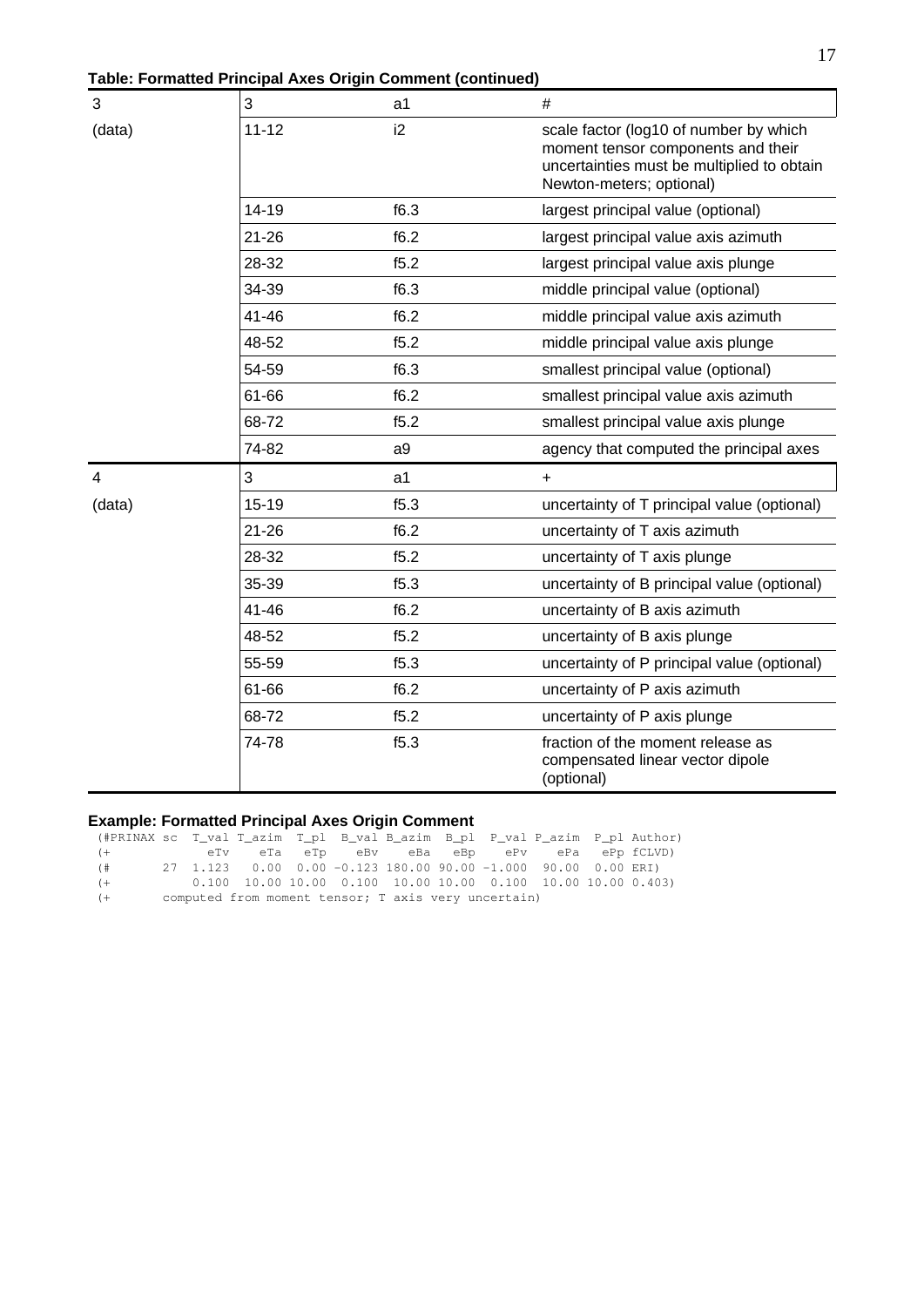### <span id="page-17-1"></span>*Additional Parameter Origin Comments*

After the keyword PARAM, each origin parameter comment consists of name followed by an equal sign and a value. The name is from a list of earthquake parameters maintained by the International Seismological Centre and reviewed by the IASPEI Commission on Seismological Observation and Interpretation. Spaces are not allowed before or after the equal sign, but are instead reserved as a separator between measurements. Uncertainty is optionally given following a plus sign. Units are not given for the measurements, but specified for each standard measurement name (e.g., STRESS\_DROP must be given in Pascals). Values must be stated as real numbers including a decimal point and may include an exponent, indicated by an upper-case "E", e.g., 1.0E27

| Record | <b>Position</b> | <b>Format</b> | <b>Description</b>    |
|--------|-----------------|---------------|-----------------------|
|        | $3 - 8$         | a6            | #PARAM                |
| (data) | 10-89           | a80           | NAME=VALUE NAME=VALUE |

| Table: Formatted Additional Parameter Origin Comment |  |  |
|------------------------------------------------------|--|--|
|------------------------------------------------------|--|--|

| <b>Example: Formatted Additional Origin Measurement Comment</b> |
|-----------------------------------------------------------------|
|-----------------------------------------------------------------|

```
Event 934904 Irian Jaya region
   Date Time Err RMS Latitude Longitude Smaj Smin Az Depth
1997/08/03 19:09:06.60 2.20 1.230 -0.5910 135.7600 4.780 4.3 90 21.1
 (#PRIME)
 (#PARAM pP_DEPTH=20+1)
```
### <span id="page-17-0"></span>*Effects Block*

The Effects Block giving macroseismic observations is comprised of one header line, an optional summary data line, and any number of particular data lines. Each data line, including the summary, may be followed by comment lines giving further description of the effects. The descriptive comment lines provide further information about the immediately preceding data line; the author and location of the effects described are as given in the preceding data line.

Apart from the optional summary line, each data line must include one quantitative statement of the location of the observer, which may be latitude and longitude, distance and azimuth from the origin, country and postal code, or seismic network and station code. The location is preceded by a location type code.

There may be at most one summary data line, which is recognised by a unique location type code. The effects in the summary data line show the maximum known effects at any location, and may include effects not attributed to particular locations in further data lines in the block. The summary line may be followed by comment lines describing effects that are not attributed to any particular location.

| <b>Record</b> | <b>Position</b> | <b>Format</b>  | <b>Description</b>                                               |  |  |  |
|---------------|-----------------|----------------|------------------------------------------------------------------|--|--|--|
| 1             | $1 - 7$         | a7             | Effects                                                          |  |  |  |
| (header)      | 22-27           | a <sub>6</sub> | Loctyp                                                           |  |  |  |
|               | 29-36           | a <sub>8</sub> | Location                                                         |  |  |  |
|               | 48-56           | a9             | Intensity                                                        |  |  |  |
|               | 58-62           | a <sub>5</sub> | Scale                                                            |  |  |  |
|               | 64-69<br>a6     |                | Author                                                           |  |  |  |
| 2             |                 | a1             | heard flag $(H$ or $)$                                           |  |  |  |
| (data)        | $\overline{c}$  | a1             | felt flag $(F$ or $)$                                            |  |  |  |
|               | 3               | a1             | damage flag ( $D$ or $\Box$ ) (includes livestock<br>casualties) |  |  |  |
|               | 4               | a1             | human casualties flag $(C$ or $)$                                |  |  |  |

#### **Table: Effects Block**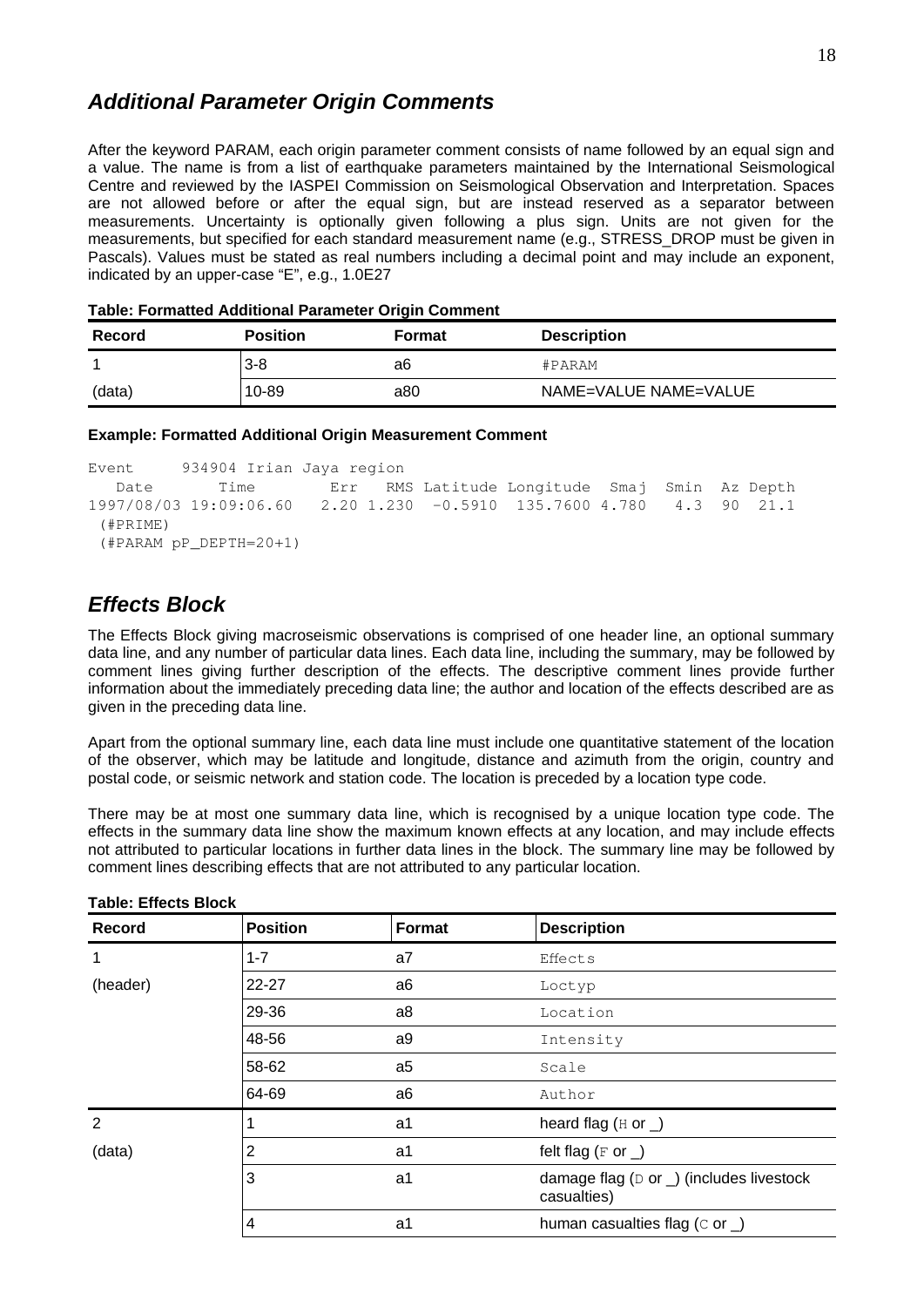| 5              | a1        | uplift flag ( $U$ or $\bigcup$                                                                                   |
|----------------|-----------|------------------------------------------------------------------------------------------------------------------|
| 6              | a1        | subsidence flag $(s$ or $)$                                                                                      |
| $\overline{7}$ | a1        | surface faulting flag ( $F$ or $\Box$ )                                                                          |
| 8              | a1        | tsunami flag $(T, \_$ , or $Q$ for wave action<br>that may have been a tsunami)                                  |
| 9              | a1        | seiche flag $(s, \_$ , or $\circledcirc$ for wave action that<br>may have been a seiche)                         |
| 10             | a1        | volcanism flag ( $\vee$ or )                                                                                     |
| 11             | a1        | acoustic waves flag (A or _)                                                                                     |
| 12             | a1        | gravity waves flag $(G \text{ or } )$                                                                            |
| 13             | a1        | T-waves flag $(T$ or $)$                                                                                         |
| 14             | a1        | liquefaction flag $(L$ or $)$                                                                                    |
| 15             | a1        | geyser flag (G or )                                                                                              |
| 16             | a1        | landslides or avalanches flag ( $s$ or $\Box$ )                                                                  |
| 17             | a1        | sandblows flag $(B \text{ or } )$                                                                                |
| 18             | a1        | ground cracks flag $(C$ or $)$ (excludes<br>cracks due to surface faulting)                                      |
| 19             | a1        | earthquake lights flag ( $\vee$ or $\Box$ )                                                                      |
| 20             | a1        | odours flag ( $\circ$ or )                                                                                       |
| 22-27          | a6        | location type: one of Summar (allowed<br>only on the first line) LatLon DistAz<br><b>CoPost StaNet</b>           |
|                |           | location of conforming type: one of blank                                                                        |
| 29-46          | f8.4 f9.4 | latitude(<0 for S) longitude(<0 for W)                                                                           |
| 29-41          | f8.2 f4.0 | distance (kilometres) azimuth (degrees)                                                                          |
| 29-42          | a3 a10    | country postal-code                                                                                              |
| 29-43          | a9 a5     | network-code station-code                                                                                        |
| 48-51          | f4.1      | first value of maximum intensity                                                                                 |
| 52             | a1        | intensity modifier: (often blank, if second<br>intensity is given must be -, only other<br>allowed value is $+)$ |
| 53-56          | f4.1      | second value of maximum intensity<br>(permitted only if modifier is -)                                           |
| 58-62          | a5        | intensity scale                                                                                                  |
| 64-72          | a9        | author of the intensity data                                                                                     |

#### **Example: Macroseismic Effects Block**

Effects LocTyp Latitude Longitude Intensity Scale Author) \_F\_CU\_FTQ\_\_\_\_\_\_SBC\_\_ Summar 11.0 MMS NEIS) \_\_\_CU\_FTQ\_\_\_\_\_\_SBC\_\_ LatLon +60.1234 -000.1234 10.0-10.5 EMS T\_Blair) (Big Ben toppled, stopped showing 05:01)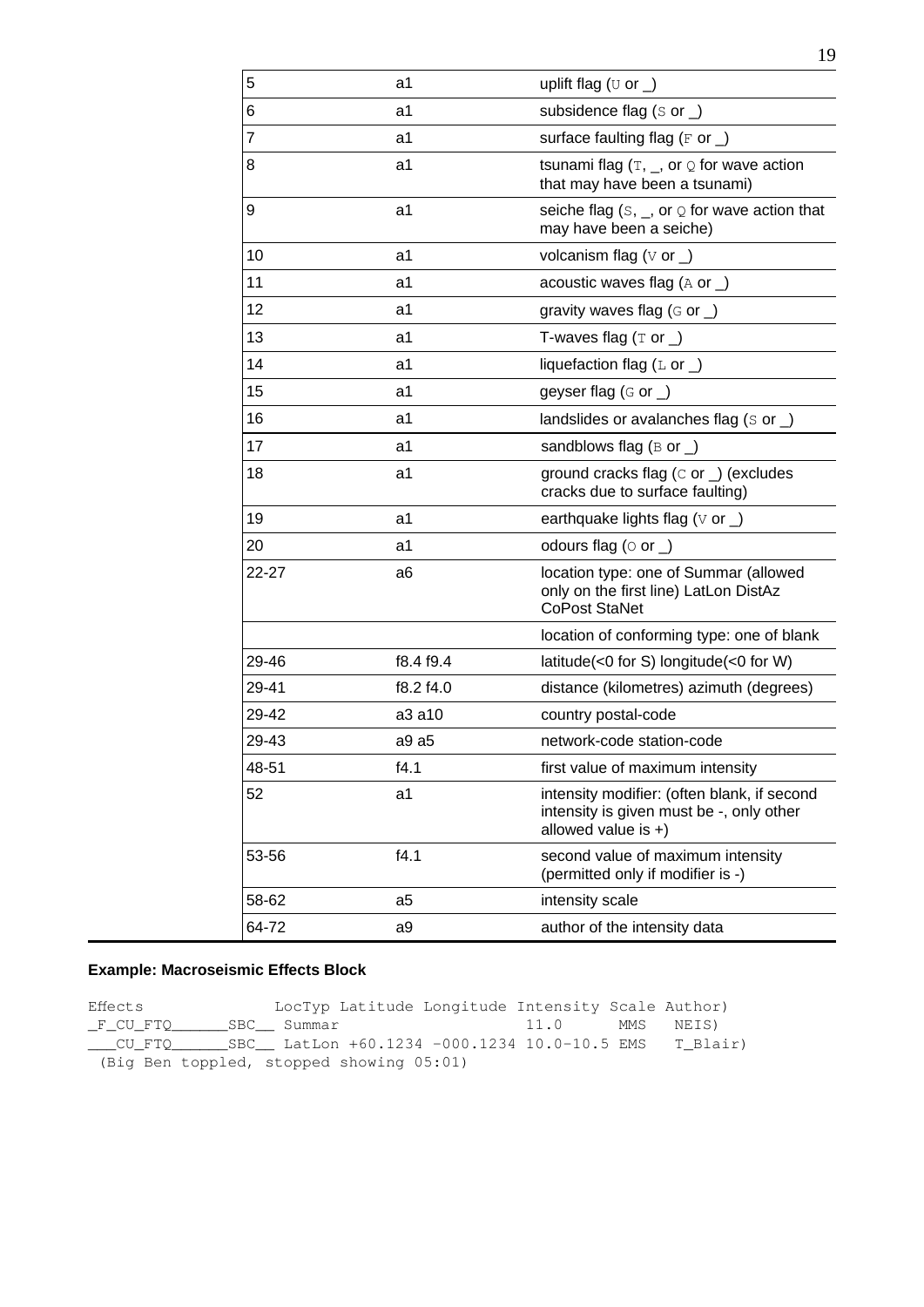### <span id="page-19-1"></span>*Reference Block*

The reference block is an ISF extension of IMS1.0. It is used to cite further of information about the event, other than seismic bulletins. Such sources are generally papers in journals.

| <b>Record</b> | <b>Position</b> | <b>Format</b>  | <b>Description</b>                                                          |  |  |  |  |
|---------------|-----------------|----------------|-----------------------------------------------------------------------------|--|--|--|--|
| 1             | $1 - 4$         | a4             | Year                                                                        |  |  |  |  |
| (header)      | $6 - 11$        | a <sub>6</sub> | Volume                                                                      |  |  |  |  |
|               | 13-17           | a <sub>5</sub> | Page1                                                                       |  |  |  |  |
|               | 19-23           | a5             | Page2                                                                       |  |  |  |  |
|               | 25-31           | a7             | Journal                                                                     |  |  |  |  |
| $\mathcal{P}$ | $1 - 4$         | i4             | Year in which the paper was published                                       |  |  |  |  |
| (data)        | $6 - 11$        | i6             | Volume number of the journal in which the<br>paper was published            |  |  |  |  |
|               | $13 - 17$       | i5             | Page in the journal on which the paper<br>begins                            |  |  |  |  |
|               | 19-23           | i5             | Page in the journal on which the paper<br>ends                              |  |  |  |  |
|               | 25-90           | a66            | Name or abbreviated name of the journal<br>in which the paper was published |  |  |  |  |

#### **Table: Reference Block**

#### **Table: Formatted Author Reference Comment**

| Record | <b>Position</b> | <b>Format</b> | <b>Description</b>                                                                                  |
|--------|-----------------|---------------|-----------------------------------------------------------------------------------------------------|
| 1      | $3-9$           | a7            | #AUTHOR                                                                                             |
| (data) | 11-90           | a80           | Surname, Initials, Surname, Initials, with<br>white space only between authors.                     |
| 2      | 3               | a1            | $^+$                                                                                                |
| (data) | 11-90           | a80           | further Surname, Initials, Surname,<br>Initials, (, et al. is appended to partial a<br>author list) |

| <b>Table: Formatted Title Reference Comment</b> |                                  |     |                                         |  |  |  |  |  |  |  |
|-------------------------------------------------|----------------------------------|-----|-----------------------------------------|--|--|--|--|--|--|--|
| <b>Record</b>                                   | <b>Position</b><br><b>Format</b> |     | <b>Description</b>                      |  |  |  |  |  |  |  |
|                                                 | $3-8$                            | a6  | #TITLE                                  |  |  |  |  |  |  |  |
| (data)                                          | 11-90                            | a80 | Title of the paper cited                |  |  |  |  |  |  |  |
|                                                 | 3                                | a1  |                                         |  |  |  |  |  |  |  |
| (data)                                          | 11-90                            | a80 | Further words of the title of the paper |  |  |  |  |  |  |  |

#### **Example: Reference Block with Author and Title Comments**

```
Year Volume Page1 Page2 Journal
1992 17 23 0 Nat. Haz. Observer
  (#TITLE Review of 'The Landers and Big Bear earthquakes of June 28, 1992)
  (+ by EQE International')
1992 73 417 418 EOS. Trans. Am. geophys. Un.
  (#AUTHOR Mori,J., Hudnut,K., Jones,L.M., et al.)
  (#TITLE Rapid scientific response to Landers quake)
```
### <span id="page-19-0"></span>*Phase Block*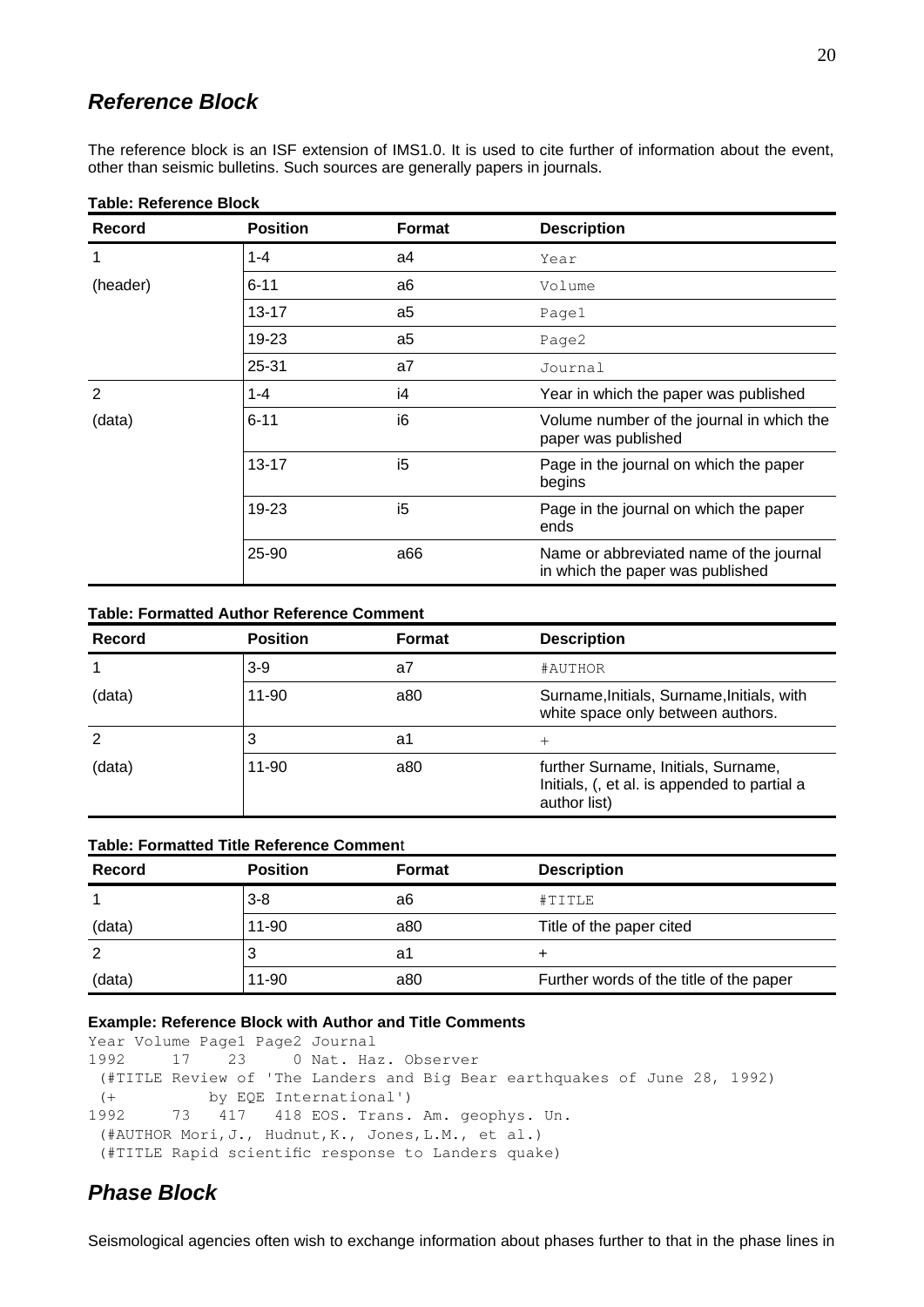a Bulletin. There is too much of this to include by extension of the phase lines; they would be far too long to be readily printed or viewed on-line. Some of the information is also required for a large fraction of all phases. Including comments after many of the phase lines would significantly interfere with scanning the phases to judge the quality of the solution. The alternative adopted for ISF is a new sub-block. Formatted comments of the phase information sub-block are also permitted in the phase block.

#### **Phase Block**

| <b>Record</b> | <b>Position</b> | Format         | <b>Description</b>                                                |
|---------------|-----------------|----------------|-------------------------------------------------------------------|
| $\mathbf{1}$  | $1 - 3$         | a3             | Sta                                                               |
| (header)      | $9-12$          | a4             | Dist                                                              |
|               | 15-18           | a4             | EvAz                                                              |
|               | $20 - 24$       | a <sub>5</sub> | Phase                                                             |
|               | 33-36           | a4             | Time                                                              |
|               | 43-46           | a4             | TRes                                                              |
|               | 49-52           | a4             | Azim                                                              |
|               | 54-58           | a <sub>5</sub> | AzRes                                                             |
|               | 62-65           | a4             | Slow                                                              |
|               | 69-72           | a4             | SRes                                                              |
|               | 74-76           | a3             | Def                                                               |
|               | 80-82           | a3             | ${\tt SNR}$                                                       |
|               | 90-92           | a3             | Amp                                                               |
|               | 96-98           | a3             | Per                                                               |
|               | 100-103         | a4             | Qual                                                              |
|               | 105-113         | a9             | Magnitude                                                         |
|               | 118-122         | a <sub>5</sub> | ArrID                                                             |
|               | 127-129         | a3             | Agy                                                               |
|               | 133-138         | a6             | Deploy                                                            |
|               | 142-143         | a2             | Ln                                                                |
|               | 145-148         | a4             | Auth                                                              |
|               | 151-153         | a3             | Rep                                                               |
|               | 157-159         | a3             | PCh                                                               |
|               | 161-163         | a3             | ACh                                                               |
|               | 165             | a1             | $\mathbf{L}% _{T}=\mathbf{L}_{T}\!\left( \mathbf{I}_{T}\right) ,$ |
|               | 169-171         | a3             | Lat                                                               |
|               | 179-181         | a3             | Lon                                                               |
|               | 187-190         | a4             | Elev                                                              |
|               | 195-199         | a <sub>5</sub> | Depth                                                             |

#### **Table: Phase Block Format**

**(continued)**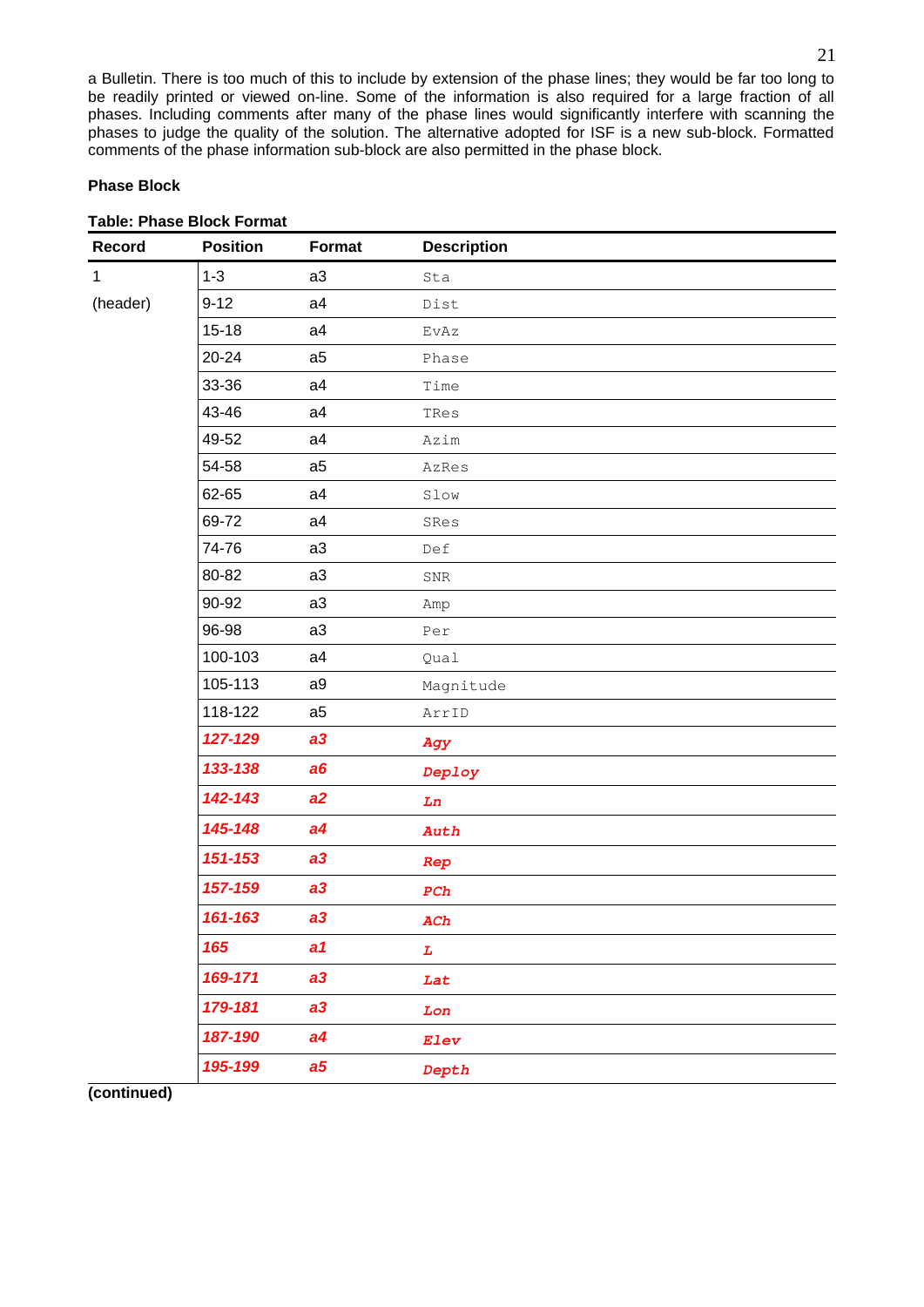### **Table: Phase Block Format (continued)**

| 2-n    | $1 - 5$  | a5                   | station code                                                                        |  |  |  |  |  |
|--------|----------|----------------------|-------------------------------------------------------------------------------------|--|--|--|--|--|
| (data) | $7 - 12$ | f6.2                 | station-to-event distance (degrees)                                                 |  |  |  |  |  |
|        | 14-18    | f5.1                 | event-to-station azimuth (degrees)                                                  |  |  |  |  |  |
|        | 20-27    | a <sub>8</sub>       | phase code                                                                          |  |  |  |  |  |
|        | 29-40    | i2, a1, i2, a1, f6.3 | arrival time (hh:mm:ss.sss)                                                         |  |  |  |  |  |
|        | 42-46    | f5.1                 | time residual (seconds)                                                             |  |  |  |  |  |
|        | 48-52    | f5.1                 | observed azimuth (degrees)                                                          |  |  |  |  |  |
|        | 54-58    | f5.1                 | azimuth residual (degrees)                                                          |  |  |  |  |  |
|        | 60-65    | f5.1                 | observed slowness (seconds/degree)                                                  |  |  |  |  |  |
|        | 67-72    | f5.1                 | slowness residual (seconds/degree)                                                  |  |  |  |  |  |
|        | 74       | a1                   | time defining flag (T or $\Box$ )                                                   |  |  |  |  |  |
|        | 75       | a1                   | azimuth defining flag (A or $\Box$ )                                                |  |  |  |  |  |
|        | 76       | a1                   | slowness defining flag $(S \text{ or } )$                                           |  |  |  |  |  |
|        | 78-82    | f5.1                 | signal-to-noise ratio                                                               |  |  |  |  |  |
|        | 84-92    | f9.1                 | amplitude (nanometers)                                                              |  |  |  |  |  |
|        | 94-98    | f5.2                 | period (seconds)                                                                    |  |  |  |  |  |
|        | 100      | a1                   | type of pick ( $a =$ automatic, $m =$ manual)                                       |  |  |  |  |  |
|        | 101      | a1                   | direction of short period motion ( $c =$ compression,<br>$d = dilatation, - = null$ |  |  |  |  |  |
|        | 102      | a1                   | onset quality ( $i =$ impulsive, $e =$ emergent,<br>$q =$ questionable, $=$ null)   |  |  |  |  |  |
|        | 104-108  | a5                   | magnitude type (mb, Ms, ML, mbmle, msmle)                                           |  |  |  |  |  |
|        | 109      | a1                   | min max indicator $(<, >,$ or blank)                                                |  |  |  |  |  |
|        | 110-113  | f4.1                 | magnitude value                                                                     |  |  |  |  |  |
|        | 115-122  | a <sub>8</sub>       | arrival identification                                                              |  |  |  |  |  |
|        | 123-125  | a3                   | optional extension of arrival identification                                        |  |  |  |  |  |
|        | 127-131  | a <sub>5</sub>       | agency (ADSL)                                                                       |  |  |  |  |  |
|        | 133-140  | a8                   | deployment (ADSL)                                                                   |  |  |  |  |  |
|        | 142-143  | a2                   | <b>location (ADSL)</b>                                                              |  |  |  |  |  |
|        | 145-149  | a <sub>5</sub>       | author of data                                                                      |  |  |  |  |  |
|        | 151-155  | a <sub>5</sub>       | reporter of data                                                                    |  |  |  |  |  |
|        | 157-159  | a3                   | phase channel                                                                       |  |  |  |  |  |
|        | 161-163  | a3                   | amplitude channel                                                                   |  |  |  |  |  |
|        | 165      | a1                   | direction of long period first motion                                               |  |  |  |  |  |
|        | 167-174  | f8.4                 | latitude of station                                                                 |  |  |  |  |  |
|        | 176-184  | f9.4                 | <b>longitude of station</b>                                                         |  |  |  |  |  |
|        | 186-192  | f7.1                 | elevation of station at surface                                                     |  |  |  |  |  |
|        | 194-199  | f6.1                 | instrument depth below surface                                                      |  |  |  |  |  |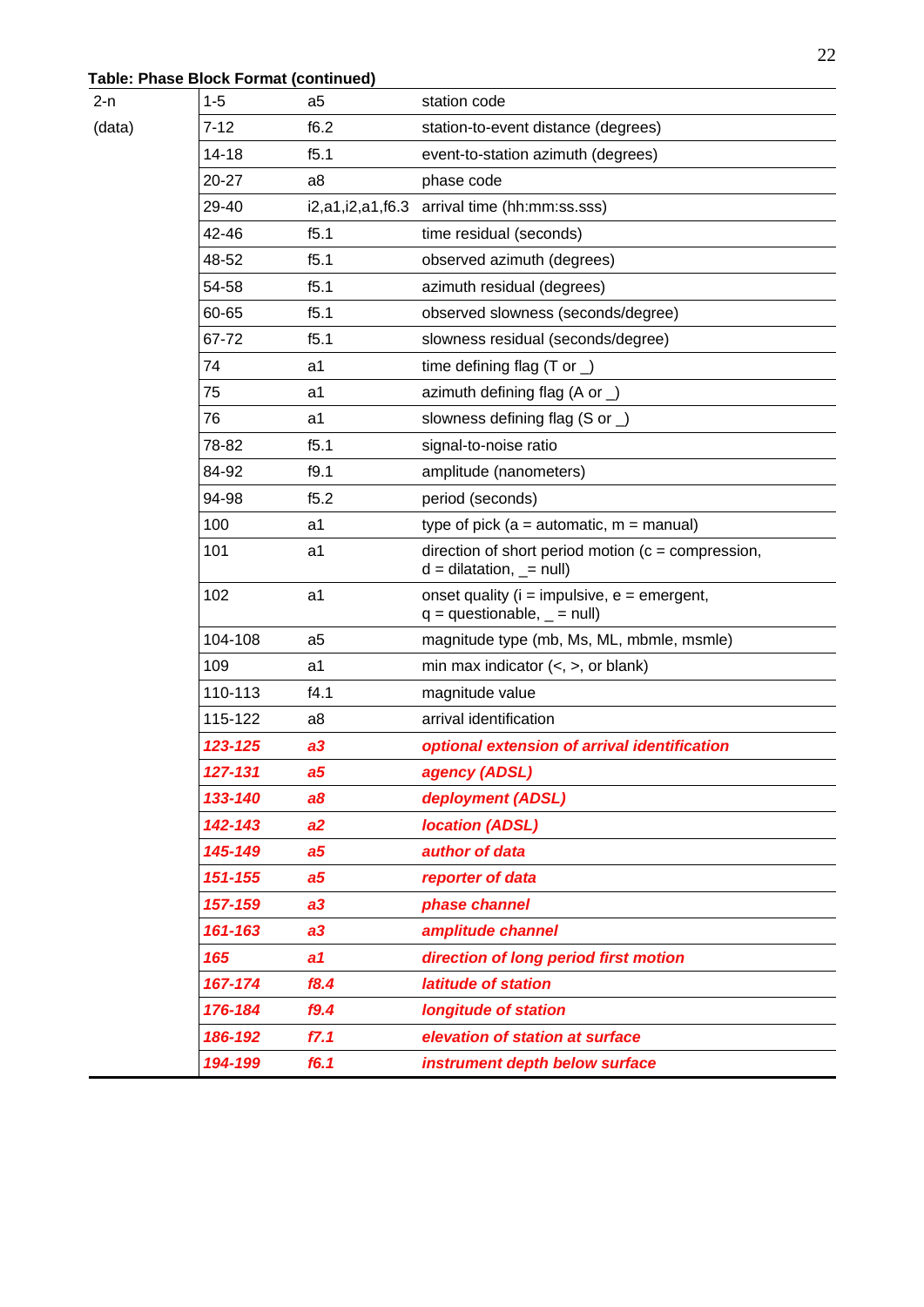### <span id="page-22-0"></span>**Phase Information Sub-block**

Each line in this sub-block is linked to a phase by sharing a common ArrID, just as each line in the magnitude sub-block is linked to an origin using by sharing a common OrigID.

| <b>Record</b> | <b>Position</b> | Format         | <b>Description</b> |
|---------------|-----------------|----------------|--------------------|
| $\mathbf{1}$  | $1 - 3$         | a3             | Net                |
| (header)      | $10 - 13$       | a4             | Chan               |
|               | 15              | a1             | $\mathbf{F}$       |
|               | 17-21           | a5             | $Low_F$            |
|               | 23-27           | a <sub>5</sub> | HighF              |
|               | 29-36           | a8             | AuthPhas           |
|               | 41-44           | a4             | Date               |
|               | 50-54           | a <sub>5</sub> | eTime              |
|               | 56-60           | a <sub>5</sub> | wTime              |
|               | 62-66           | a <sub>5</sub> | eAzim              |
|               | 68-72           | a <sub>5</sub> | wAzim              |
|               | 75-79           | a5             | eSlow              |
|               | 81-85           | a <sub>5</sub> | wSlow              |
|               | 92-95           | a4             | eAmp               |
|               | 98-101          | a4             | ePer               |
|               | 103-106         | a4             | eMag               |
|               | 108-113         | a6             | Author             |
|               | 119-123         | a5             | ArrID              |

**Table: Phase Information Sub-block** 

**(continued)**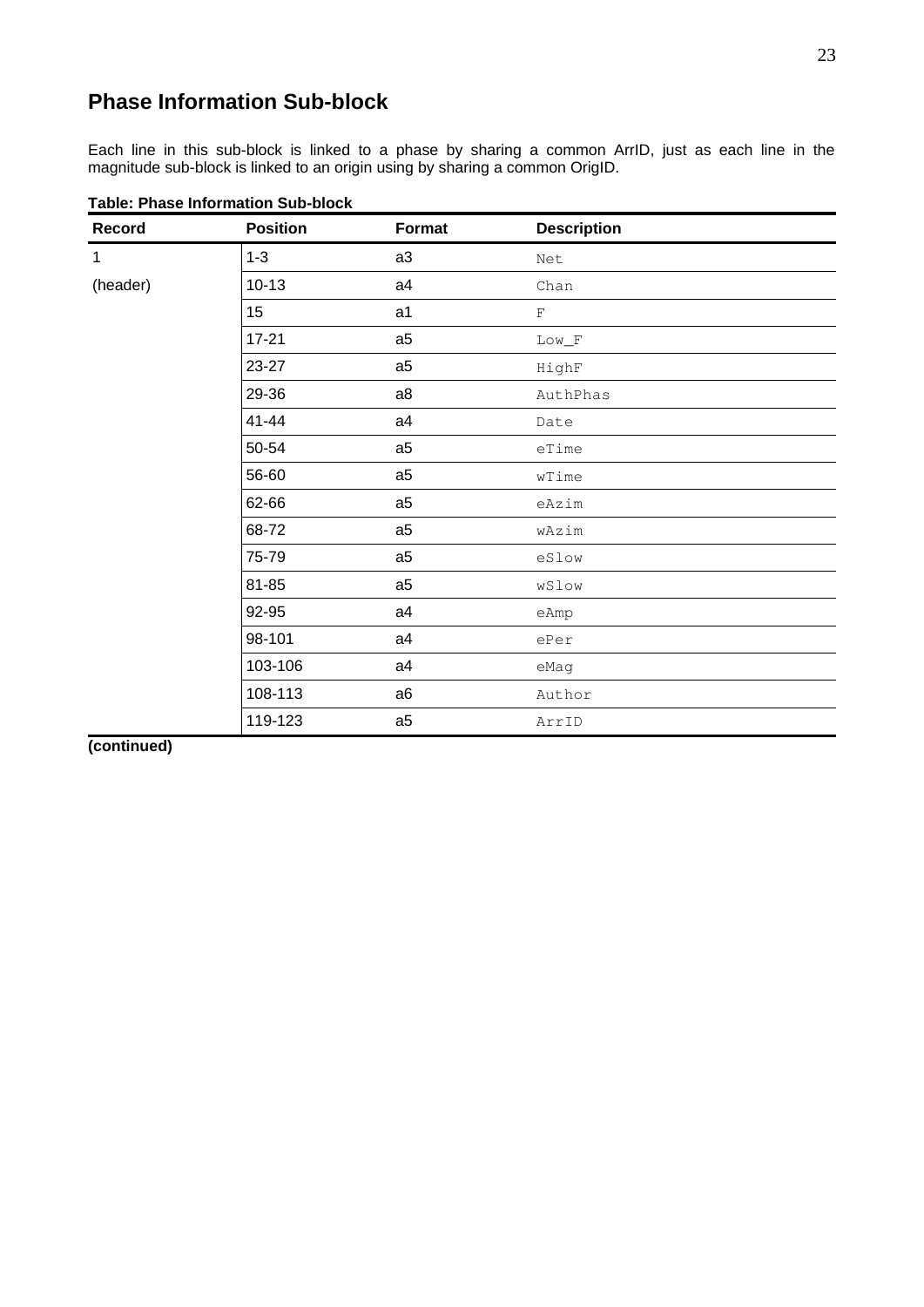| Table: Phase Information Sub-block (continued) |
|------------------------------------------------|
|------------------------------------------------|

| 2      | $1-9$     | a <sub>9</sub> | WDC/ISC network code (station codes<br>may be unique only within networks)                                                                                                                 |  |  |  |  |  |
|--------|-----------|----------------|--------------------------------------------------------------------------------------------------------------------------------------------------------------------------------------------|--|--|--|--|--|
| (data) | $11 - 13$ | a3             | FDSN channel code                                                                                                                                                                          |  |  |  |  |  |
|        | 15        | a1             | Filter type: $C =$ causal $0 =$ zero phase                                                                                                                                                 |  |  |  |  |  |
|        | 17-21     | $f5.*$         | Minimum frequency of the filter pass band                                                                                                                                                  |  |  |  |  |  |
|        | 23-27     | $f5.*$         | Maximum frequency of the filter pass band                                                                                                                                                  |  |  |  |  |  |
|        | 29-36     | a8             | phase identification by the author, i.e., the<br>agency that read the waveform                                                                                                             |  |  |  |  |  |
|        | 38-47     | i4,a1,i2,a1,i2 | arrival date (yyyy/mm/dd)                                                                                                                                                                  |  |  |  |  |  |
|        | 49-54     | f6.3           | uncertainty of the phase arrival time                                                                                                                                                      |  |  |  |  |  |
|        | 56-60     | f5.3           | posterior weight of the time in computing<br>the prime hypocenter (a dimensionless<br>real number normally in the range 0.0 -<br>1.0; not a subjective description of relative<br>quality) |  |  |  |  |  |
|        | 62-66     | f5.1           | uncertainty of the measured azimuth                                                                                                                                                        |  |  |  |  |  |
|        | 68-72     | f5.3           | posterior weight of the azimuth                                                                                                                                                            |  |  |  |  |  |
|        | 74-79     | f6.1           | uncertainty of the measured slowness                                                                                                                                                       |  |  |  |  |  |
|        | 81-85     | f5.3           | posterior weight of the slowness                                                                                                                                                           |  |  |  |  |  |
|        | 87-95     | f9.1           | Uncertainty of the measured amplitude                                                                                                                                                      |  |  |  |  |  |
|        | 97-101    | f5.2           | Uncertainty of the measured period                                                                                                                                                         |  |  |  |  |  |
|        | 103-105   | f3.1           | Uncertainty of the station magnitude                                                                                                                                                       |  |  |  |  |  |
|        | 107-114   | a8             | Author, i.e., ISC/WDC code of the agency<br>reading the waveform.                                                                                                                          |  |  |  |  |  |
|        | 116-123   | a8             | ArrID of the phase to which these<br>uncertainties apply                                                                                                                                   |  |  |  |  |  |
|        | 124-126   | a3             | optional extension of arrival<br><i><b>identification</b></i>                                                                                                                              |  |  |  |  |  |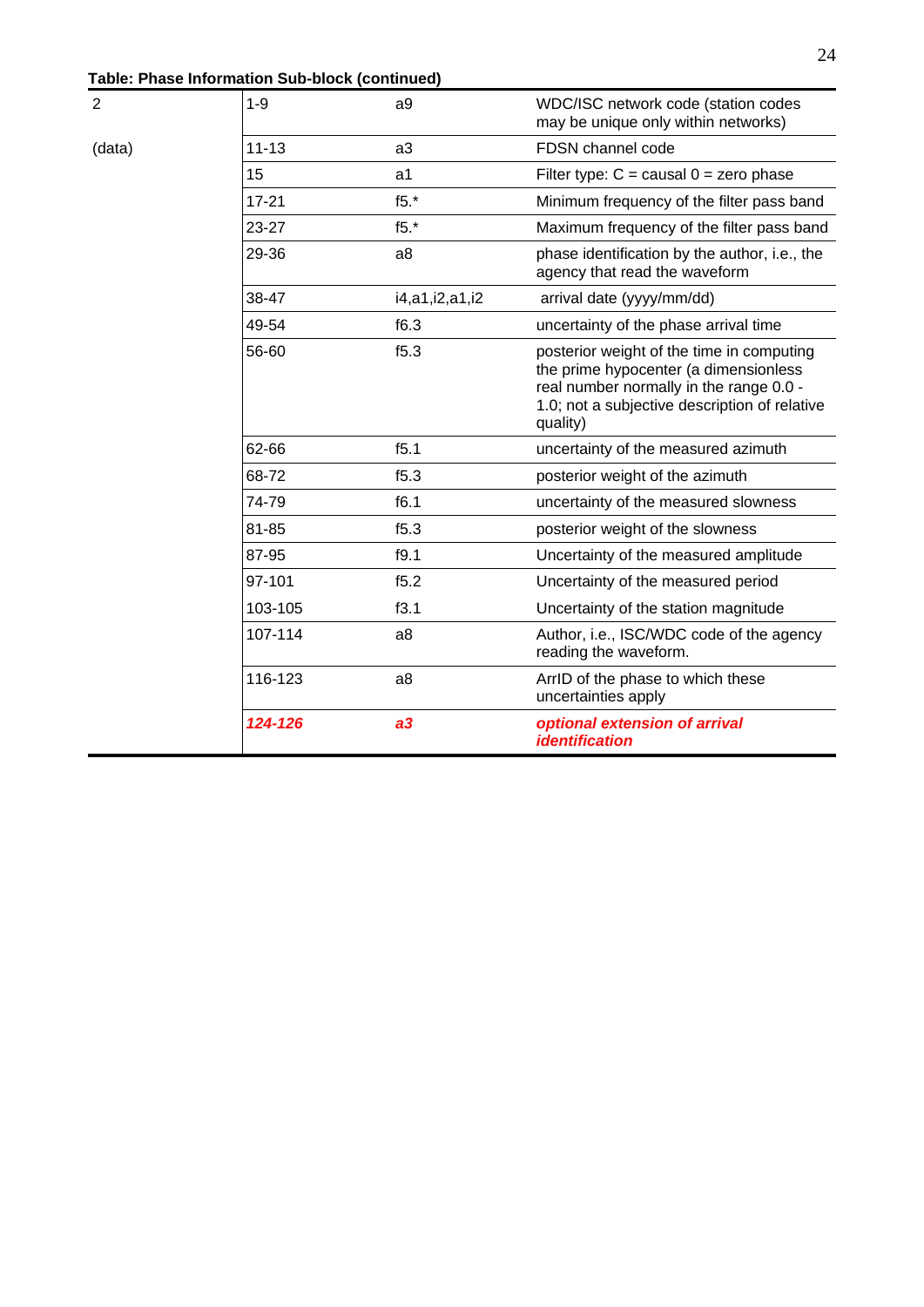### **Example: Phase Block , Phase Information Sub - block, and Phase Information Sub-block Formatted Comments**

| Sta          | Dist EvAz Phase                                             | Time        |            | TRes Azim AzRes                     | Slow               | SRes Def      | SNR       | Amp                      |                  | Per Qual Magnitude    |     | ArrID             | Agy | Deploy | Ln Auth Rep |             | PCh ACh L Lat                             | Lon     | Elev  | Depth |
|--------------|-------------------------------------------------------------|-------------|------------|-------------------------------------|--------------------|---------------|-----------|--------------------------|------------------|-----------------------|-----|-------------------|-----|--------|-------------|-------------|-------------------------------------------|---------|-------|-------|
| OJC          | $0.55$ 82.4 Pq                                              | 00:09:09.3  | 1.1        |                                     |                    |               |           |                          |                  | $=$ e                 |     | 752078604 FDSN PL |     |        | $--$ WAR    | <b>WAR</b>  | $?2Z$ $???$ $\_$ 50.2195                  | 19.7984 | 391.0 | 30.0  |
| OJC          | $0.55$ 82.4 Sq                                              | 00:09:16.58 |            |                                     |                    |               |           |                          |                  | $=$ e                 |     | 752078604 FDSN PL |     |        | $--$ WAR    | <b>WAR</b>  | $??N ???$ 50.2195                         | 19.7984 | 391.0 | 30.0  |
| MORC         | 0.98248.2Pq                                                 | 00:09:19.7  |            | 63.7                                |                    |               |           |                          |                  | e                     |     | 790040167 FDSN M1 |     |        | $--$ IPEC   |             | IPEC ??? ??? _ 49.7768                    | 17.5425 | 742.0 | 0.0   |
| MORC         | $0.98248.2$ Sq                                              | 00:09:32.0  |            | 63.7                                |                    |               |           | $9.5$ 0.19 e             |                  |                       |     | 790040167 FDSN M1 |     |        | $-- IPEC$   |             | IPEC ??? ??? _ 49.7768                    | 17.5425 | 742.0 | 0.0   |
| MORC         | 0.98 248.2 Pb                                               | 00:09:19.7  | 0.1        |                                     |                    |               |           |                          |                  | $=$ e                 |     | 790074754 FDSN M1 |     |        | $-- IPEC$   |             | IPEC ??? ??? 49.7768                      | 17.5425 | 742.0 | 0.0   |
| MORC         | 0.98 248.2 SG                                               | 00:09:32.0  |            |                                     |                    |               |           |                          |                  | e                     |     | 790074754 FDSN M1 |     |        | $-- IPEC$   |             | IPEC ??? ??? 49.7768                      | 17.5425 | 742.0 | 0.0   |
| NIE          | 1.14 129.4 Pn                                               | 00:09:22.86 | 0.3        |                                     |                    |               |           |                          |                  | $=$ e                 |     | 752078605 FDSN PL |     |        | $--$ WAR    | <b>WAR</b>  | $??Z ??? = 49.4182$                       | 20.2996 | 645.0 | 0.0   |
| NIE          | 1.14 129.4 Sq                                               | 00:09:40.88 |            |                                     |                    |               |           |                          |                  | e                     |     | 752078605 FDSN PL |     |        | $--$ WAR    | <b>WAR</b>  | $?$ ?E ??? $\_$ 49.4182                   | 20.2996 | 645.0 | 0.0   |
| KRLC         | 1.40 267.8 PG                                               | 00:09:25.4  |            |                                     |                    |               |           |                          |                  | $=$ e                 |     | 815518292 ISC IR  |     |        | $--$ PRU    | PRU         | $??\,\,?\,\,?\,\,\_ \ 50.0753$            | 16.7817 | 754.0 | 0.0   |
| KRLC         | 1.40 267.8 SG                                               | 00:09:43.9  |            |                                     |                    |               |           | 8.0 0.40 _e ML           |                  |                       | 1.2 | 815518292 ISC IR  |     |        | $--$ PRU    | PRU         | ??Z ??? 50.0753                           | 16.7817 | 754.0 | 0.0   |
| JAVC         | 1.54 213.3 Pn                                               | 00:09:29.1  |            | 31.7                                |                    | ___           |           |                          |                  | $=$ e                 |     | 790040165 FDSN OE |     |        | $-- IPEC$   | <b>IPEC</b> | ??? ??? 48.8591                           | 17.6707 | 827.6 | 0.0   |
| JAVC         | 1.54 213.3 Pb                                               | 00:09:29.2  | 0.1        |                                     |                    | ___           |           |                          |                  | _e                    |     | 790073666 FDSN OE |     |        | $-- IPEC$   |             | IPEC ??? ??? _ 48.8591                    | 17.6707 | 827.6 | 0.0   |
| STHS         | 1.66 115.4 Pn                                               | 00:09:30.4  | 0.1        |                                     |                    | $\frac{1}{2}$ |           |                          |                  | $=$ e                 |     | 832657624 FDSN SK |     |        | $--$ BRA    | <b>BRA</b>  | ??? ??? 49.4167                           | 21.2437 | 534.0 | 0.0   |
| STHS         | 1.66 115.4 SN                                               | 00:09:55.1  |            |                                     |                    |               |           |                          |                  | e                     |     | 832657624 FDSN SK |     |        | $--$ BRA    | <b>BRA</b>  | $??? ???$ 49.4167                         | 21.2437 | 534.0 | 0.0   |
| STHS         | 1.66 115.4 LG                                               | 00:10:02.7  |            |                                     |                    |               |           |                          |                  | $=$ e                 |     | 832657624 FDSN SK |     |        | $--$ BRA    | <b>BRA</b>  | $??\,\,?\,\,?\,\,\_49.4167$               | 21.2437 | 534.0 | 0.0   |
| VYHS         | 1.66 182.6 Pn                                               | 00:09:30.4  | 0.1        |                                     |                    |               |           |                          |                  | $=$ e                 |     | 832656662 FDSN SK |     |        | $--$ BRA    | <b>BRA</b>  | ??? ??? 48.4940                           | 18.8361 | 480.0 | 0.0   |
| VYHS         | 1.66 182.6 SN                                               | 00:09:53.6  |            |                                     |                    |               |           |                          |                  | $=$ e                 |     | 832656662 FDSN SK |     |        | $--$ BRA    | <b>BRA</b>  | $??\, ??\, 2?\, 48.4940$                  | 18.8361 | 480.0 | 0.0   |
| $_{\rm DPC}$ | 1.70 277.8 PG                                               | 00:09:29.9  |            |                                     |                    |               |           |                          |                  | $_{\rm e}$            |     | 815518289 FDSN CZ |     |        | $--$ PRU    | PRU         | $??\, ??\, ? \quad 50.3502 \quad 16.3222$ |         | 748.0 | 0.0   |
| DPC          | 1,70 277.8 SG                                               | 00:09:53.7  |            |                                     |                    |               |           | 5.8 0.50 e ML            |                  |                       | 1.2 | 815518289 FDSN CZ |     |        | $--$ PRU    | PRU         | $??Z ???$ 50.3502                         | 16.3222 | 748.0 | 0.0   |
| Net          | Chan F Low_F HighF AuthPhas<br>(#OrigID 12345678)           |             | Date       | eTime wTime eAzim wAzim eSlow wSlow |                    |               |           |                          |                  | eAmp ePer eMag Author |     | ArrID             |     |        |             |             |                                           |         |       |       |
| IMS          | BZH C 1.00 10.0 Pg                                          |             |            | 1997/01/01 0.200 0.000 10.0 0.400   |                    |               | 2.5 0.400 |                          |                  | 0.1 0.05 1.0 EIDC     |     | 25636151          |     |        |             |             |                                           |         |       |       |
| IMS          | BZH C 1.00 10.0 pPKKPPKP 1997/01/01 99.200 0.000 10.0 0.400 |             |            |                                     |                    |               | 2.5 0.400 |                          | $0.1 \quad 0.05$ | EIDC                  |     | 25616240          |     |        |             |             |                                           |         |       |       |
| IMS          | BZH C 1.00 10.0 P                                           |             |            | 1997/01/01 0.200 0.000 10.0 0.400   |                    |               | 2.5 0.400 |                          | $0.1 \quad 0.05$ | EIDC                  |     | 25616246          |     |        |             |             |                                           |         |       |       |
| IMS          | BZH C 1.00 10.0 P                                           |             |            | 1997/01/01 0.200 0.000 10.0 0.400   |                    |               | 2.5 0.400 |                          | $0.1 \quad 0.05$ | EIDC                  |     | 25616266          |     |        |             |             |                                           |         |       |       |
|              | (#MEASURE RECTILINEARITY=0.8)                               |             |            |                                     |                    |               |           |                          |                  |                       |     |                   |     |        |             |             |                                           |         |       |       |
| IMS          | BZH C 1.00 10.0 LR                                          |             | 1997/01/01 |                                     | $0.000$ 10.0 0.400 |               |           | 2.5 0.400 1234567.9 1.00 |                  | EIDC                  |     | 25636151          |     |        |             |             |                                           |         |       |       |
| (#ORIG       | PZH NRAO                                                    |             |            | 1997/01/01 01:27:05.123 359.9       |                    |               | 1234.5    | 123.4                    |                  | 1.3)                  |     |                   |     |        |             |             |                                           |         |       |       |
| (#MIN        |                                                             |             |            | $-99.999$                           | $-100.0$           |               | $-1000.0$ | $-1234567.9$             |                  | $-10.23$              |     |                   |     |        |             |             |                                           |         |       |       |
| (#MAX        |                                                             |             |            | $+99.999$                           | $+100.0$           |               | $+1000.0$ | $+1234567.9$             |                  | $+10.23$              |     |                   |     |        |             |             |                                           |         |       |       |
| (#COREC      |                                                             |             |            | $+0.500$                            | $-100.0$           |               | $-1234.5$ |                          |                  | 0.12)                 |     |                   |     |        |             |             |                                           |         |       |       |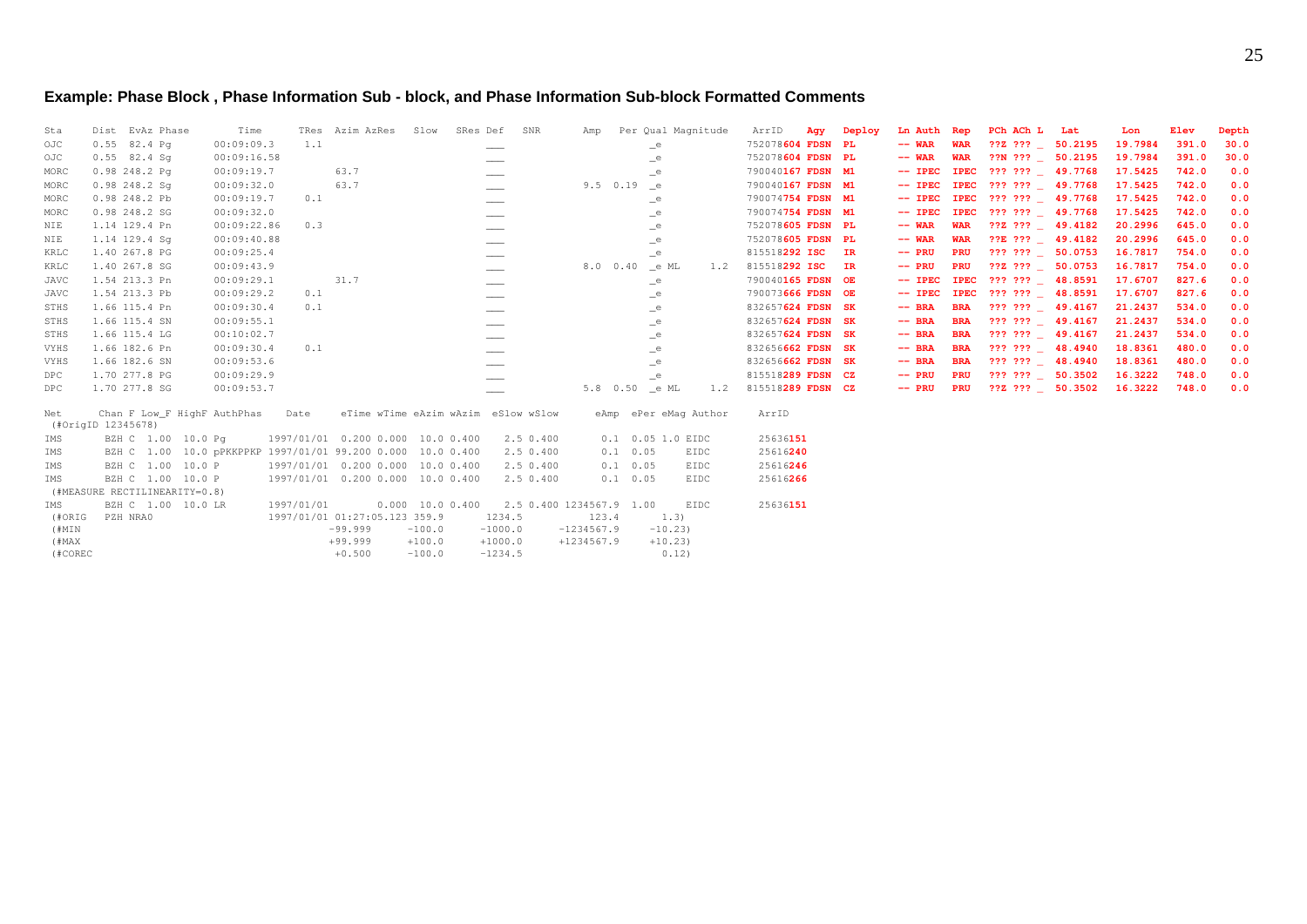### <span id="page-25-1"></span>*OrigID Phase and Phase Information Comments*

Some data in the phase block and phase information sub-block connect an arrival with an origin, e.g., residuals. In IMS1.0 it is implicit that origin-specific data in the phase block refer to a primary or preferred origin. In ISF, a formatted comment may be used immediately after the phase block header or phase information sub-block header to state the OrigID explicitly. ISF also allows multiple phase blocks and phase information sub-blocks, but only if an OrigID comment is given for each one.

| Record | <b>Position</b> | Format | <b>Description</b>    |  |  |  |  |  |  |
|--------|-----------------|--------|-----------------------|--|--|--|--|--|--|
|        | $3-9$           | a      | #OrigID               |  |  |  |  |  |  |
| (data) | 11-21           | a11    | origin identification |  |  |  |  |  |  |

### <span id="page-25-0"></span>*Measurement Range Phase Information Comments*

Asymmetrical phase measurement uncertainties are stated as pairs of formatted comment lines in the phase information sub-block. The offsets from the preferred values to the minima and maxima are signed values, aligned under the uncertainties so that they are easy to read and so that the sub-block header identifies which uncertainties are being stated. There are no required fields; offsets to minimum and maximum arrival time, for example, could be stated without stating a range for any other parameters. All offsets are arithmetic (plus or minus) rather than geometric (times or divided by).

The basis for and use of ranges is not part of the format standard. For example, some agencies might compute minimum and maximum magnitudes based on the minimum and maximum amplitudes while others use the range of distances allowed by the minimum and maximum slownesses.

| <b>Record</b> | <b>Position</b> | <b>Format</b> | <b>Description</b>                             |
|---------------|-----------------|---------------|------------------------------------------------|
| 1             | $3-6$           | a4            | #MIN                                           |
| (data)        | 48-54           | f7.3          | offset to minimum arrival time (seconds)       |
|               | 61-66           | f6.1          | offset to minimum azimuth (degrees)            |
|               | 73-79           | f7.1          | offset to minimum slowness<br>(seconds/degree) |
|               | 86-95           | f10.1         | offset to minimum amplitude (nanometers)       |
|               | 96-101          | f6.1          | offset to minimum period (seconds)             |
|               | 102-105         | f4.1          | offset to minimum magnitude value              |
| $\mathcal{P}$ | $3-6$           | a4            | #MAX                                           |
| (data)        | 48-54           | f7.3          | offset to maximum arrival time (seconds)       |
|               | 61-66           | f6.1          | offset to maximum azimuth (degrees)            |
|               | 73-79           | f7.1          | offset to maximum slowness<br>(seconds/degree) |
|               | 86-95           | f10.1         | offset to maximum amplitude<br>(nanometers)    |
|               | 96-101          | f6.1          | offset to maximum period (seconds)             |
|               | 102-105         | f4.1          | offset to maximum magnitude value              |

#### **Table: Formatted Measurement Range Phase Information Comments**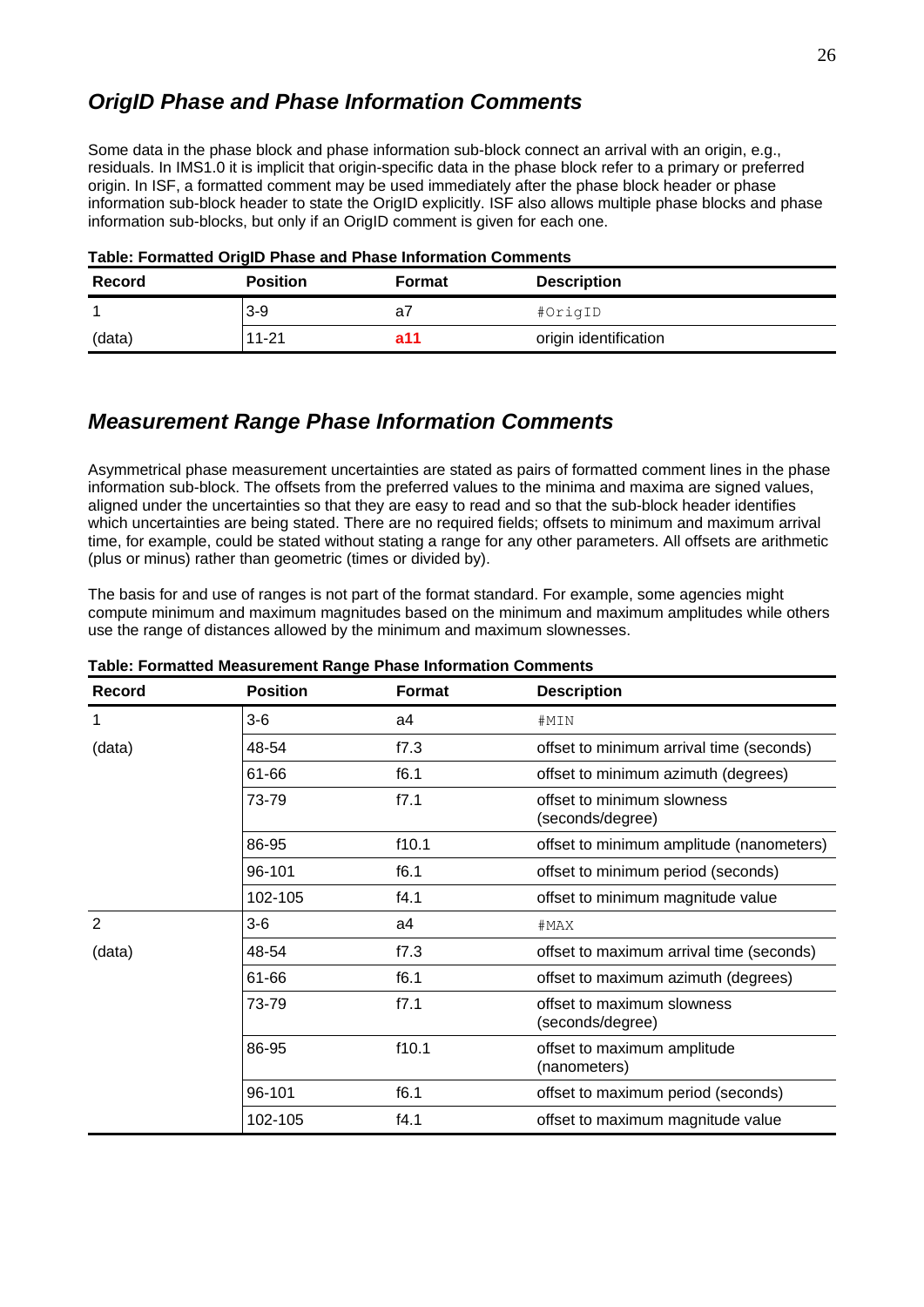### <span id="page-26-1"></span>*Additional Phase Measurement Comments*

Measurements additional to those in the phase information lines may be placed in comments. After the keyword MEASURE, a phase measurement comment consists of standard measurement names, each followed by an equal sign and a value then, optionally, a plus sign and an uncertainty. The names are from a list maintained by the International Seismological Centre and reviewed by the IASPEI Commission on Seismological Observation and Interpretation, (http://www.isc.ac.uk/standards/phases/). Spaces are not allowed before or after the equal sign or the plus sign, but reserved as a separator between measurements. Units are not given for the measurements, but specified for each standard measurement name.

#### **Example: Additional Phase Measurement Comment**

(#MEASURE CODA\_DURATION=5.4+0.2)

### <span id="page-26-0"></span>*Measurement Correction Phase Information Comments*

Corrections are model-based changes applied to phase measurements to remove bias from computed origin parameters. The basis for and use of corrections is not part of the format standard, e.g. some agencies might use static station corrections for time and slowness while others use source-dependent corrections. A bulletin might include both amplitude and magnitude corrections, one from focal mechanisms and the other on near-station attenuation.

Phase measurement corrections are stated as a single formatted comment line in the phase information subblock. The corrections are aligned under the measured values so that they are easy to read and so that the sub-block header identifies which corrections are being stated. There are no required fields; amplitude correction, for example, could be stated without stating uncertainty in any other parameters. The values stated are arithmetic corrections, rather than corrected values. That is, the corrections were added to or subtracted from the measurements before being used to compute hypocentral parameters.

| <b>Record</b> | <b>Position</b> | <b>Format</b> | <b>Description</b>                            |
|---------------|-----------------|---------------|-----------------------------------------------|
| $\mathbf{1}$  | $3-8$           | a6            | $# \text{COREC}$                              |
| (data)        | 48-54           | f7.3          | arrival time correction (seconds)             |
|               | 61-66<br>f6.1   |               | observed azimuth correction (degrees)         |
|               | 73-79           | f7.1          | observed slowness correction (seconds/degree) |
|               | 86-95           | f10.1         | amplitude correction (nanometers)             |
|               | 96-101          | f6.1          | period correction (seconds)                   |
|               | 102-106         | f5.2          | magnitude value correction                    |

#### **Table: Formatted Phase Measurement Correction Comment**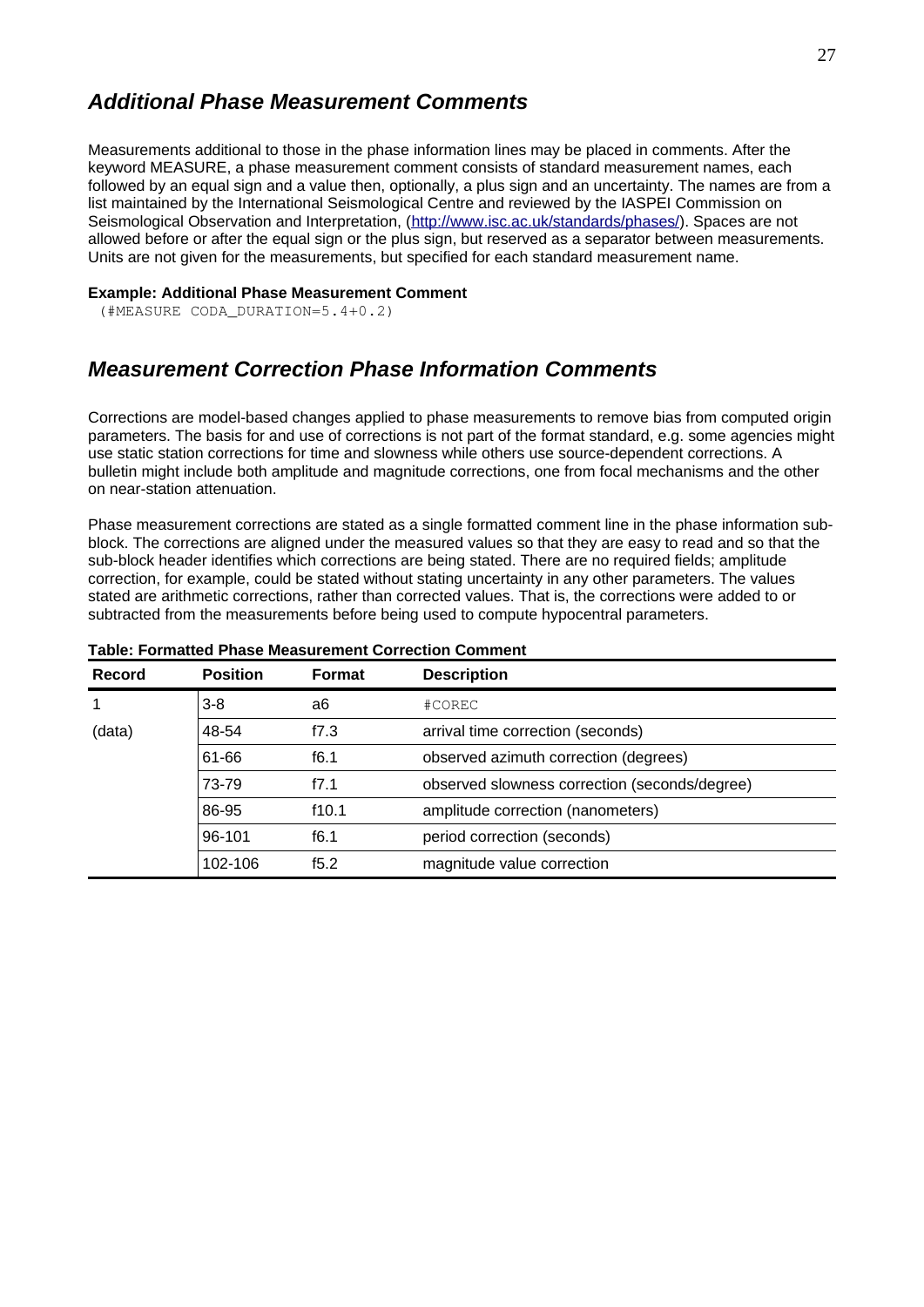### <span id="page-27-0"></span>*Original Value Phase Information Comments*

Agencies compiling bulletins may correct apparent blunders (e.g., minute errors or non-standard units) or standardise presentation (e.g., increment minute and subtract 60 from seconds). Some agencies translate local station codes or phase identifications to international standards. Original values can be useful for judging the reliability of "corrected" values. Since original values include blunders and local usage, they do not necessarily comply with conventions for dates and times, phase names, channels, station codes, etc. The originally reported slowness, amplitude and period are not necessarily in the standard units.

| <b>Record</b> | <b>Position</b> | <b>Format</b>  | <b>Description</b>                                                     |
|---------------|-----------------|----------------|------------------------------------------------------------------------|
| $\mathbf{1}$  | $3 - 7$         | a5             | #ORIG                                                                  |
| (data)        | 11-13           | a3             | originally reported channel code                                       |
|               | $15 - 22$       | a8             | originally reported station code                                       |
|               | 38-47           | i4,a1,i2,a1,i2 | originally reported date (yyyy/mm/dd)                                  |
|               | 49-60           |                | i2, a1, i2, a1, f6.3 originally reported arrival time (hh: mm: ss.sss) |
|               | 62-66           | f5.1           | originally reported observed azimuth (degrees)                         |
|               | 74-79           | f6.1           | originally reported observed slowness (seconds/degree)                 |
|               | 87-95           | f9.1           | originally reported amplitude (nanometers)                             |
|               | 97-101          | f5.2           | originally reported period (seconds)                                   |
|               | 103-105         | f3.1           | originally reported station magnitude                                  |

| <b>Table: Formatted Original Phase Values</b> |  |  |  |
|-----------------------------------------------|--|--|--|
|-----------------------------------------------|--|--|--|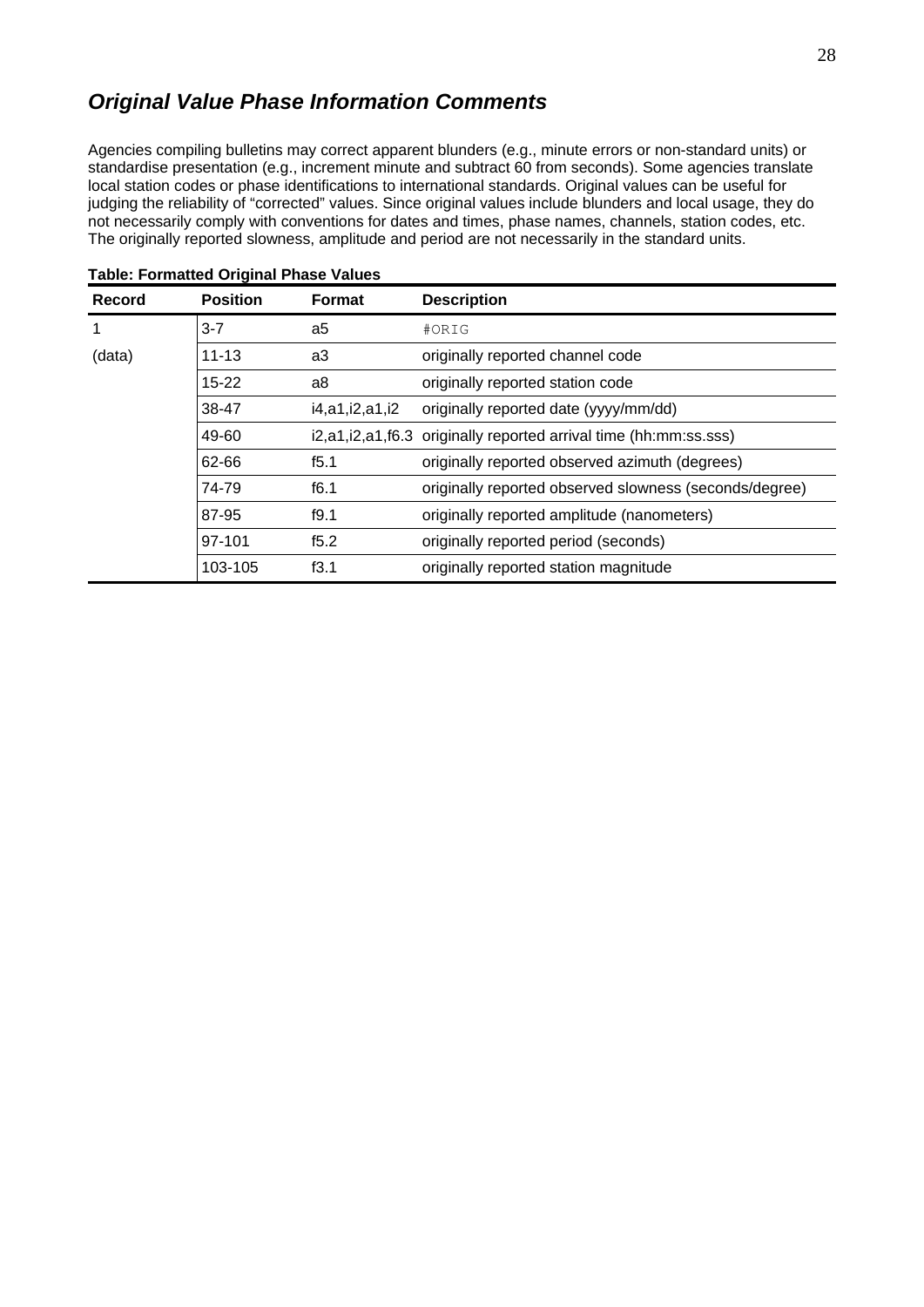### <span id="page-28-1"></span>**Arrival Data Type**

The ARRIVAL data type is divided into five subtypes (automatic, reviewed, grouped, associated, and unassociated) to reflect the different processing stages.

### <span id="page-28-0"></span>*Automatic Arrival / Unassociated Arrival*

The automatic subtype provides the result of a detection process run on waveforms. The format for the automatic data subtype is given in the table below and an example follows.

The unassociated subtype is used for arrivals that have been detected and reviewed, but have not been associated with a seismic origin. The format of the unassociated subtype line is the same as the format for the automatic subtype.

| Record   | <b>Position</b> | <b>Format</b>  | <b>Description</b>                                              |
|----------|-----------------|----------------|-----------------------------------------------------------------|
| 1        | $1 - 3$         | a3             | Net                                                             |
| (header) | $11 - 13$       | a3             | Sta                                                             |
|          | 17-22           | a6             | BeamID                                                          |
|          | 33-36           | a4             | Date                                                            |
|          | 44-47           | a4             | Time                                                            |
|          | 54-58           | a <sub>5</sub> | Phase                                                           |
|          | 64-67           | a4             | Azim                                                            |
|          | 70-73           | a4             | Slow                                                            |
|          | 77-79           | a3             | ${\tt SNR}$                                                     |
|          | 87-89           | a3             | Amp                                                             |
|          | 93-95           | a3             | Per                                                             |
|          | 99-101          | a3             | STA                                                             |
|          | 105-107         | a <sub>3</sub> | Dur                                                             |
|          | 109-114         | a <sub>6</sub> | Author                                                          |
|          | 122-126         | a <sub>5</sub> | DetID                                                           |
|          | 131-133         | a3             | Agy                                                             |
|          | 137-142         | a6             | Deploy                                                          |
|          | 146-147         | a2             | Ln                                                              |
|          | 149-152         | a4             | Auth                                                            |
|          | 155-157         | a3             | Rep                                                             |
|          | 161-163         | a3             | PCh                                                             |
|          | 165-167         | a3             | ACh                                                             |
|          | 169             | a1             | $\mathbf{L}% _{T}=\mathbf{L}_{T}\!\left( \mathbf{I}_{T}\right)$ |
|          | 173-175         | a3             | Lat                                                             |
|          | 183-185         | a3             | Lon                                                             |
|          | 191-194         | a4             | Elev                                                            |
|          | 199-203         | a <sub>5</sub> | Depth                                                           |
|          |                 |                |                                                                 |

#### **Table: Automatic Arrival Format**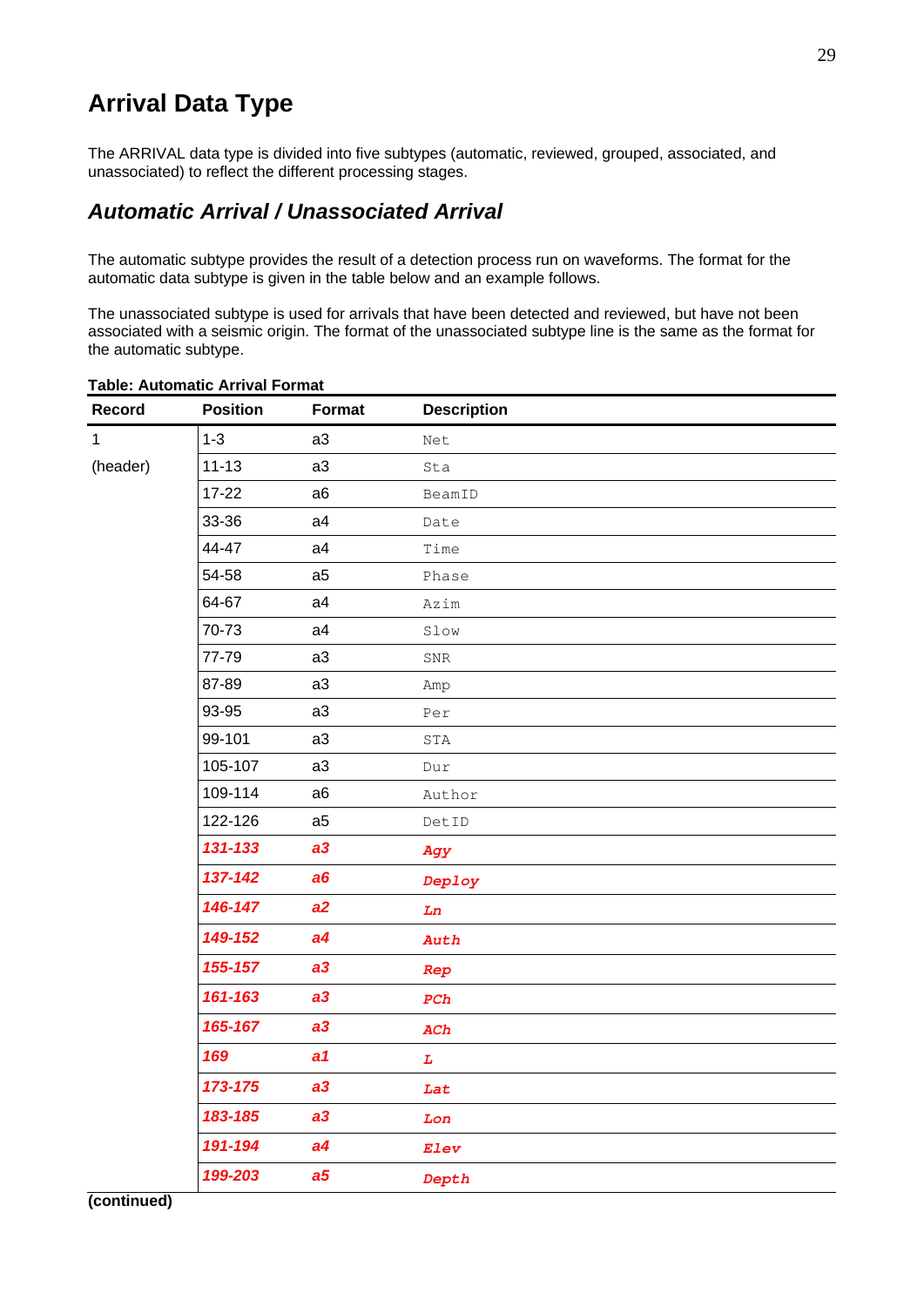### **Table: Automatic Arrival Format (continued)**

 $(data)$ 

| 2-n    | $1 - 9$ | a9             | network code                                   |  |  |  |  |  |  |
|--------|---------|----------------|------------------------------------------------|--|--|--|--|--|--|
| (data) | 11-15   | a <sub>5</sub> | station code                                   |  |  |  |  |  |  |
|        | 17-28   | a12            | beam identifier                                |  |  |  |  |  |  |
|        | 30-39   | i4,a1,i2,a1,i2 | detection date (yyyy/mm/dd)                    |  |  |  |  |  |  |
|        | 41-52   |                | i2,a1,i2,a1,f6.3 detection time (hh:mm:ss.sss) |  |  |  |  |  |  |
|        | 54-61   | a <sub>8</sub> | preliminary phase code                         |  |  |  |  |  |  |
|        | 63-67   | f5.1           | observed azimuth (degrees)                     |  |  |  |  |  |  |
|        | 69-73   | f5.1           | observed slowness (seconds/degree)             |  |  |  |  |  |  |
|        | 75-79   | f5.1           | signal-to-noise ratio                          |  |  |  |  |  |  |
|        | 81-89   | f9.1           | amplitude (nanometers)                         |  |  |  |  |  |  |
|        | 91-95   | f5.2           | period (seconds)                               |  |  |  |  |  |  |
|        | 97-101  | f5.1           | short-term average                             |  |  |  |  |  |  |
|        | 103-107 | f5.1           | detection duration (seconds)                   |  |  |  |  |  |  |
|        | 109-117 | a <sub>9</sub> | author of the detection                        |  |  |  |  |  |  |
|        | 119-126 | a <sub>8</sub> | detection identifier                           |  |  |  |  |  |  |
|        | 127-129 | a3             | optional extension of detection identification |  |  |  |  |  |  |
|        | 131-135 | a <sub>5</sub> | agency (ADSL)                                  |  |  |  |  |  |  |
|        | 137-144 | a8             | deployment (ADSL)                              |  |  |  |  |  |  |
|        | 146-147 | a2             | <b>location (ADSL)</b>                         |  |  |  |  |  |  |
|        | 149-153 | a <sub>5</sub> | author of data                                 |  |  |  |  |  |  |
|        | 155-159 | a <sub>5</sub> | reporter of data                               |  |  |  |  |  |  |
|        | 161-163 | a3             | phase channel                                  |  |  |  |  |  |  |
|        | 165-167 | a3             | amplitude channel                              |  |  |  |  |  |  |
|        | 169     | a1             | direction of long period first motion          |  |  |  |  |  |  |
|        | 171-178 | f8.4           | latitude of station                            |  |  |  |  |  |  |
|        | 180-188 | f9.4           | <b>longitude of station</b>                    |  |  |  |  |  |  |
|        | 190-196 | f7.1           | elevation of station at surface                |  |  |  |  |  |  |
|        | 198-203 | f6.1           | instrument depth below surface                 |  |  |  |  |  |  |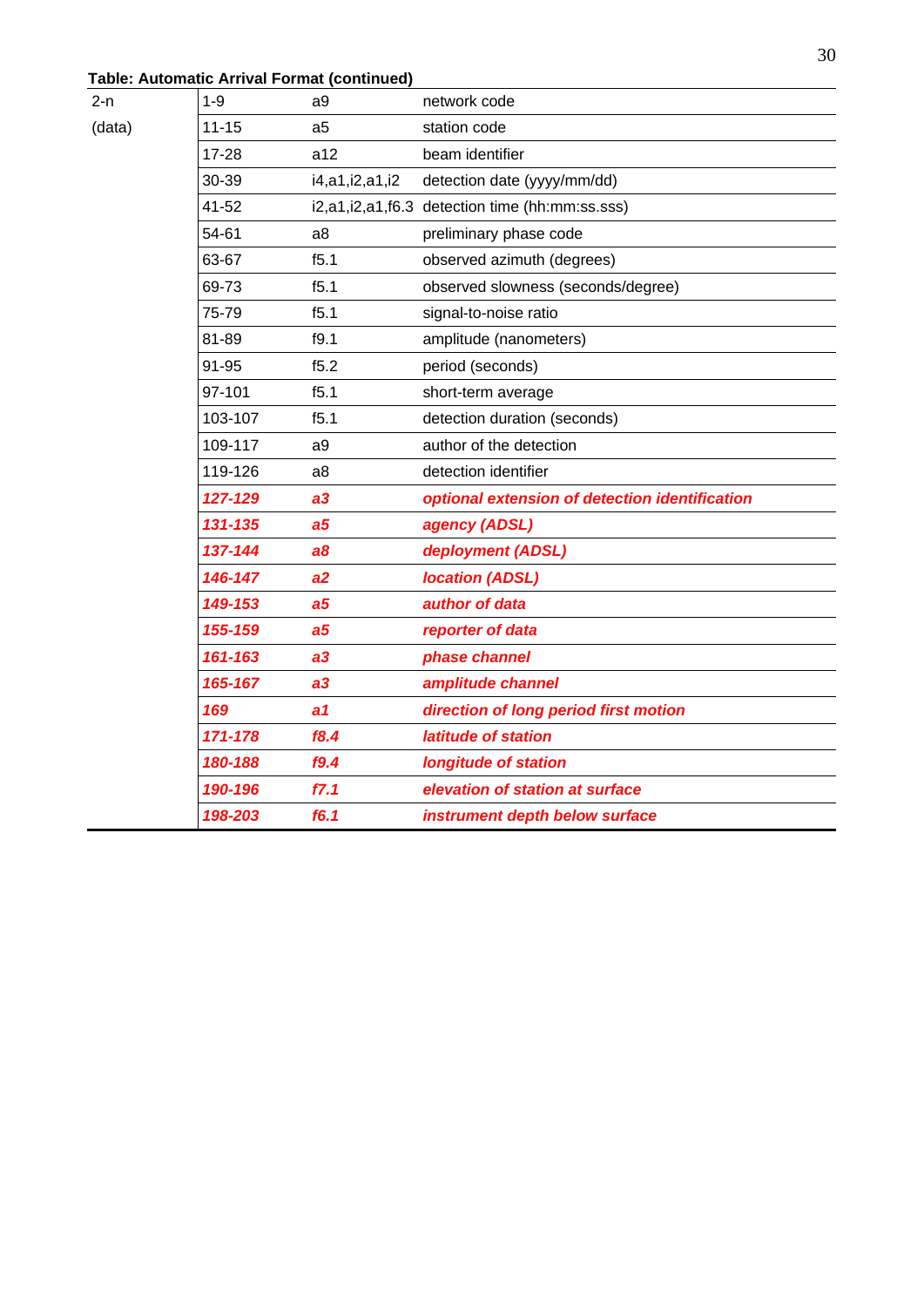#### **Example: Arrival:Automatic (Please note that data has been edited to create this example)**

|                | DATA TYPE ARRIVAL: AUTOMATIC ISF2.1                              |                 |                |  |  |                       |                                                             |                     |                                                           |                            |  |
|----------------|------------------------------------------------------------------|-----------------|----------------|--|--|-----------------------|-------------------------------------------------------------|---------------------|-----------------------------------------------------------|----------------------------|--|
| Net Sta BeamID |                                                                  | Date Time Phase | Azim Slow SNR  |  |  | Amp Per STA DurAuthor |                                                             |                     | DetID Agy Deploy Ln Auth Rep PCh ACh L Lat Lon Elev Depth |                            |  |
|                | IDC SEIS BBB BP0.5 4.0 1996/08/16 03:41:40.523 P 256.3 16.2 13.4 |                 |                |  |  |                       | 228.6 0.33 4.5 0.2 IDC_REB 11618391411 ISC IR               | $--$ TAP TAP $?$ ?? |                                                           | 24.4453 121.7783 37.0 0.0  |  |
|                | IDC SEIS BBB BP0.2 1.0 1996/08/16 03:42:04.531 S                 |                 | 334.7 18.6 8.2 |  |  |                       | 338.6 0.33 9.1 1.2 IDC REB 11618393412 ISC IR               | $--$ TAP TAP ???    |                                                           | 24.4453 121.7783 37.0 0.0  |  |
|                | IDC SEIS DLBC BP0.2 2.0 1996/08/16 03:42:58.584 P                |                 |                |  |  |                       | 166.7 16.5 16.5 1.5 0.33 2.0 0.4 IDC REB 11618396413 ISC IR | $--$ TAP TAP ???    |                                                           | 24.4280 121.7410 113.0 0.0 |  |
|                | IDC SEIS DLBC BP0.4 6.0 1996/08/16 03:44:59.808                  |                 |                |  |  |                       | IDC REB 11621022414 ISC IR                                  | $--$ TAP TAP ???    |                                                           | 24.4280 121.7410 113.0 0.0 |  |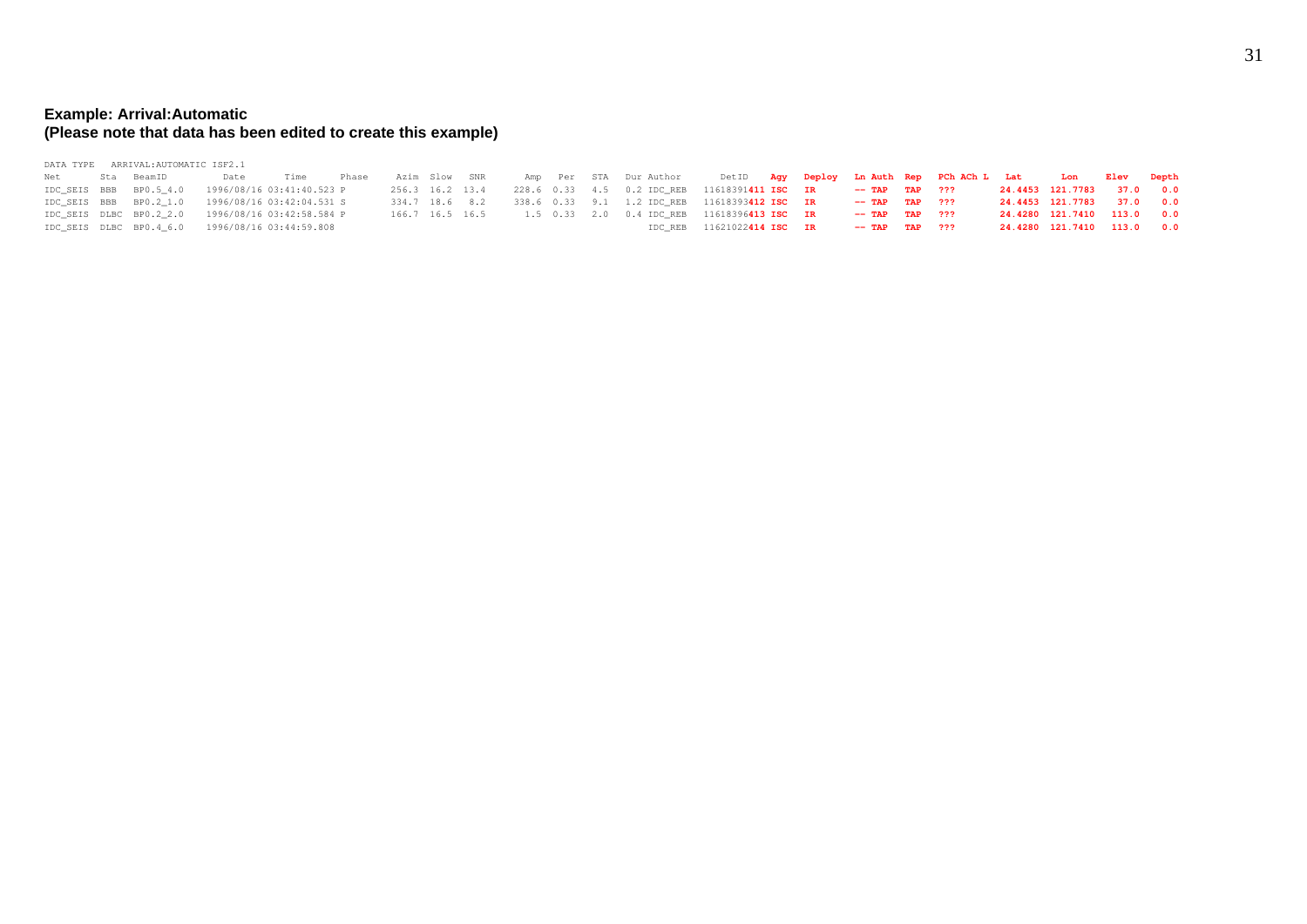### <span id="page-31-0"></span>*Reviewed Arrivals*

The reviewed subtype is used for arrivals that have been reviewed and assigned phase names. Phase names are not expected to have been verified by location. The table below gives the format for the reviewed data subtype, and an example is provided following the table.

| <b>Record</b> | <b>Position</b> | <b>Format</b>  | <b>Description</b> |
|---------------|-----------------|----------------|--------------------|
| $\mathbf{1}$  | $1-3$           | a3             | Net                |
| (header)      | $11 - 13$       | a3             | Sta                |
|               | 16-19           | a4             | Chan               |
|               | $22 - 24$       | a3             | Aux                |
|               | 30-33           | a4             | Date               |
|               | 40-43           | a4             | Time               |
|               | 50-54           | a5             | Phase              |
|               | 60-63           | a4             | Azim               |
|               | 66-69           | a4             | Slow               |
|               | 73-75           | a3             | $_{\rm SNR}$       |
|               | 83-85           | a3             | Amp                |
|               | 89-91           | a3             | Per                |
|               | 93-96           | a4             | Qual               |
|               | 98-103          | a6             | Author             |
|               | 110-114         | a <sub>5</sub> | ArrID              |
|               | 119-121         | a3             | Agy                |
|               | 125-130         | a6             | Deploy             |
|               | 134-135         | a2             | Ln                 |
|               | 137-140         | a4             | Auth               |
|               | 143-145         | a3             | Rep                |
|               | 149-151         | a3             | PCh                |
|               | 153-155         | a3             | ACh                |
|               | 157             | a1             | $\overline{L}$     |
|               | 161-163         | a3             | Lat                |
|               | 171-173         | a3             | Lon                |
|               | 179-182         | a4             | Elev               |
|               | 187-191         | a <sub>5</sub> | Depth              |

#### **Table: Reviewed Arrival Format**

### **(continued)**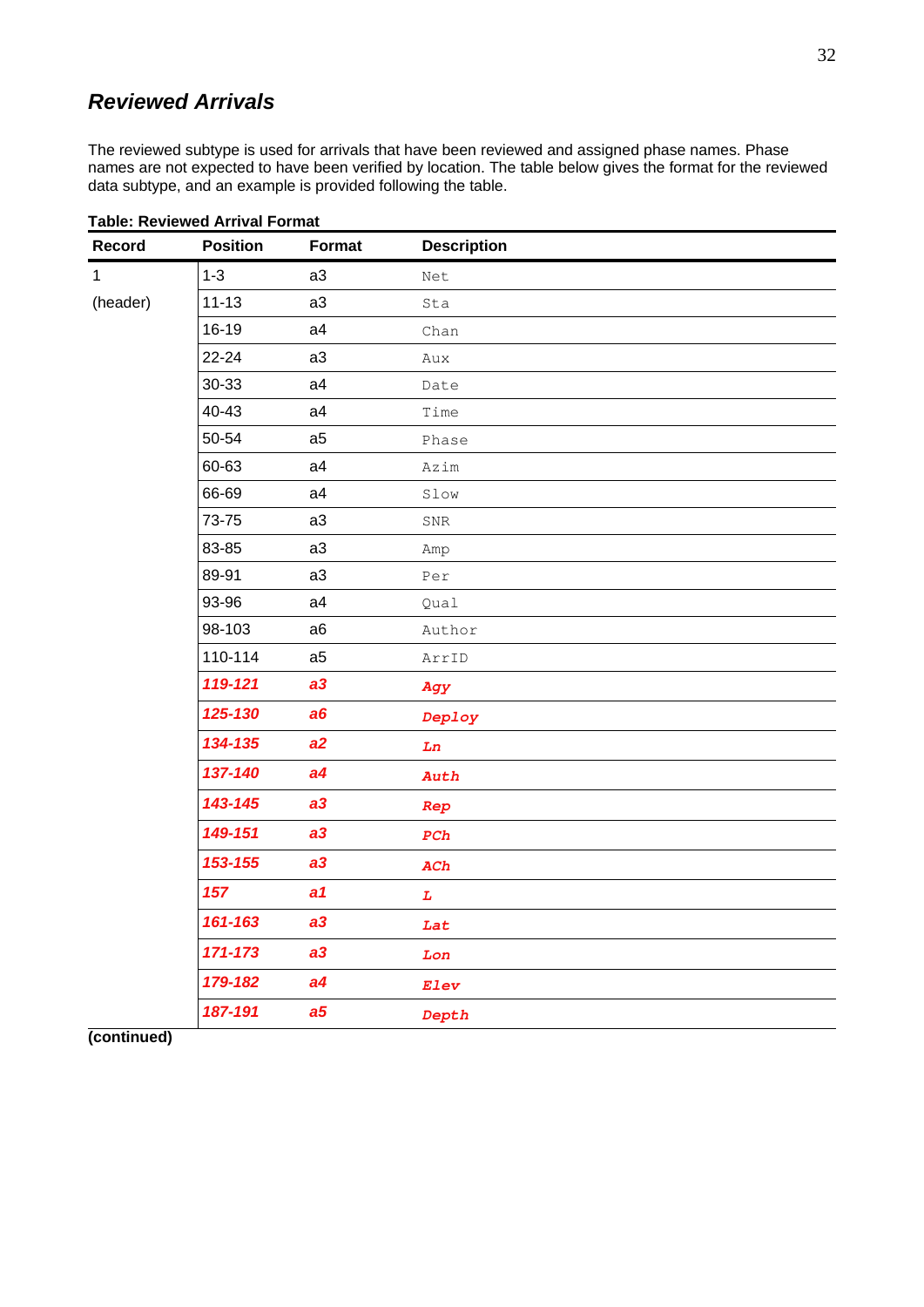### **Table: Reviewed Arrival Format (continued)**

 $(data)$ 

| 2-n    | $1-9$     | a <sub>9</sub> | network code                                                                                          |
|--------|-----------|----------------|-------------------------------------------------------------------------------------------------------|
| (data) | $11 - 15$ | a <sub>5</sub> | station code                                                                                          |
|        | 17-19     | a <sub>3</sub> | FDSN channel code                                                                                     |
|        | $21 - 24$ | a <sub>4</sub> | auxiliary identification code                                                                         |
|        | 26-35     | i4,a1,i2,a1,i2 | arrival date (yyyy/mm/dd)                                                                             |
|        | $37 - 48$ |                | i2,a1,i2,a1,f6.3 arrival time (hh:mm:ss.sss)                                                          |
|        | 50-57     | a8             | phase code                                                                                            |
|        | 59-63     | f5.1           | observed azimuth (degrees)                                                                            |
|        | 65-69     | f5.1           | observed slowness (seconds/degree)                                                                    |
|        | 71-75     | f5.1           | signal-to-noise ratio                                                                                 |
|        | 77-85     | f9.1           | amplitude (nanometers)                                                                                |
|        | 87-91     | f5.2           | period (seconds)                                                                                      |
|        | 93        | a1             | type of pick ( $a =$ automatic, $m =$ manual)                                                         |
|        | 94        | a1             | direction of short period motion ( $c =$ compression,<br>$d = dilatation,$ = null)                    |
|        | 95        | a1             | detection character ( $i =$ impulsive, $e =$ emergent,<br>$q =$ questionable, $=$ null [see Table 9]) |
|        | 97-105    | a9             | author of the arrival                                                                                 |
|        | 107-114   | a8             | arrival identification                                                                                |
|        | 115-117   | a3             | optional extension of arrival identification                                                          |
|        | 119-123   | a5             | agency (ADSL)                                                                                         |
|        | 125-132   | a8             | deployment (ADSL)                                                                                     |
|        | 134-135   | a2             | <b>location (ADSL)</b>                                                                                |
|        | 137-141   | a5             | author of data                                                                                        |
|        | 143-147   | a5             | reporter of data                                                                                      |
|        | 149-151   | a3             | phase channel                                                                                         |
|        | 153-155   | a3             | amplitude channel                                                                                     |
|        | 157       | a1             | direction of long period first motion                                                                 |
|        | 159-166   | f8.4           | latitude of station                                                                                   |
|        | 168-176   | f9.4           | <b>longitude of station</b>                                                                           |
|        | 178-184   | f7.1           | elevation of station at surface                                                                       |
|        | 186-191   | f6.1           | instrument depth below surface                                                                        |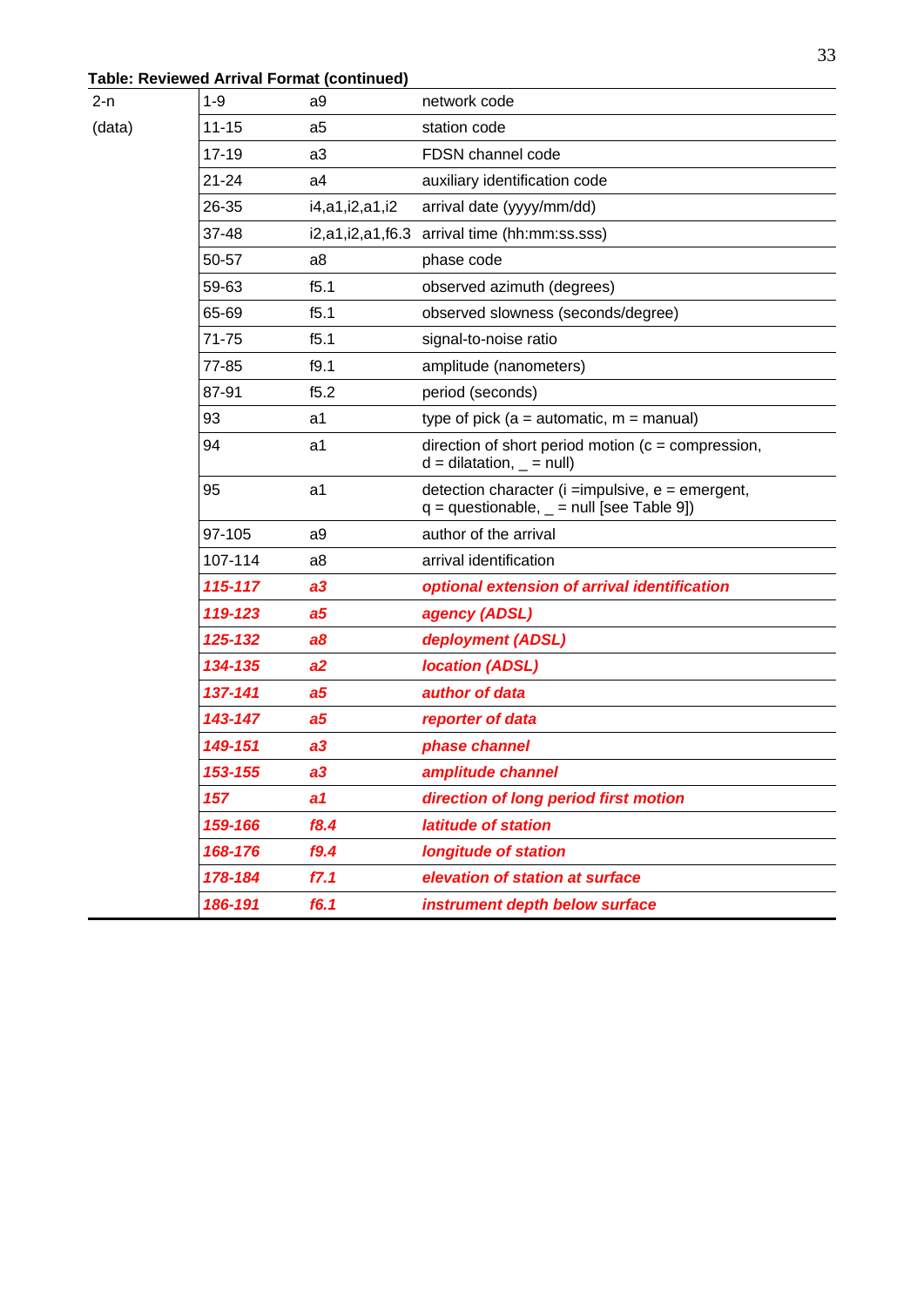#### **Example: Reviewed Arrival Format**

DATA\_TYPE ARRIVAL:REVIEWED ISF2.1

| Net | Sta | Chan Aux | Date | Time                       | Phase | Azim       | Slow | SNR | Amp       | Per Qual Author            | ArrID             | Agy | Deploy | Ln Auth Rep  |                 | PCh ACh L      | Lat     | Lon                      | Elev  | Depth |
|-----|-----|----------|------|----------------------------|-------|------------|------|-----|-----------|----------------------------|-------------------|-----|--------|--------------|-----------------|----------------|---------|--------------------------|-------|-------|
|     |     | EWUT ??? |      | 2018/09/30 00:00:22.69 P   |       | 326.0      |      |     |           | _i TAP                     | 1023308411 ISC IR |     |        | $--$ TAP     | TAP             | - ? ? ?        |         | 24.4453 121.7783         | 37.0  | 0.0   |
|     |     | EWUT ??? |      | 2018/09/30 00:00:26.0 S    |       | 326.0      |      |     |           | i TAP                      | 1023308412 ISC IR |     |        | $--$ TAP     | TAP             | - ? ? ?        |         | 24.4453 121.7783         | 37.0  | 0.0   |
|     | ENA | - ???    |      | 2018/09/30 00:00:22.97 P   |       | 282.0      |      |     |           | di TAP                     | 1023308413 ISC IR |     |        | $--$ TAP     | TAP             | - ? ? ?        |         | 24.4280 121.7410         | 113.0 | 0.0   |
|     | ENA | ???      |      | 2018/09/30 00:00:26.21 S   |       | 282.0      |      |     |           | i TAP                      | 1023308414 ISC IR |     |        | $--$ TAP     | TAP             | - ? ? ?        |         | 24.4280 121.7410         | 113.0 | 0.0   |
|     |     | EAHA ??? |      | 2018/09/30 00:00:23.13 P   |       | 212.0      |      |     |           | $\equiv$ TAP               | 1023308415 ISC IR |     |        | $--$ TAP     | TAP             | - ? ? ?        |         | 24.3293 121.7393         | 51.0  | 0.0   |
|     |     | EAHA ??? |      | 2018/09/30 00:00:26.95 S   |       | 212.0      |      |     |           | $\equiv$ TAP               | 1023308416 ISC IR |     |        | $--$ TAP     | TAP             | - ? ? ?        |         | 24.3293 121.7393         | 51.0  | 0.0   |
|     |     | ESAO ??? |      | 2018/09/30 00:00:23.71 P   |       | 14.0       |      |     |           | _i TAP                     | 1023308417 ISC IR |     |        | $--$ TAP     | TAP             | - ? ? ?        |         | 24.5757 121.8439         | 33.0  | 0.0   |
|     | NNS | ???      |      | 2018/09/30 00:00:33.85 S   |       | 273.0      |      |     |           | $\equiv$ TAP               | 1023308435 ISC IR |     |        | $--$ TAP     | TAP             | - ? ? ?        |         | 24.4400 121.3730 1140.0  |       | 0.0   |
|     |     | EOS3 ??? |      | 2018/09/30 00:00:36.93 S   |       | 105.0      |      |     |           | $\equiv$ TAP               | 1023308446 ISC IR |     |        | $--$ TAP     | TAP             | - ? ? ?        |         | 24.2864 122.3174 -1114.0 |       | 0.0   |
|     |     | CMAR ??? |      | 2018/09/30 00:01:09.398 Pn |       | 42.9 16.0  |      | 7.3 |           | $0.2 \quad 0.33$           | 996408923 ISC IR  |     |        | --           |                 | ??? ???        | 18.4575 | 98.9429                  | 307.0 | 0.0   |
|     |     | CMAR ??? |      |                            |       |            |      |     |           | $1.1 \t0.66$ $\phantom{0}$ | 996408924 ISC IR  |     |        | $- -$        |                 | 222 222        | 18.4575 | 98.9429                  | 307.0 | 0.0   |
|     |     | VRAC ??Z |      | 2018/09/30 00:01:46.566 LR |       | 305.5 34.7 |      |     |           | $48.0$ 18.02 $\_\_$        | 996408904 ISC IR  |     |        | --           |                 | <b>??Z ???</b> | 49.3083 | 16.5935                  | 475.0 | 0.0   |
|     |     | IZZE HHZ |      | 2018/09/30 00:02:35.56 P   |       |            |      |     |           | $\equiv$ AFAD              | 917613577 ISC IR  |     |        | $--$ AFAD    | <b>AFAD</b>     | <b>HHZ</b>     | 36.4368 | 29.2256                  | 305.0 | 0.0   |
|     |     | IZZE HHN |      | 2018/09/30 00:02:43.15 S   |       |            |      |     |           | $-$ AFAD                   | 917613578 ISC IR  |     |        | $--$ AFAD    | <b>AFAD HHN</b> |                | 36.4368 | 29.2256                  | 305.0 | 0.0   |
|     |     | IZZE HHN |      | 2018/09/30 00:02:47.0      | AML   |            |      |     | 64.8 0.30 | _i AFAD                    | 917613579 ISC IR  |     |        | $--$ AFAD    | <b>AFAD</b>     | <b>HHN ???</b> | 36.4368 | 29.2256                  | 305.0 | 0.0   |
|     |     | IZZE HHE |      | 2018/09/30 00:02:47.0 AML  |       |            |      |     |           | 38.4 0.20 _i AFAD          | 917613580 ISC IR  |     |        | -- AFAD AFAD |                 | <b>HHE ???</b> | 36.4368 | 29.2256                  | 305.0 | 0.0   |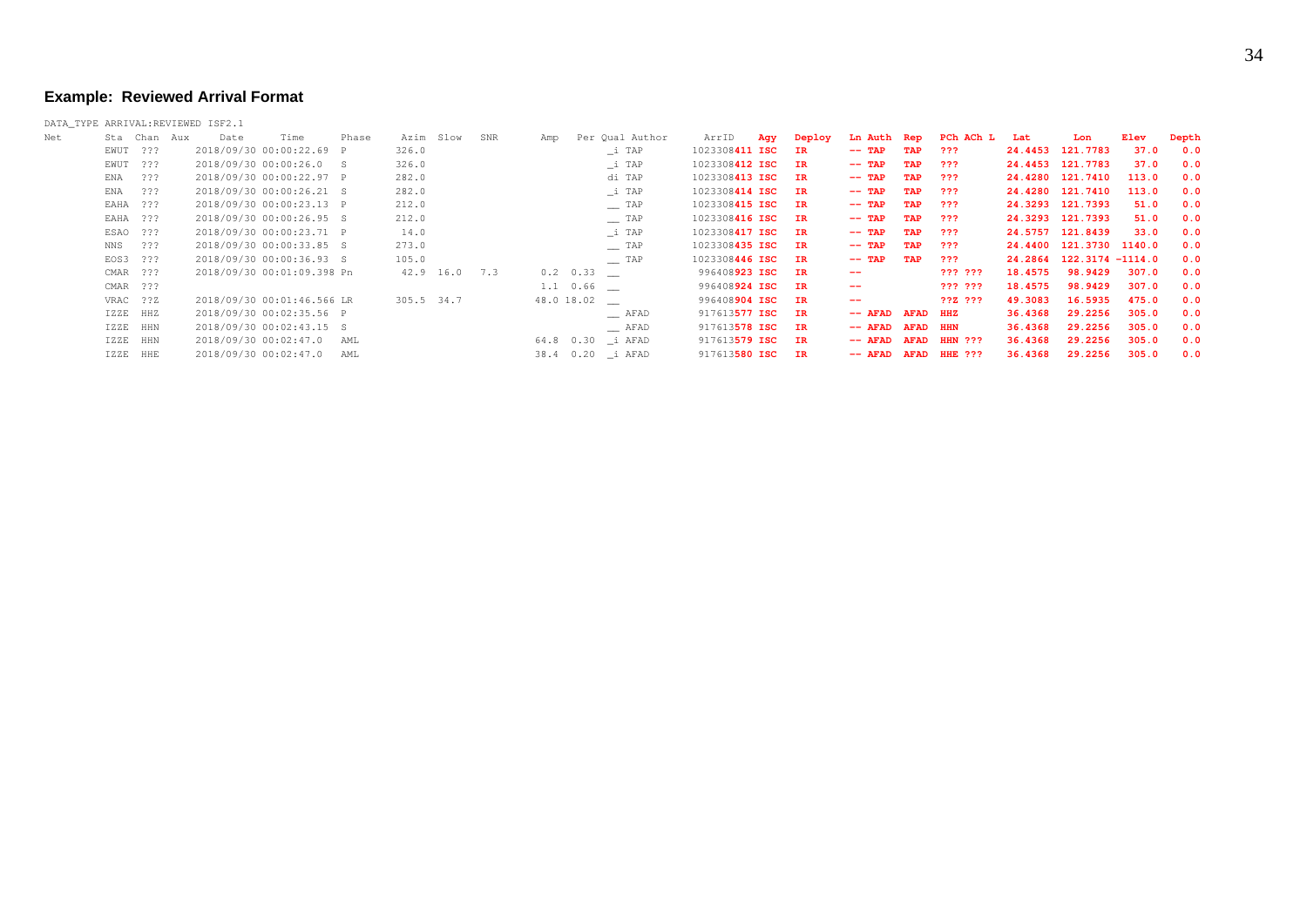### <span id="page-34-0"></span>*Grouped Arrivals*

Many agencies using a geographically restricted network are able to locate local events, but not teleseisms. These can be reported in IMS1.0 using the data type "grouped arrivals", which is separate from the data type "bulletin".

#### **Chronological Interpolation**

The recipient of a message benefits from seeing how sets of arrivals that are related but not associated with a locatable event fit among local events. This can be accomplished within IMS1.0 by chronologically interpolating data sections of different types within an IMS1.0 message. In ISF, the interpolated position is based on primary origin times in the bulletin events and first arrival times in grouped arrivals.

IMS1.0 requires a stop line at the end of the last data section. Other data sections can omit the stop line and be ended implicitly by the start of a new data section, indicated by a data type line.

#### **Example: Use of Chronologically Interpolated data\_types**

DATA\_TYPE BULLETIN IMS1.0:short

Event 934906 Kuril Islands, Russia Date Time Err RMS Latitude Longitude Smaj Smin Az ... 1997/08/03 19:40:19.60 0.50 43.7300 147.4900 6.7 4.4 Sta Dist EvAz Phase Time TRes Azim AzRes Slow SNR ... JNK 2.02 267.0 19:41:16.2 JAK 2.17 251.0 19:41:21.5 JAR 2.74 262.0 P 19:41:03.0 0.8 JAR 2.74 19:41:35.5 JOB 2.79 254.0 P 19:41:03.4 0.5 JCH 3.22 251.0 P 19:41:09.4 0.4 JCH 3.22 19:41:47.0 JCH 3.22 19:41:47.0<br>JEM 3.62 243.0 P 19:41:15.1 0.5<br>URA3 3.82 249.0 P 19:41:18.6 1.1 3.82 249.0 P 19:41:18.6 1.1 DATA\_TYPE ARRIVAL:grouped IMS1.0:short Net Sta Chan Aux Date Time Phase Azim Slow ...<br>JMA JOD2 1997/08/03 20:00:53.3 P لمستند 1997/08/03 20:00:53.3 P<br>1997/08/03 20:00:53.3 P<br>JHU 1997/08/03 20:00:54.3 P JMA JHU 1997/08/03 20:00:54.3 P JMA JHU 1997/08/03 20:01:05.5 JMA KTJJ 1997/08/03 20:00:55.2 P Net Sta Chan Aux Date Time Phase Azim Slow ...

IMS WRA 1997/08/03 20:10:50.1 P 343.0 10.0

CSN BJT 1997/08/03 20:12:09.1 P 157.8 5.8

AGSO QIS 1997/08/03 20:11:11.2 P

STOP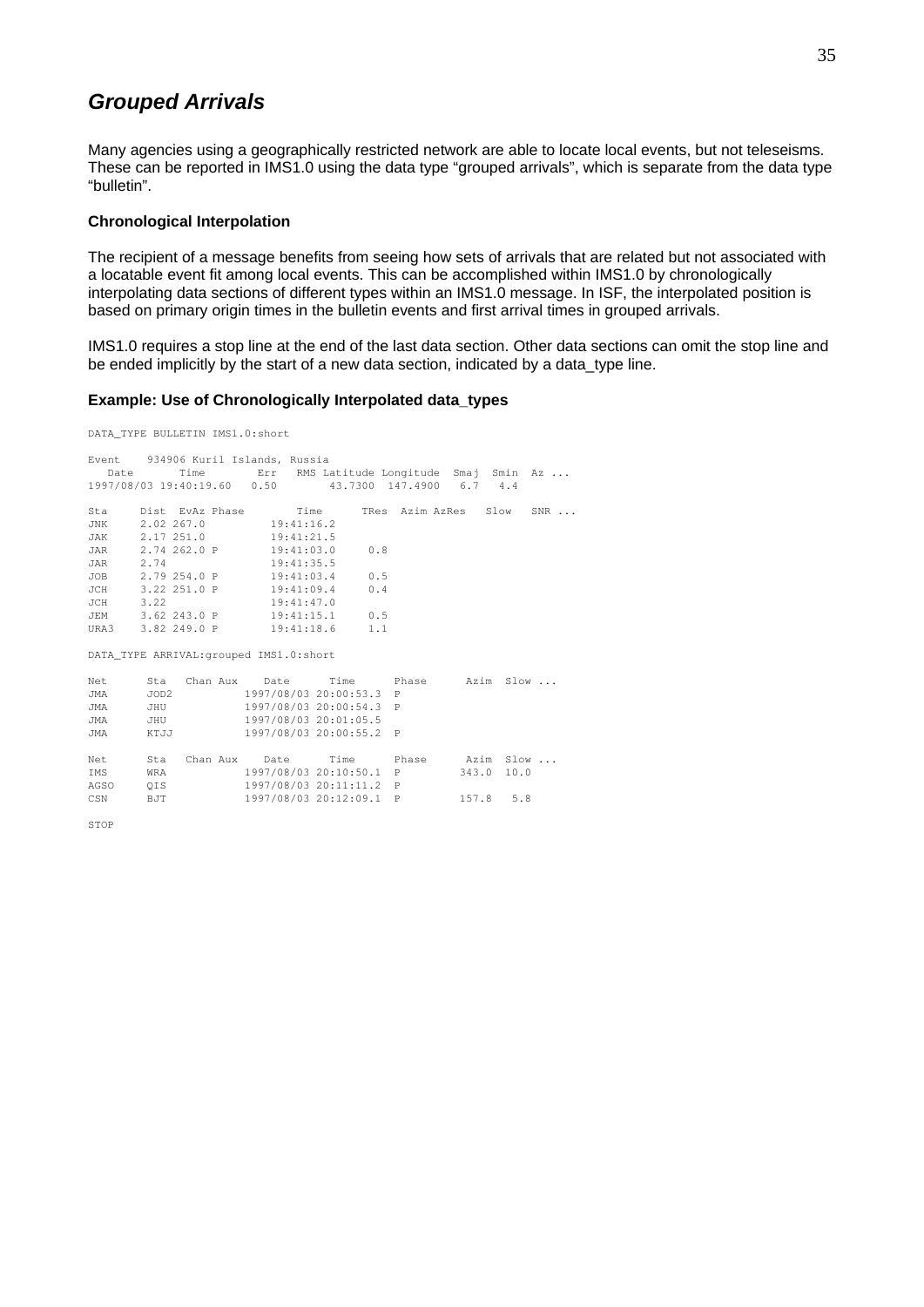### <span id="page-35-0"></span>**Grouped Arrival Format**

The grouped subtype is used for arrivals that have phase names and have been grouped together, with the implication that they were generated by the same seismic event. The table below gives the format for the grouped data subtype and an example follows.

| Record       | <b>Position</b> | <b>Format</b>  | <b>Description</b>   |
|--------------|-----------------|----------------|----------------------|
| $\mathbf{1}$ | $1 - 3$         | a3             | Net                  |
| (header)     | $11 - 13$       | a3             | Sta                  |
|              | 16-19           | a4             | Chan                 |
|              | 21-23           | a3             | Aux                  |
|              | 29-32           | a4             | Date                 |
|              | 39-42           | a4             | Time                 |
|              | 50-54           | a <sub>5</sub> | Phase                |
|              | 60-63           | a4             | Azim                 |
|              | 66-69           | a4             | Slow                 |
|              | 73-75           | a3             | ${\tt SNR}$          |
|              | 83-85           | a3             | Amp                  |
|              | 89-91           | a3             | Per                  |
|              | 93-96           | a4             | Qual                 |
|              | 100-104         | a <sub>5</sub> | Group                |
|              | 106             | a1             | $\mathsf C$          |
|              | 108-113         | a6             | Author               |
|              | 121-125         | a <sub>5</sub> | ArrID                |
|              | 130-132         | a3             | Agy                  |
|              | 136-141         | a6             | Deploy               |
|              | 145-146         | a2             | Ln                   |
|              | 148-151         | a4             | Auth                 |
|              | 154-156         | a3             | Rep                  |
|              | 160-162         | a3             | ${\mbox{{\it PCh}}}$ |
|              | 164-166         | a3             | ACh                  |
|              | 168             | a1             | $L_{\parallel}$      |
|              | 172-174         | a3             | Lat                  |
|              | 182-184         | a3             | Lon                  |
|              | 190-193         | a4             | Elev                 |
|              | 198-202         | a <sub>5</sub> | Depth                |

#### **Table: Grouped Arrival Format**

**(continued)**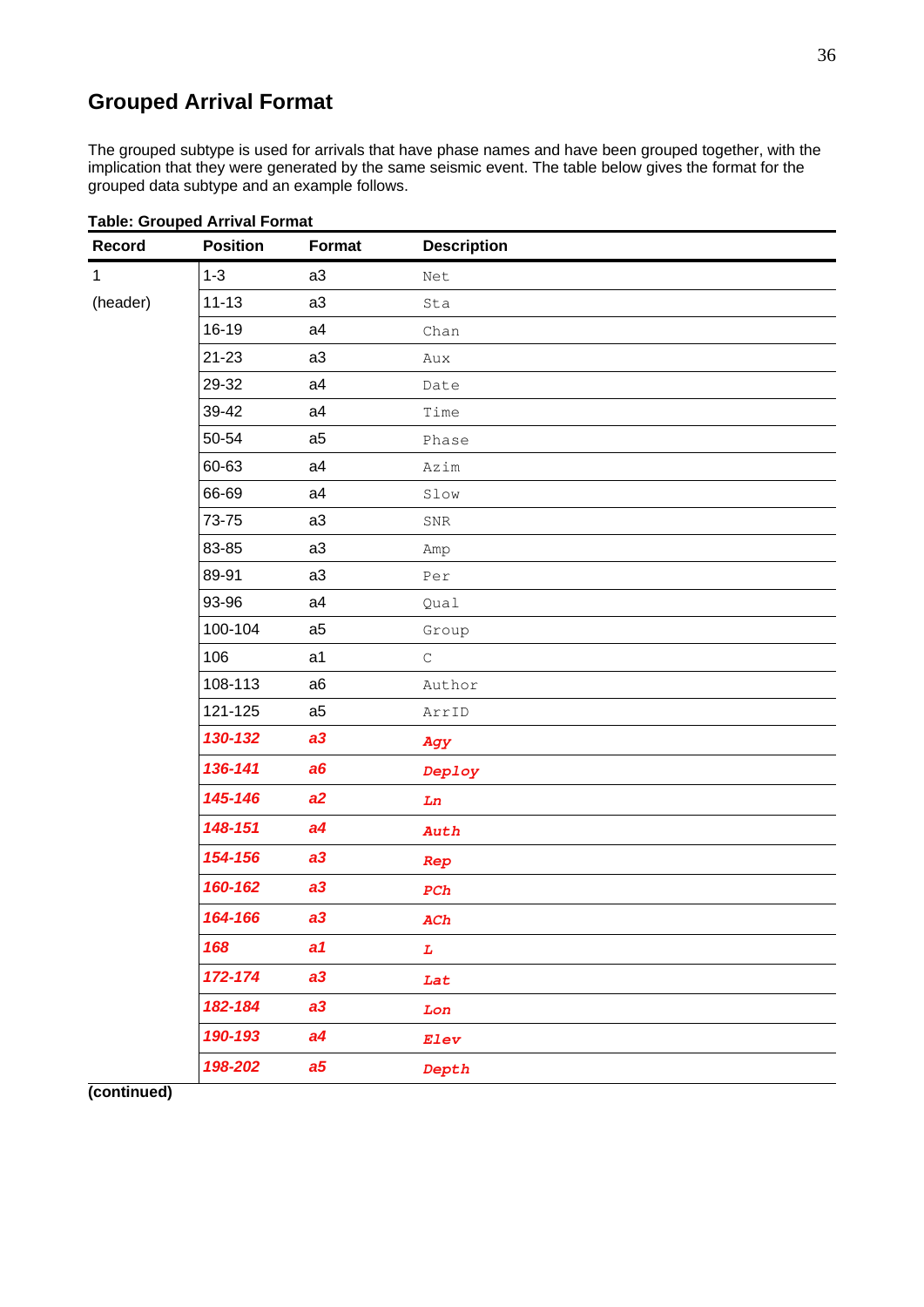### **Table: Grouped Arrival Format (continued)**

| (data) |  |
|--------|--|

| 2-n    | $1-9$     | a9                     | network code                                                                                                                      |
|--------|-----------|------------------------|-----------------------------------------------------------------------------------------------------------------------------------|
| (data) | 11-15     | a <sub>5</sub>         | station code                                                                                                                      |
|        | 17-19     | a3                     | FDSN channel code                                                                                                                 |
|        | $21 - 24$ | a4                     | auxiliary identification code                                                                                                     |
|        | 26-35     | i4,a1,i2,a1,i2         | arrival date (yyyy/mm/dd)                                                                                                         |
|        | $37 - 48$ | i2, a1, i2, a1, f6.3   | arrival time (hh:mm:ss.sss)                                                                                                       |
|        | 50-57     | a <sub>8</sub>         | phase code                                                                                                                        |
|        | 59-63     | f5.1                   | observed azimuth (degrees)                                                                                                        |
|        | 65-69     | f5.1                   | observed slowness (seconds/degree)                                                                                                |
|        | 71-75     | f5.1                   | signal-to-noise ratio                                                                                                             |
|        | 77-85     | f9.1                   | amplitude (nanometers)                                                                                                            |
|        | 87-91     | f5.2                   | period (seconds)                                                                                                                  |
|        | 93        | a1                     | type of pick ( $a =$ automatic, $m =$ manual)                                                                                     |
|        | 94        | a1                     | direction of short period motion ( $c =$ compression,<br>$d = dilatation,$ = null)                                                |
|        | 95        | a1                     | detection quality ( $i =$ impulsive, $e =$ emergent,<br>$q =$ questionable, $=$ null)                                             |
|        | 97-104    | a8                     | group identification                                                                                                              |
|        | 106       | $\mathsf{i}\mathsf{1}$ | conflict flag (number of times an arrival belongs to more<br>than one group; leave blank if arrival only belongs to one<br>group) |
|        | 108-116   | a9                     | author of the arrival                                                                                                             |
|        | 118-125   | a <sub>8</sub>         | arrival identification                                                                                                            |
|        | 126-128   | a3                     | optional extension of arrival identification                                                                                      |
|        | 130-134   | a5                     | agency (ADSL)                                                                                                                     |
|        | 136-143   | a8                     | deployment (ADSL)                                                                                                                 |
|        | 145-146   | a2                     | <b>location (ADSL)</b>                                                                                                            |
|        | 148-152   | a <sub>5</sub>         | author of data                                                                                                                    |
|        | 154-158   | a <sub>5</sub>         | reporter of data                                                                                                                  |
|        | 160-162   | a3                     | phase channel                                                                                                                     |
|        | 164-166   | a3                     | amplitude channel                                                                                                                 |
|        | 168       | a1                     | direction of long period first motion                                                                                             |
|        |           |                        |                                                                                                                                   |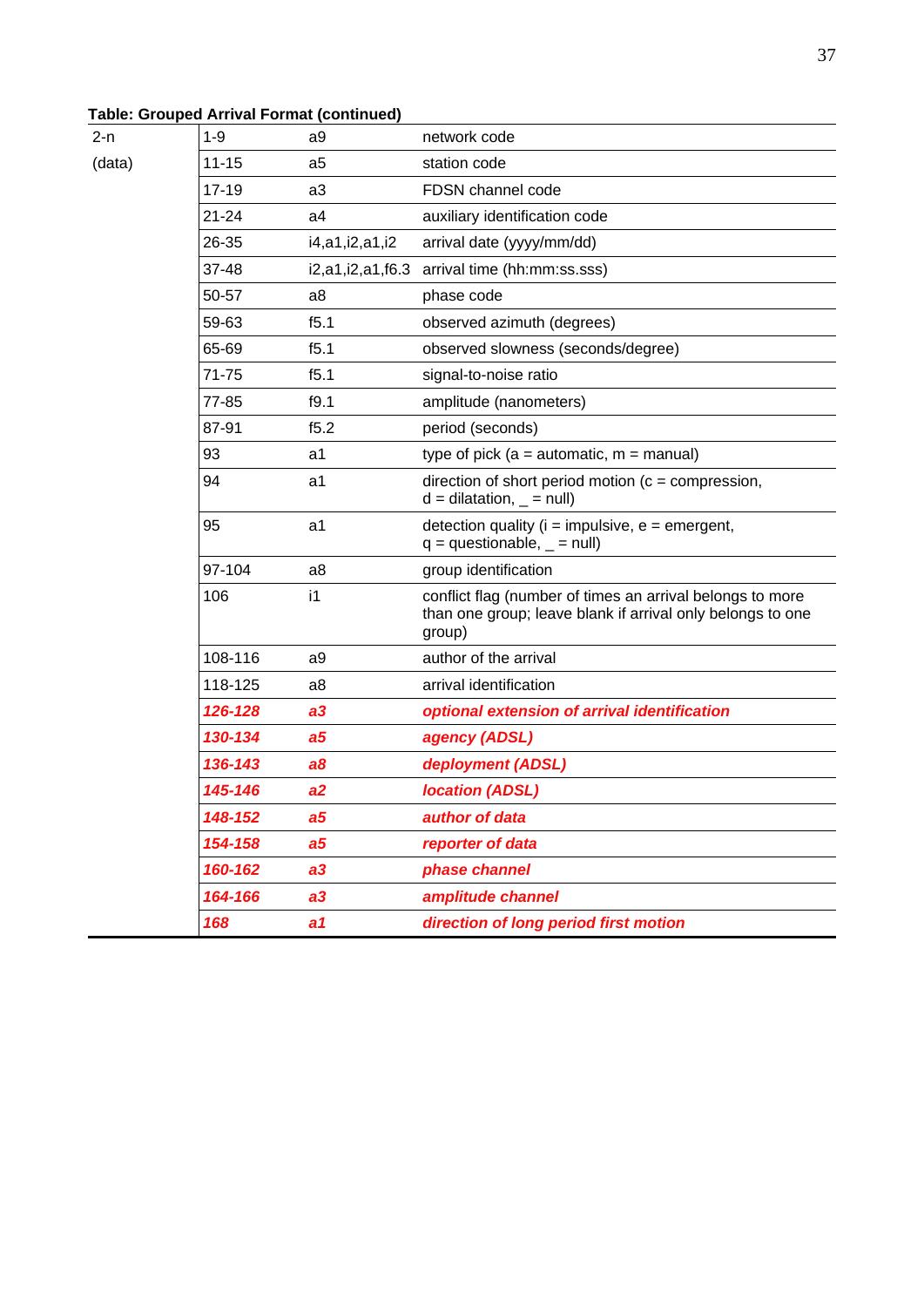### <span id="page-37-0"></span>**Grouped Arrival Information Sub-block**

Each line in this sub-block is linked to an arrival by sharing a common ArrID. The grouped arrival information sub-block differs from the phase information sub-block to avoid duplicating fields in the grouped arrival block and since phase information are inapplicable without an origin.

| Record                   | <b>Position</b> | <b>Format</b>  | <b>Description</b>                                    |
|--------------------------|-----------------|----------------|-------------------------------------------------------|
| $\mathbf{1}$             | $\mathbf{1}$    | a1             | $_{\rm F}$                                            |
| (header)                 | $3 - 7$         | a <sub>5</sub> | Low F                                                 |
|                          | $9 - 13$        | a <sub>5</sub> | HighF                                                 |
|                          | 16-21           | a <sub>5</sub> | eTime                                                 |
|                          | 24-28           | a <sub>5</sub> | eAzim                                                 |
|                          | 32-36           | a <sub>5</sub> | eSlow                                                 |
|                          | 44-47           | a4             | eAmp                                                  |
|                          | 51-54           | a4             | ePer                                                  |
|                          | 59-63           | a <sub>5</sub> | ArrID                                                 |
| $\overline{2}$<br>(data) | $\mathbf{1}$    | a1             | Filter type:<br>$C =$ causal<br>$0 =$ zero phase      |
|                          | $3 - 7$         | $f5.*$         | Minimum frequency of the filter pass band             |
|                          | $9 - 13$        | $f5.*$         | Maximum frequency of the filter pass band             |
|                          | 16-21           | f6.3           | uncertainty of the phase arrival time (seconds)       |
|                          | 24-28           | f5.1           | uncertainty of the measured azimuth (degrees)         |
|                          | 30-36           | f7.1           | uncertainty of the measured slowness (seconds/degree) |
|                          | 39-47           | f9.1           | uncertainty of the measured amplitude (nanometers)    |
|                          | 50-54           | f5.2           | uncertainty of the measured period (seconds)          |
|                          | 56-66           | a11            | arrival identification                                |

**Table : Grouped Arrival Information Sub-Block** 

#### **Grouped Arrival Comments**

ISF allows all of the formatted comment types from the phase information block of the bulletin data type also to be included in the grouped arrivals data type. Original values formatted comments are in the grouped arrival block, while minimum, maximum and correction comments are in the grouped arrival information subblock. The field in these comments are shifted from their positions in the phase information block comments to align them with the analogous fields in the arrival block and arrival sub-block.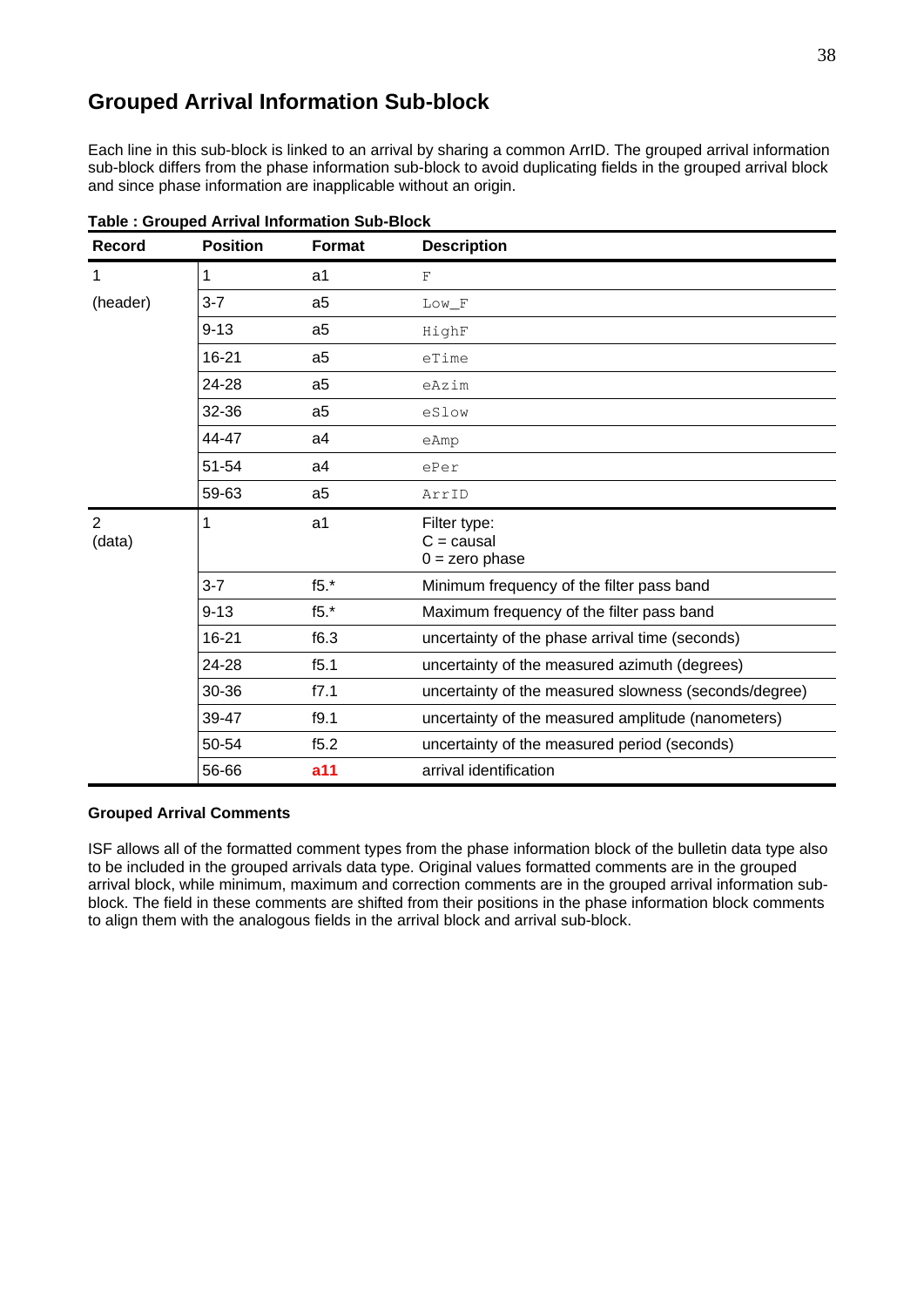### <span id="page-38-0"></span>**Distance Range Grouped Arrival Comment**

Often, an agency reporting grouped arrivals will be confident of identifying the arrivals as local, regional or teleseismic from the character of the waveforms that they have read. Nevertheless, they may not be able to identify particular phases without an origin estimate. ISF messages indicate this type of information using a comment immediately after the header line.

Note that within one grouped arrivals data section, arrivals may be grouped with several different events, which would be indicated by a new header line for event. By putting the distance range comment after the header, ISF allows each event to be given a separate distance range.

| <b>Record</b> | <b>Position</b> | <b>Format</b> | <b>Description</b>                                                                                                                              |  |  |  |  |  |
|---------------|-----------------|---------------|-------------------------------------------------------------------------------------------------------------------------------------------------|--|--|--|--|--|
|               | $3-13$          | a11           | #DIST RANGE                                                                                                                                     |  |  |  |  |  |
| (data)        | $15 - 25$       | a11           | Distance Range:<br>$LOCAL = 0$ to 10 degrees from network<br>REGIONAL = 10 to 30 degrees from network<br>TELESEISMIC = >30 degrees from network |  |  |  |  |  |

**Table: Formatted Distance Range Grouped Arrival Comment**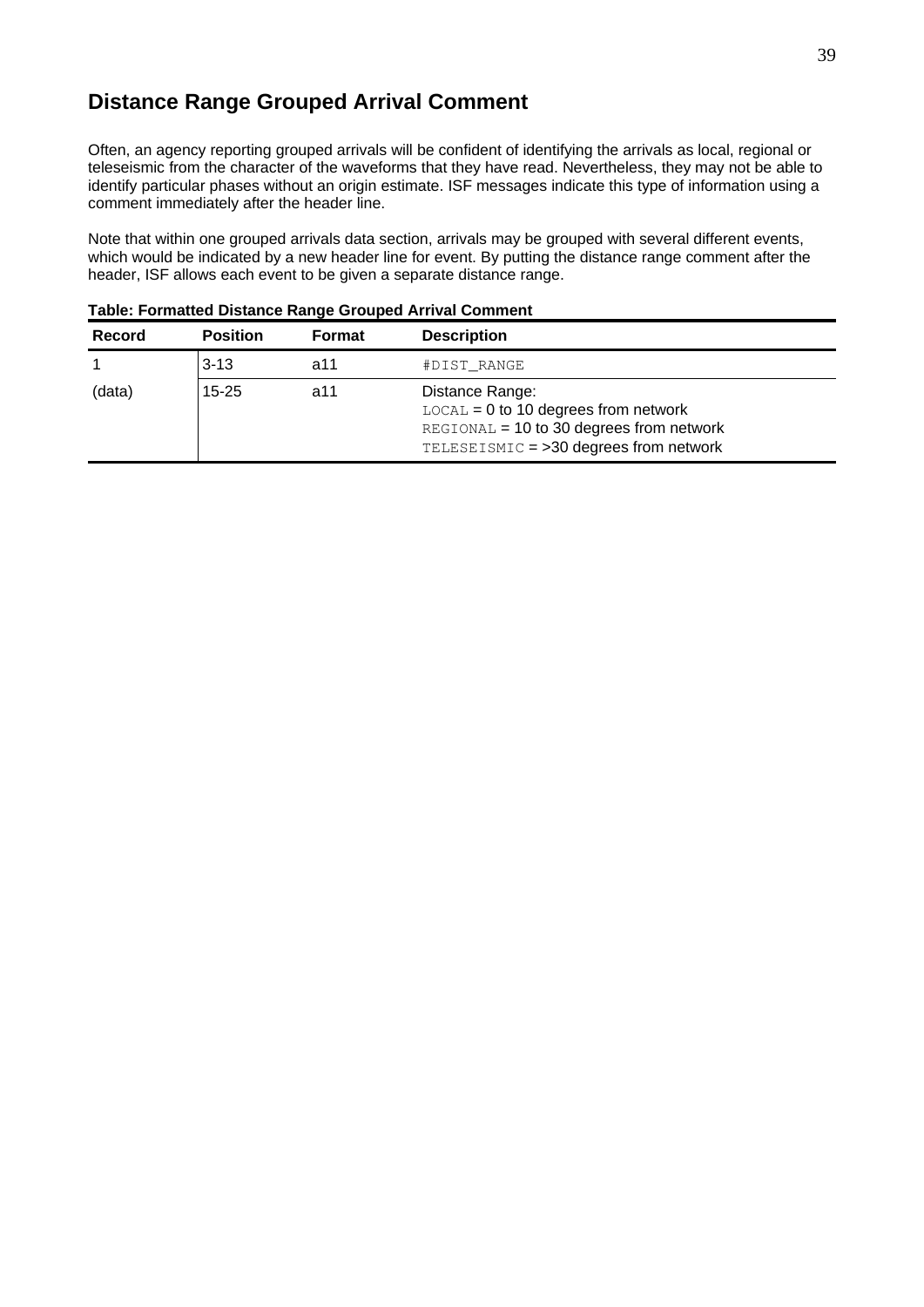#### **Example: Grouped Arrival Block, Arrival Information Sub-block and Formatted Comments (Please note that data has been edited to created this example)**

DATA\_TYPE ARRIVAL:GROUPED IMS1.0 Net Sta Chan Aux Date Time Phase Azim Slow SNR Amp Per Qual Group C Author ArrID **Agy Deploy Ln Auth Rep PCh ACh L Lat Lon Elev Depth** IDC\_SEIS BBB bhz 1996/08/16 03:41:40.523 P 256.3 16.2 13.4 228.6 0.33 a\_\_ 5636 IDC\_REB 11618395**411 ISC IR -- TAP TAP ??? 24.4453 121.7783 37.0 0.0** IDC\_SEIS BBB bhz 1996/08/16 03:42:04.531 S 334.7 18.6 8.2 338.6 0.33 a\_\_ 5636 IDC\_REB 11618393**412 ISC IR -- TAP TAP ??? 24.4453 121.7783 37.0 0.0** (#DIST\_RANGE LOCAL) IDC\_SEIS DLBC bhz 1996/08/16 03:42:58.584 P 166.7 16.5 16.5 1.5 0.33 a\_\_ 5636 IDC\_REB 11618396**414 ISC IR -- TAP TAP ??? 24.4280 121.7410 113.0 0.0** IDC\_SEIS DLBC bhz 1996/08/16 03:44:59.808 S m\_\_ 5636 IDC\_REB 11621022**415 ISC IR -- TAP TAP ??? 24.3293 121.7393 51.0 0.0** IDC\_SEIS NEW bhz 1996/08/16 03:43:23.394 P 308.2 6.6 4.2 0.3 0.33 a\_\_ 5636 IDC\_REB 11614783**416 ISC IR -- TAP TAP ??? 24.3293 121.7393 51.0 0.0** IDC\_SEIS NEW bhz 1996/08/16 03:46:03.321 S 337.6 12.2 4.1 0.2 0.33 a\_\_ 5636 IDC\_REB 11614787**417 ISC IR -- TAP TAP ??? 24.5757 121.8439 33.0 0.0** F Low\_F HighF eTime eAzim eSlow eAmp ePer ArrID **Agy Deploy Ln Auth Rep PCh ACh L Lat Lon Elev Depth** C 1.00 10.0 0.200 10.0 2.5 0.1 0.05 36151**923 ISC IR -- ??? ??? 18.4575 98.9429 307.0 0.0**  $(HMIN$  -99.999 -100.0 -1000.0 -1234567.9 -10.23) (#MAX +99.999 +100.0 +1000.0 +1234567.9 +10.23)  $(\text{\#COREC}$  +0.500 -100.0 -1234.5 +1234567.9 +12.45)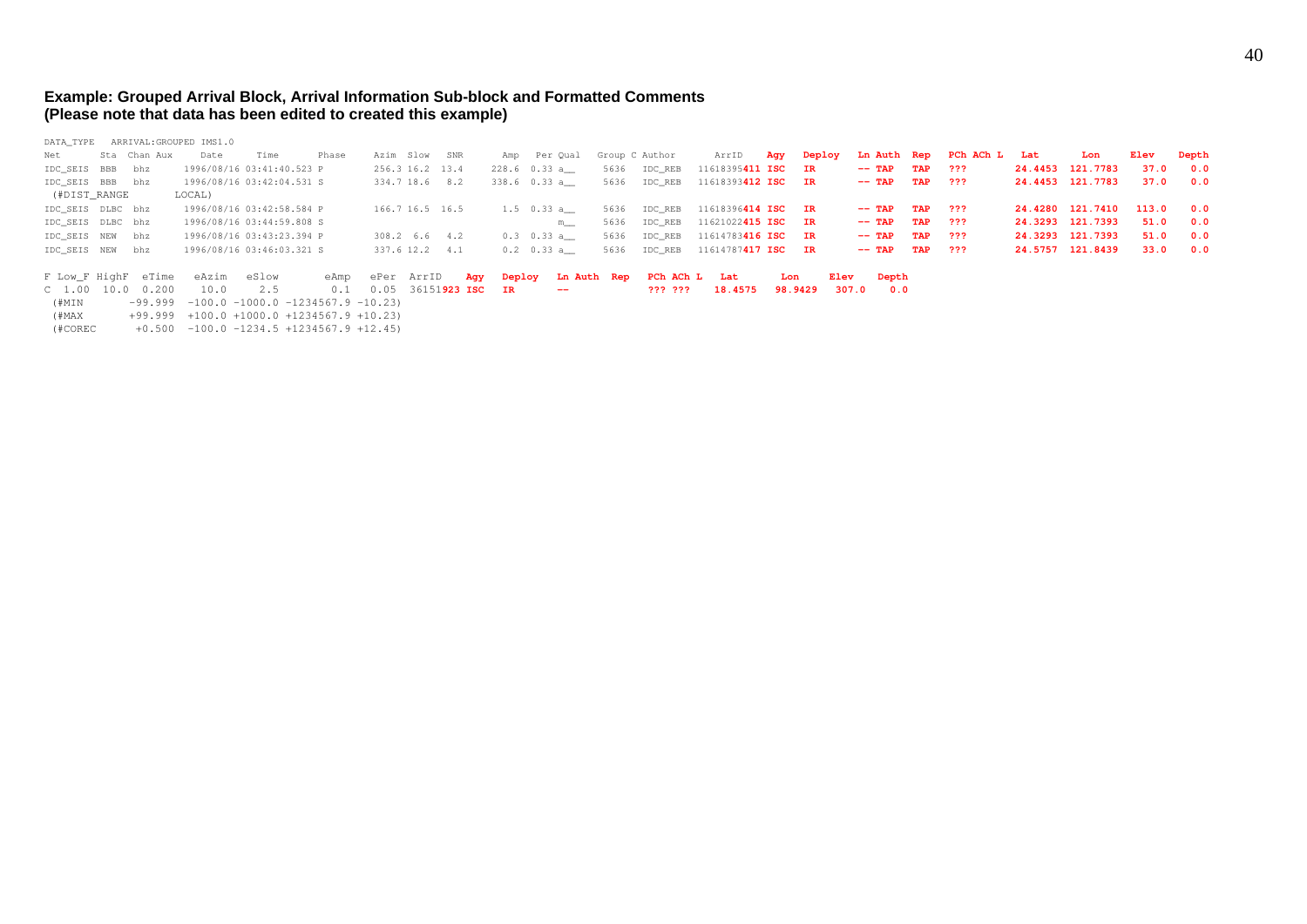### <span id="page-40-0"></span>*Associated Arrivals*

The associated subtype is used for arrivals that have been run through a location program and have formed a seismic event. If multiple magnitude measurements have been made on an arrival, the subsequent magnitudes will appear on lines immediately after the arrival. The table below gives the format for the associated data subtype and an example follows.

| <b>Record</b> | <b>Position</b> | <b>Format</b>  | <b>Description</b> |
|---------------|-----------------|----------------|--------------------|
| $\mathbf 1$   | $1 - 3$         | a3             | Net                |
| (header)      | $11 - 13$       | a3             | Sta                |
|               | 19-22           | a4             | Dist               |
|               | 25-28           | a4             | EvAz               |
|               | 30-34           | a <sub>5</sub> | Phase              |
|               | 41-44           | a4             | Date               |
|               | 53-56           | a4             | Time               |
|               | 64-67           | a4             | TRes               |
|               | 70-73           | a4             | Azim               |
|               | 75-79           | a <sub>5</sub> | AzRes              |
|               | 82-85           | a4             | Slow               |
|               | 88-91           | a4             | SRes               |
|               | 93-95           | a3             | Def                |
|               | 99-101          | a3             | SNR                |
|               | 109-111         | a3             | Amp                |
|               | 115-117         | a3             | Per                |
|               | 119-122         | a4             | Qual               |
|               | 124-132         | a9             | Magnitude          |
|               | 136-141         | a <sub>6</sub> | OrigID             |
|               | 146-151         | a6             | Author             |
|               | 159-163         | a <sub>5</sub> | ArrID              |
|               | 168-170         | a3             | Agy                |
|               | 174-179         | a6             | Deploy             |
|               | 183-184         | a2             | Ln                 |
|               | 186-189         | a4             | Auth               |
|               | 192-194         | a3             | Rep                |
|               | 198-200         | a3             | PCh                |
|               | 202-204         | a3             | ACh                |
|               | 206             | a1             | $\boldsymbol{L}$   |
|               | 210-212         | a3             | Lat                |
|               | 220-222         | a3             | Lon                |
|               | 228-231         | a4             | Elev               |
|               | 236-240         | a <sub>5</sub> | Depth              |

#### **Table: Associated Arrival Format**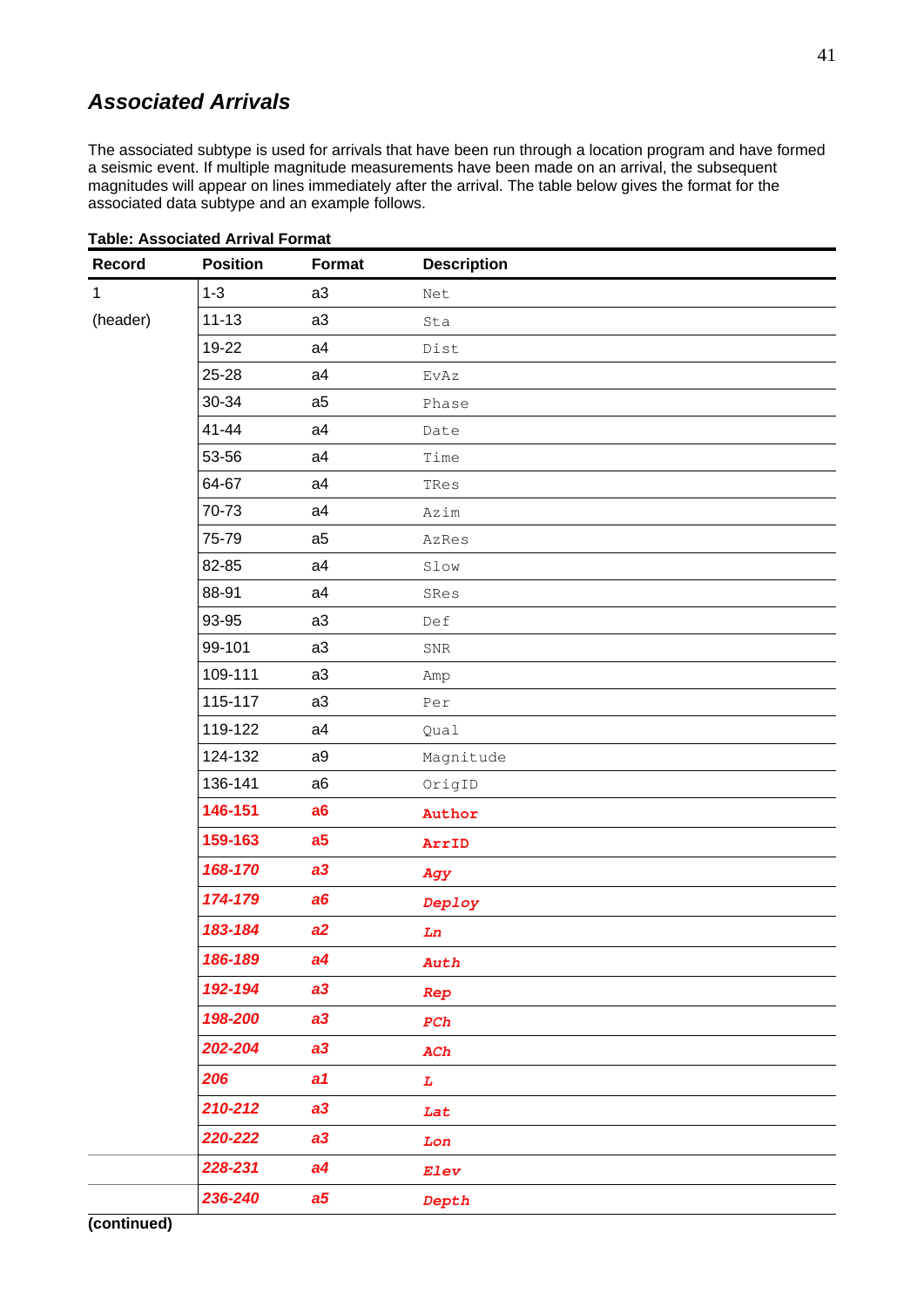### **Table: Associated Arrival Format (continued)**

 $(data)$ 

| 2-n    | $1 - 9$   | a <sub>9</sub> | network code                                                                          |
|--------|-----------|----------------|---------------------------------------------------------------------------------------|
| (data) | $11 - 15$ | a <sub>5</sub> | station code                                                                          |
|        | 17-22     | f6.2           | station to event distance (degrees)                                                   |
|        | 24-28     | f5.1           | event to station azimuth (degrees)                                                    |
|        | 30-37     | a <sub>8</sub> | phase code                                                                            |
|        | 39-48     | i4,a1,i2,a1,i2 | arrival date (yyyy/mm/dd)                                                             |
|        | 50-61     |                | i2,a1,i2,a1,f6.3 arrival time (hh:mm:ss.sss)                                          |
|        | 63-67     | f5.1           | time residual (seconds)                                                               |
|        | 69-73     | f5.1           | observed backazimuth (degrees)                                                        |
|        | 75-79     | f5.1           | azimuth residual (degrees)                                                            |
|        | 81-85     | f5.1           | observed slowness (seconds/degree)                                                    |
|        | 87-91     | f5.1           | slowness residual (seconds/degree)                                                    |
|        | 93        | a1             | time defining flag (T or $\Box$ )                                                     |
|        | 94        | a1             | azimuth defining flag (A or $\Box$ )                                                  |
|        | 95        | a1             | slowness defining flag (S or )                                                        |
|        | 97-101    | f5.1           | signal-to-noise ratio                                                                 |
|        | 103-111   | f9.1           | amplitude (nanometers)                                                                |
|        | 113-117   | f5.2           | period (seconds)                                                                      |
|        | 119       | a1             | type of pick ( $a =$ automatic, $m =$ manual)                                         |
|        | 120       | a1             | direction of short period motion ( $c =$ compression,<br>$d = dilatation, \_ = null)$ |
|        | 121       | a1             | onset quality ( $i =$ impulsive, $e =$ emergent,<br>$q =$ questionable, $=$ null)     |
|        | 123-127   | a <sub>5</sub> | magnitude type (mb, Ms, ML, mbmle, msmle)                                             |
|        | 128       | a1             | min max indicator $(<, >,$ or blank)                                                  |
|        | 129-132   | f4.1           | magnitude value                                                                       |
|        | 134-144   | a11            | origin identification                                                                 |
|        | 146-154   | a <sub>9</sub> | author of the arrival                                                                 |
|        | 156-166   | a11            | arrival identification                                                                |
|        | 161-163   | a3             | optional extension of arrival identification                                          |
|        | 168-172   | a <sub>5</sub> | agency (ADSL)                                                                         |
|        | 174-181   | a8             | deployment (ADSL)                                                                     |
|        | 183-184   | a2             | <b>location (ADSL)</b>                                                                |
|        | 186-190   | a <sub>5</sub> | author of data                                                                        |
|        | 192-196   | a <sub>5</sub> | reporter of data                                                                      |
|        | 198-200   | a3             | phase channel                                                                         |
|        | 202-204   | a3             | amplitude channel                                                                     |
|        | 206       | a1             | direction of long period first motion                                                 |
|        | 208-215   | f8.4           | latitude of station                                                                   |
|        | 217-225   | f9.4           | <b>longitude of station</b>                                                           |
|        | 227-233   | f7.1           | elevation of station at surface                                                       |
|        | 235-240   | f6.1           | instrument depth below surface                                                        |